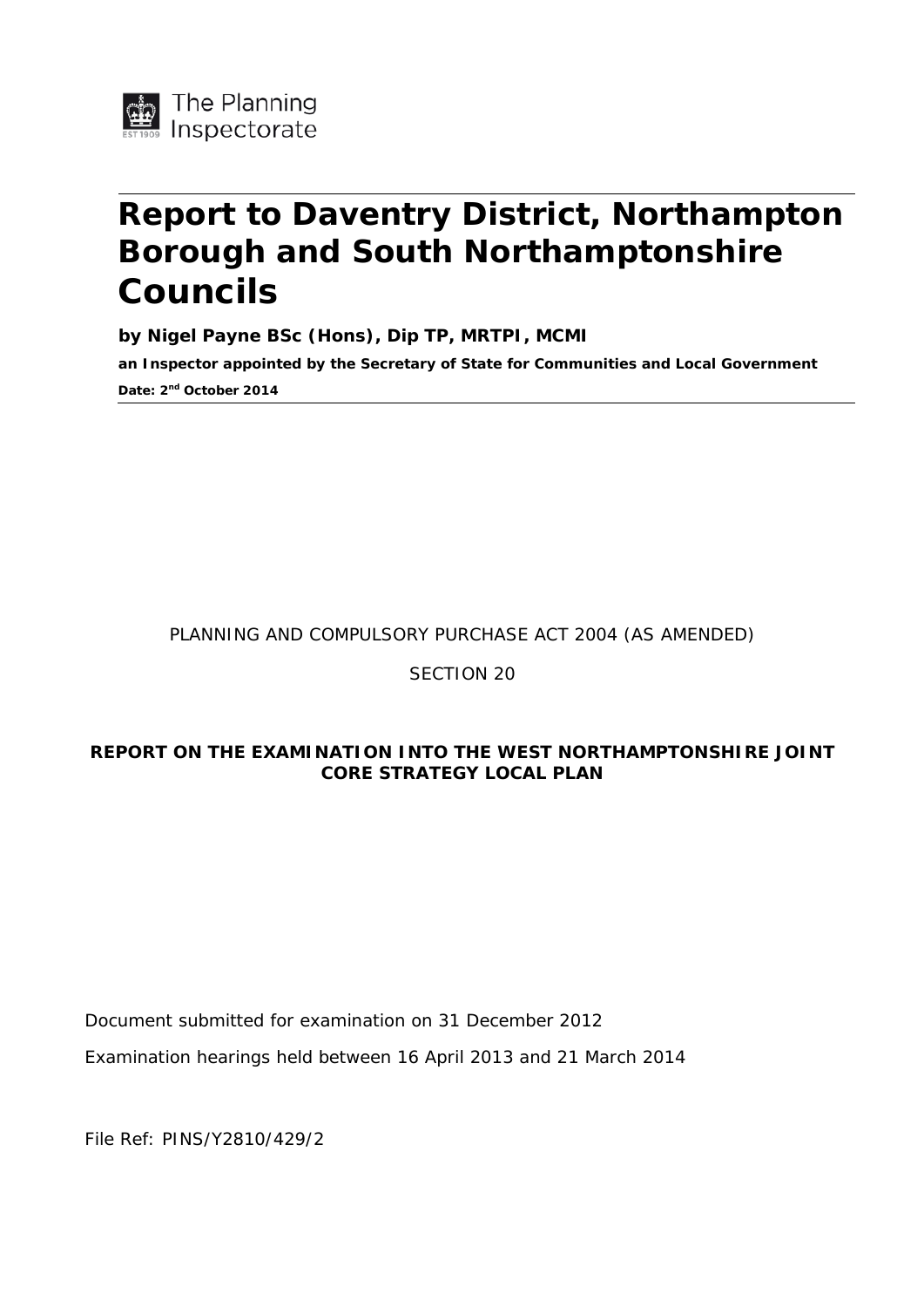# **Abbreviations Used in this Report**

| Appropriate Assessment                       |
|----------------------------------------------|
| Affordable Housing Viability Assessment      |
| <b>County Wildlife Site</b>                  |
| Daventry International Rail Freight Terminal |
| <b>Environment Agency</b>                    |
| English Heritage                             |
| <b>Highways Agency</b>                       |
| <b>Housing Market Area</b>                   |
| <b>Habitats Regulations Assessment</b>       |
| Joint Core Strategy                          |
| Local Development Scheme                     |
| Local Nature Reserve                         |
| Local Plan                                   |
| <b>Main Modification</b>                     |
| Northamptonshire County Council              |
| Natural England                              |
| Northampton Growth Management Study          |
| Northampton North West Bypass                |
| National Planning Policy Framework           |
| Northampton Related Development Area         |
| Northampton Waterside Enterprise Zone        |
| <b>Regional Strategy</b>                     |
| Sustainability Appraisal                     |
| Statement of Community Involvement           |
| Sustainable Community Strategy               |
| Strategic Flood Risk Assessment              |
| Strategic Housing Market Assessment          |
| Sandy Lane Relief Road                       |
| Sustainable Urban Extension                  |
|                                              |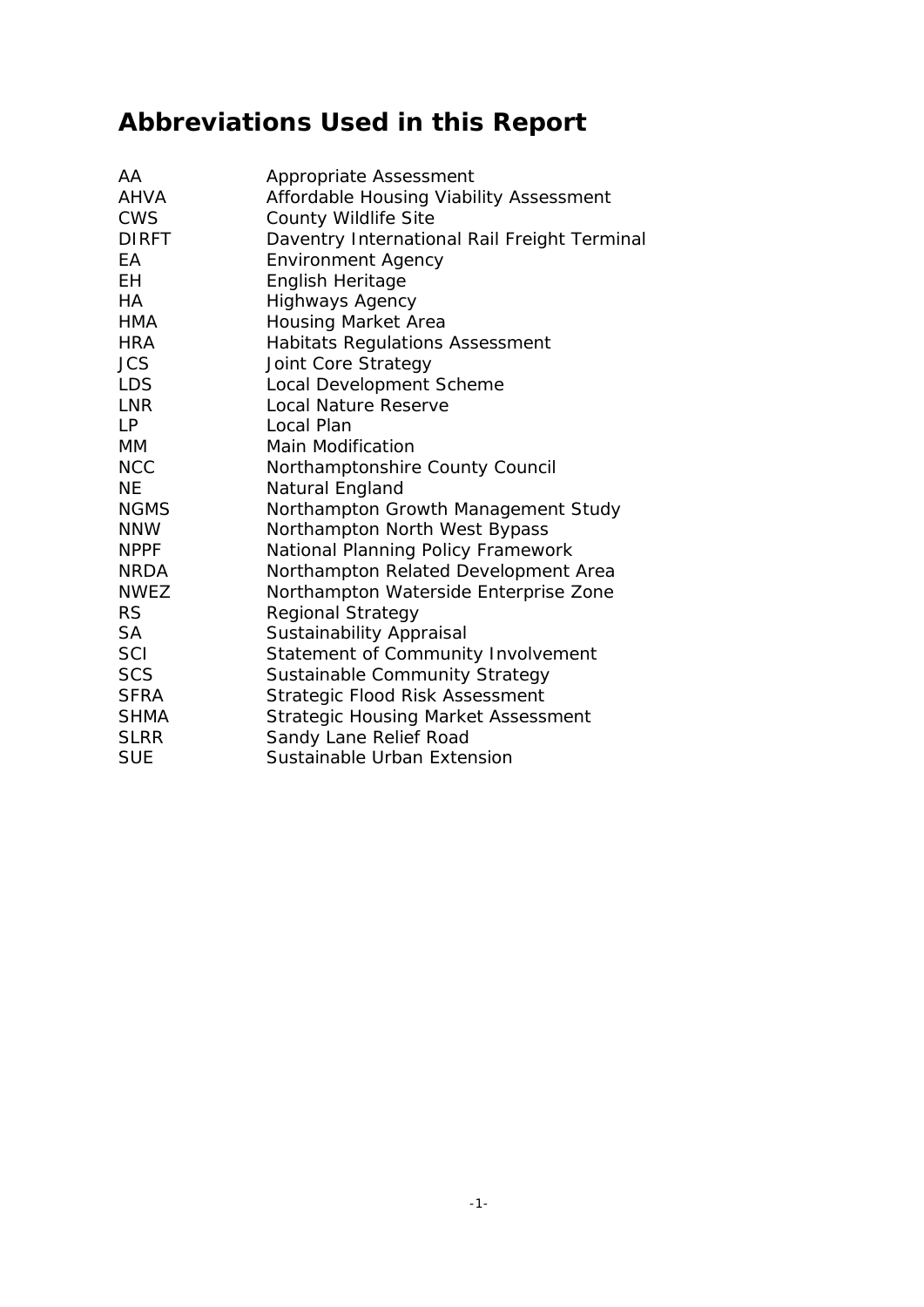#### **Non-Technical Summary**

This report concludes that the West Northamptonshire Joint Core Strategy Local Plan (Part 1) (JCS) provides an appropriate basis for the planning of the area up to 2029, providing a number of main modifications are made. The Councils have specifically requested that I recommend any main modifications necessary to enable them to adopt the plan. All of the main modifications were proposed by the Joint Planning Unit (JPU) on behalf of the Councils and have been the subject of public consultation and SA/SEA. With one exception that is not fully justified or entirely necessary, I have recommended their inclusion after full consideration of the representations from all other parties on these issues.

The main modifications can be summarised as follows:

- Extend the end of plan period from 2026 to 2029 and increase the total number of new houses to 42,620, 2011 – 2029, (2,367 per year) from about 50,150, 2001 – 2026 (about 2,000 per year) in the submitted plan;
- Allocate an additional sustainable urban extension (SUE) (policy N9A) at Northampton to reflect the above and that the site is already largely committed for new housing and related development over the plan period;
- Extend the sites of, and increase the expected totals of new homes from, three of the SUEs to help meet the revised housing needs and utilise the opportunities available to improve delivery in accord with an amended new housing trajectory, notably at Northampton, and
- Allocate land at J16 M1 for new employment development (policy E8), but on a smaller scale than proposed by the JPU for the Councils and without an identified additional reserve site that is not fully justified or necessary in the plan period.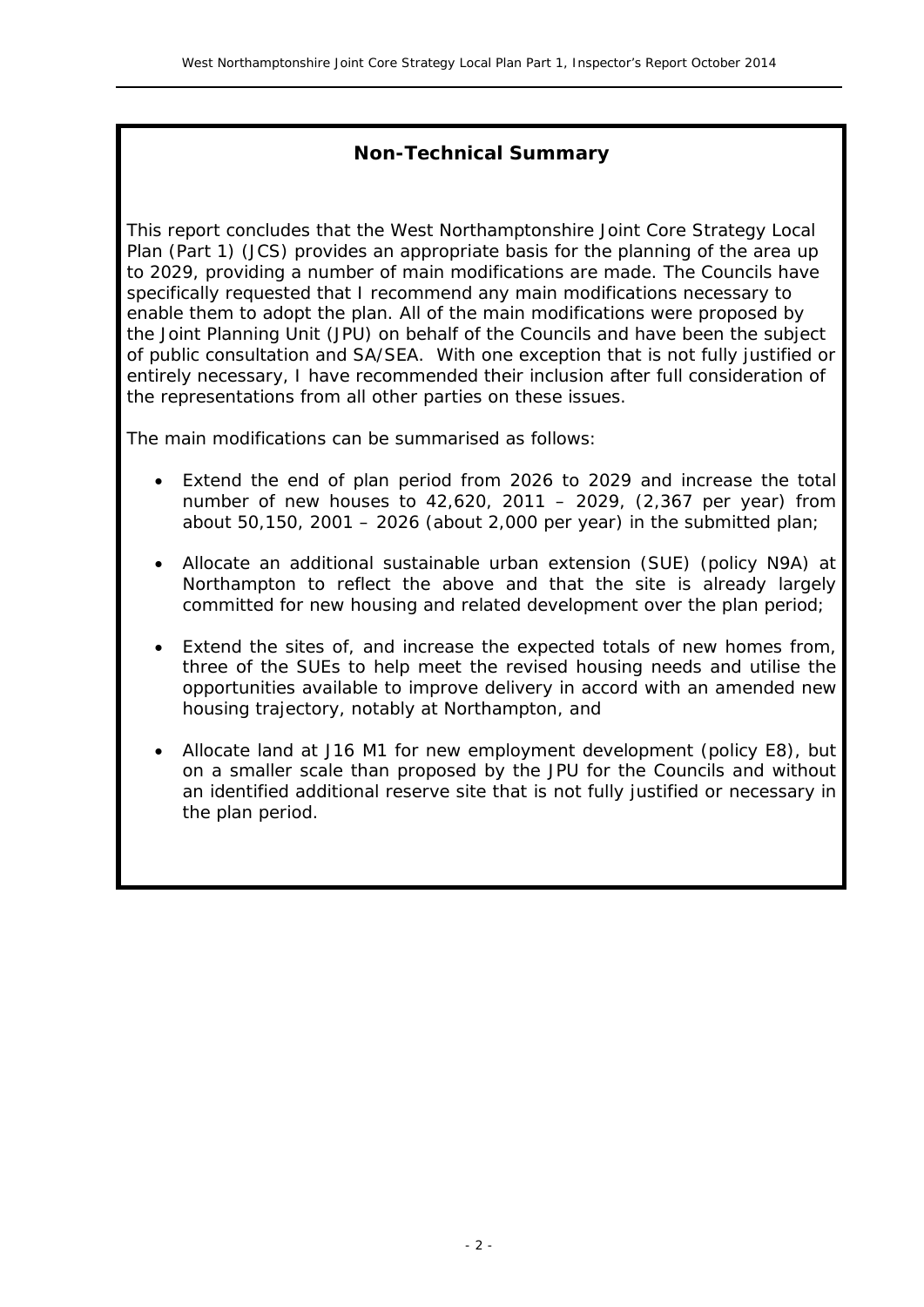# **Introduction**

- 1. This report contains my assessment of the West Northamptonshire Joint Core Strategy (JCS) in terms of Section 20(5) of the Planning & Compulsory Purchase Act 2004 (as amended). It considers first whether the plan's preparation has complied with the duty to co-operate, in recognition that there is no scope to remedy any failure in this regard. It then considers whether the plan is sound and whether it is compliant with the legal requirements. The National Planning Policy Framework (NPPF) (para 182) makes clear that to be sound, a Local Plan should be positively prepared; justified; effective and consistent with national policy.
- 2. The starting point for the examination is the assumption that the local authorities have submitted what they consider to be a sound plan. The basis for my examination is the submitted plan of 31 December 2012, including the list of Proposed Changes (SUB 04).
- 3. My report deals with the main modifications that are needed to make the plan sound and legally compliant and they are identified in bold in the report (**MM**). In accordance with section 20(7C) of the 2004 Act the Joint Planning Unit (JPU) on behalf of the Councils requested that I should make any main modifications needed to rectify matters that make the plan unsound/not legally compliant and thus incapable of being adopted. These main modifications are set out in the Appendix. They have all been subject to public consultation and, where necessary, Sustainability Appraisal (SA) and I have taken all the consultation responses into account in writing this report.

## **Assessment of Duty to Co-operate**

- 4. Section 20(5)(c) of the 2004 Act requires that I consider whether the Councils have complied with any duty imposed on them by section 33A of the 2004 Act in relation to the plan's preparation. It is a requirement that the Councils engage constructively, actively and on an on-going basis with the County Council, neighbouring local authorities and a range of other organisations, including the Highways Agency (HA), the Environment Agency (EA) and Natural England (NE). All relevant bodies listed in Regulation 4 have been engaged, albeit some more than others depending on the extent of their involvement in the plan's particular policies and proposals.
- 5. In the Duty to Co-Operate Compliance Statement (December 2012) (SUB 31) and elsewhere, the JPU on behalf of the Councils has satisfactorily documented where and when co-operation has taken place, with whom and on what basis, as well as confirming that such positive engagement has and will continue. This includes previous co-operation on a wider regional and sub-regional basis in relation to the former East Midlands Regional Strategy (RS) and the direct involvement of Northamptonshire County Council (NCC), who are part of the Joint Strategic Planning Committee (JSPC) that prepared the plan, in accord with the Joint Committee Order (SI 2008 No. 1572) under which it operates.
- 6. There is also clear evidence of continuous co-operation with the equivalent JPU for the rest of the county (North Northamptonshire), amongst others; the outcomes of which demonstrate constructive engagement by the JPU/Councils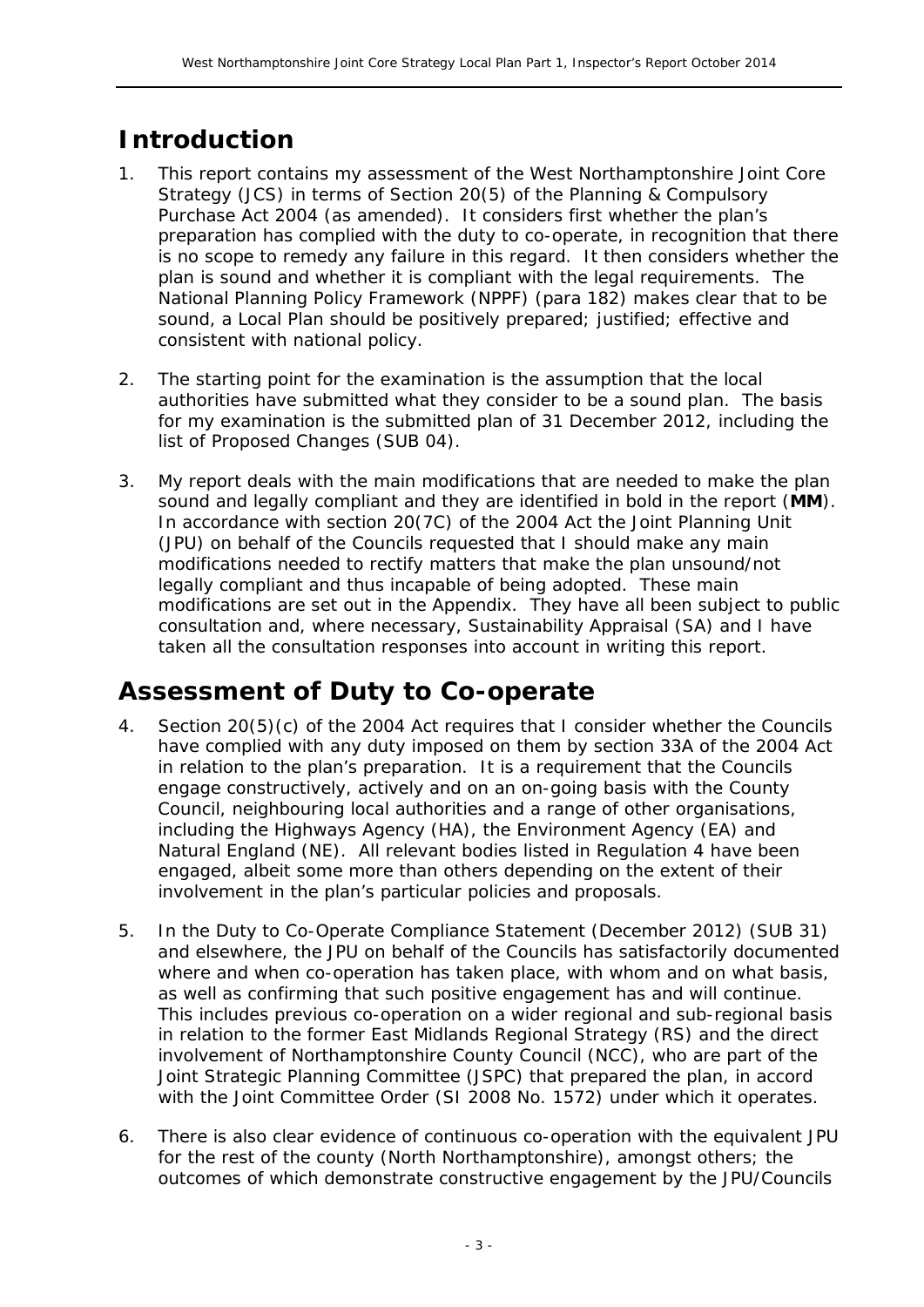on an on-going basis, including in relation to the proposed main modifications. In addition, the plan is consistent with the relevant Corporate Plans of all four Councils, including the County Council.

7. For the time being at least, none of the area's neighbouring Councils has specifically sought help in meeting their local housing or other needs and the JPU has not asked any other authority to help them; nor does it intend to. Furthermore, no significant cross boundary strategic issues relating to cooperation with neighbouring Councils or Reg. 4 bodies remain unresolved. Any future requests that may come from neighbours for help in regard to their objectively assessed needs would be a matter for a plan review to consider at the appropriate stage(s). Therefore, given the absence of any clear evidence to the contrary, I am satisfied that the duty to co-operate has been met.

### **Assessment of Soundness**

#### **Preamble**

- 8. The main areas of debate surrounding this plan relate to the provision of new housing and employment. Clearly, the plan is expected to comply with the National Planning Policy Framework (NPPF) (March 2012), including by defining the full, objectively assessed, needs for both market and affordable new housing at the outset (para 47 NPPF), before deciding whether or not it can be delivered in practice, taking into account relevant national and important local constraints, such as flood risk.
- 9. Many respondents expressed doubts about the JPU's approach to new housing provision in the submitted plan, not least regarding the initial assessment of need, including in relation to the former East Midlands Regional Strategy (RS). I have shared some of those concerns during the examination process, as reflected in my preliminary findings following the hearings in April 2013. For the Councils, the JPU has responded positively by commissioning new and independent assessments of the full, objectively assessed, needs for new housing in the area. This has resulted in revised figures, particularly in respect of housing, that have been included in the proposed main modifications of December 2013.
- 10. These include a material increase in the level of new housing provision from 50,150 from 2001 to 2026 to 42,620 homes from 2011 to 2029, and the allocation of an additional, strategic level, site at Northampton Norwood Farm/Upton Lodge (policy N9A). This should help meet shorter term needs in Northampton in particular, partly in the light of delays in the delivery of some of the other strategic sites allocated in the plan, mainly as a result of the recent recession in the national and local economy affecting viability.
- 11. However, given the potential alternative sites available nearby, including the recent approval of a major extension of 345 ha to DIRFT near Daventry for rail linked freight, there is no overriding local need for a major new strategic employment allocation on a greenfield site in the open countryside at J16 of the M1 in full, or to include an extensive reserve site in addition. Accordingly, this modification proposed by the JPU is not endorsed and it should only be included in the adopted plan at a reduced scale (policy E8).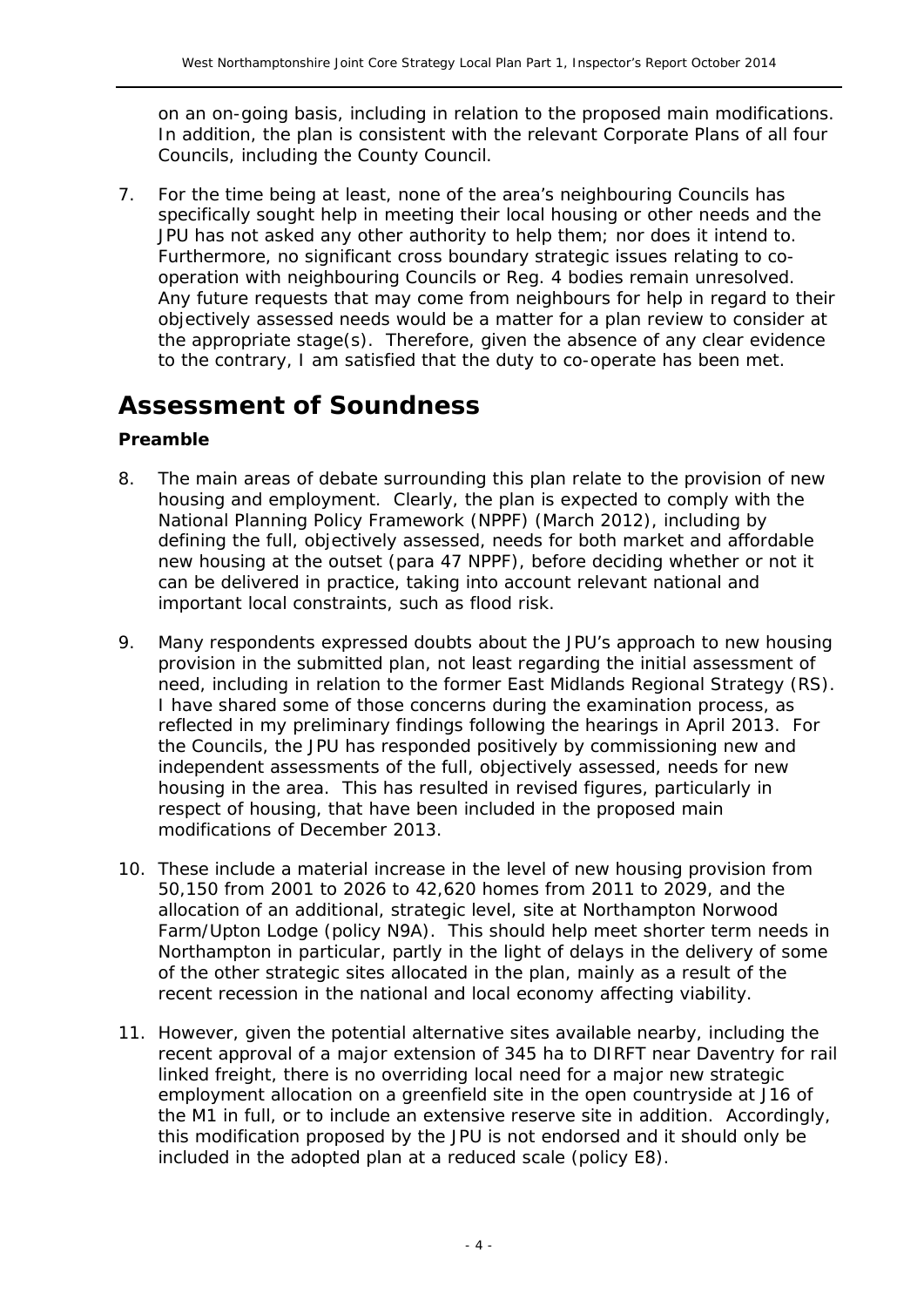- 12. The Sustainability Appraisal/Strategic Environmental Assessment (SA/SEA) process for a qualifying plan or project requires, amongst other things, an assessment of reasonable alternatives on a comparative basis to the preferred option(s) and the provision of at least summary reasons why the preferred option was chosen. There was an initial defect in the process in this instance as the SA Report did not set out why, at settlement level in the four main towns, some development options were rejected as not reasonable and why all those options that were judged as reasonable were not considered on a comparative basis to the preferred option(s).
- 13. Recent case law (e.g. Cogent Land v Rochford D.C.) confirms that, in such circumstances, remedial action prior to adoption of the plan is normally permissible. Thus, the earlier omission of this work from the SA/SEA process in this case has since been rectified by the preparation of an Addendum to the SA/SEA Report by consultants for the JPU. Taking into account all the responses to the public consultation on the Addendum, I am satisfied that it is suitable and appropriate, in principle, in its coverage and conclusions. Overall, therefore, the SA/SEA process for this plan has been satisfactory.

#### **Main Issues**

14. Taking account of all the representations, the written evidence and the discussions that took place at the examination hearings, I have identified twenty one main issues upon which the soundness of the plan depends.

#### **Issue 1 – Strategy, Vision, Objectives (policies S1, S10/11, RC1/2, N1/11)**

- 15. The plan sustainably focusses new development on a series of large planned expansions of the existing urban areas of the four main towns; Brackley, Daventry, Northampton and Towcester. By far the most growth is logically concentrated on Northampton, the area's main economic, retail and cultural centre, as well as the county town and much the largest settlement. Also, transport connections there by rail, including to London and Birmingham, and by road, such as on the M1 motorway, are generally good. The majority of local employment opportunities, including in the town/local centres, together with most major services and facilities, are also in the towns, with Northampton having the largest share (around 70%) by a wide margin.
- 16. To a degree, the present pattern of development reflects the traditional industries of the area, such as boot and shoe making in Northampton, but many are now closing, moving away and/or contracting, with some being replaced by more modern, higher tech, manufacturing and logistics operations, attracted by the central location and good transport links amongst other things. In addition, the plan's strategy envisages some limited and complementary growth in the smaller settlements to help meet local needs, but on a much smaller scale than for the main towns.
- 17. As submitted, the strategy is based on 15 logical spatial objectives, all of which have a part to play in delivering the plan's vision to 2029, with specific targets set for each in relation to monitoring and implementation. However, as the JPU now proposes, a further one is necessary relating to heritage to ensure the conservation and, where possible, enhancement of the area's many important heritage assets (**MM 3**).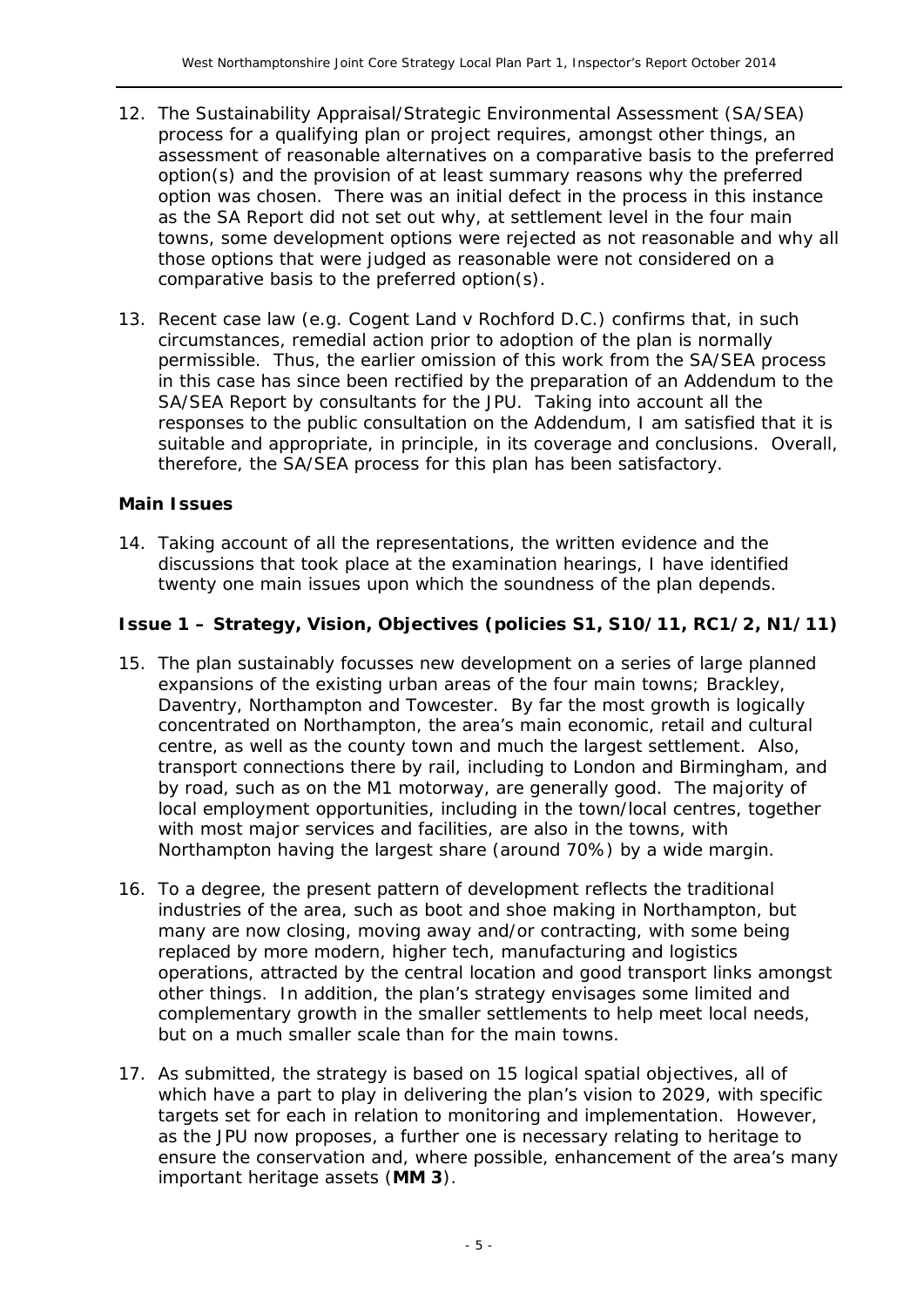- 18. In the local context, the spatial vision and the strategic focus on a series of large Sustainable Urban Extensions (SUEs), mainly around Northampton but also at the other main towns, is sound and sensible, in principle, as well as consistent with the national guidance in the NPPF. Taking into account the geographical spread of the SUEs and the clear evidence of cross border cooperation between Councils in regard to the Northampton Related Development Area (NRDA), where the majority of growth is planned to meet local needs, there are reasonably good prospects of achieving the levels of growth sought. It is also relevant that the strategic vision is intended to apply beyond the end of the plan period, notably in relation to the longer term growth potential of Daventry and Towcester, for example.
- 19. However, the delivery of the new housing required is likely to prove challenging for all concerned when compared to past/recent rates of local achievement overall. It relies on the timely delivery of the necessary infrastructure to support it and accordingly progress must be closely monitored. The strategy does not rely on new development in neighbouring areas and there is no clear evidence that any of the strategic alternatives put forward by representors would be more likely to succeed over the plan period.
- 20. In total, the JPU's evidence base relating to the strategy, vision and objectives of the plan is clear and robust. It is also comprehensive and sufficiently detailed, including through demonstrating, albeit belatedly, that reasonable alternatives to the proposed strategy were assessed in respect of the SA/SEA process. Importantly, this includes in respect of the proposed main modifications, as part of this work was undertaken to rectify some earlier omissions regarding the detailed consideration of alternative locations and boundaries for some of the SUEs, as referred to in the Preamble.
- 21. This work has been undertaken thoroughly and on an objective basis, with suitable inputs to the various versions of the plan as it has emerged. These have reasonably and realistically reflected the outcomes and taken together help to show how and why the preferred strategy was selected. Alternative scenarios relying on a more dispersed pattern of major developments on the edges of all the larger settlements and/or a new town/villages in specific locations would not have been realistic or more sustainable in this area at any stage of the plan process, having regard to national policies in the NPPF.
- 22. Moreover, all the work carried out at various stages on the Habitats Regulations Assessment/Appropriate Assessment (HRA/AA) and Addendums is also satisfactory, particularly given that necessary amendments were made to subsequent draft versions of the plan. Accordingly, taking into account the advice from relevant consultees, notably Natural England (NE), the plan is sound in these respects. In particular, policy S1 is sound, including in respect of the priority to be given to making the best use of previously developed land and vacant/under used buildings in urban areas.
- 23. As modified, policies S10 and S11, setting out the plan's sustainable development principles and low carbon/renewable energy expectations include an appropriate caveat in respect of viability. They would be consistent with the NPPF, albeit some of the details may well no longer be necessary once the national review of the building regulations is complete, as it seems likely to effectively supersede the Code for Sustainable Homes. Policies RC1 and RC2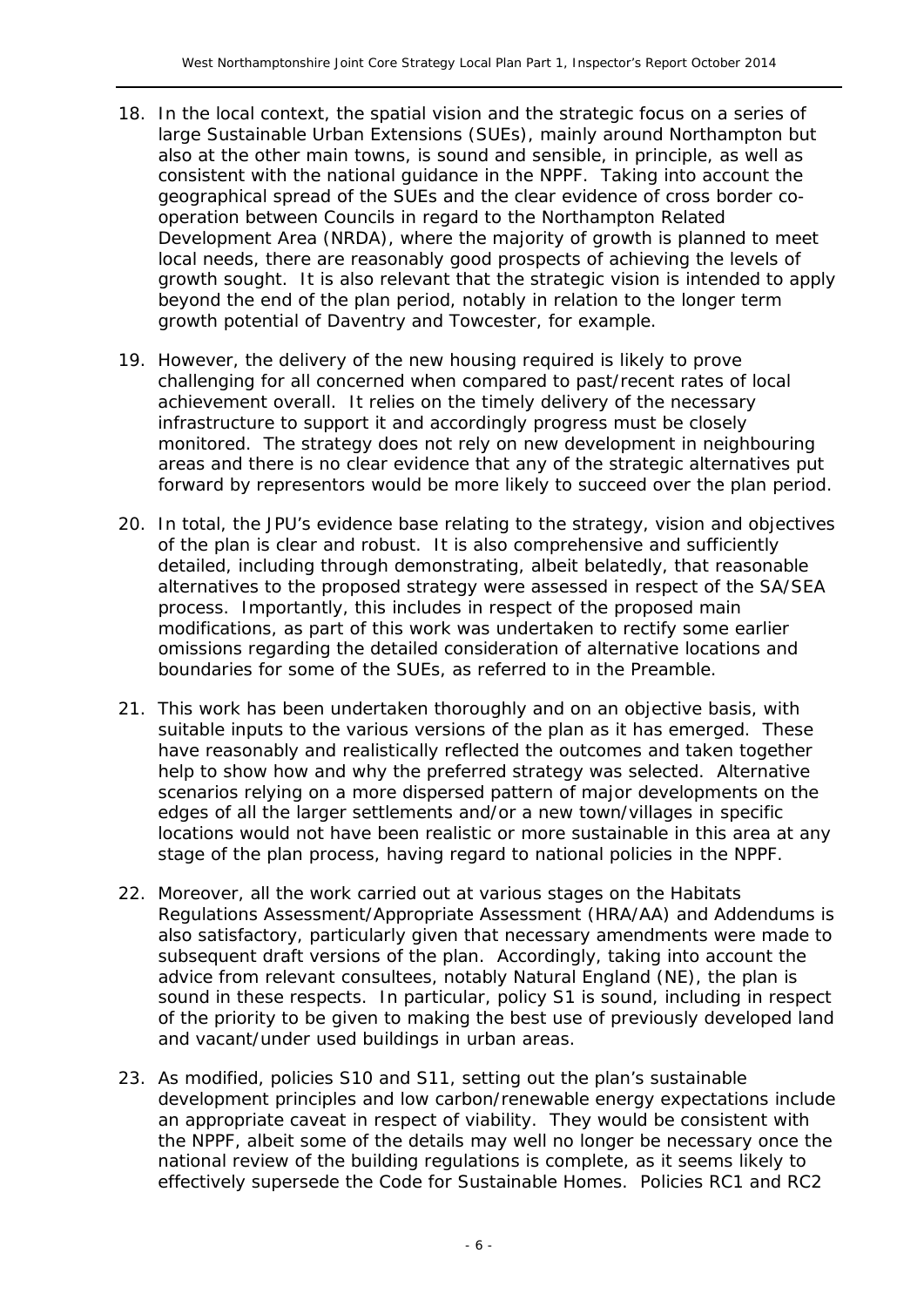seek to deliver the regeneration aspirations of the plan's strategy and the social and community infrastructure needs of the local population, including in respect of new developments. Based on the evidence of the current position in the area, both are reasonable and realistic in the local context.

- 24. Similar conclusions apply in respect of the Northampton central area and the other regeneration areas in the town, as set out in policies N1 and N11, particularly in the light of the adopted Northampton Central Area Action Plan (NCAAP) (January 2013) and the designated Enterprise Zone at Northampton Waterside (NWEZ). Both are already acting as catalysts to bring forward growth and regeneration investment locally in respect of employment, retail, leisure and, not least, education opportunities.
- 25. All the available evidence, and particularly the Reg. 22(1) Statement of Community Engagement and Consultation (SUB30), confirms that the JPU and its constituent Councils have carried out extensive and appropriate public consultation at each relevant stage of the plan process. This includes in respect of the proposed main modifications, and in accordance with the 2006 Statements of Community Involvement for Daventry, Northampton and South Northamptonshire (SUB 20, SUB 21 and SUB 22).
- 26. All in all, the plan provides a suitable strategic framework for the area, within which the constituent Councils can readily complete their respective Part 2 Local Plans to make further non-strategic land allocations and more detailed polices for implementation and development management, where necessary. Nonetheless, the JPU proposes that a new policy (SA) should be added to emphasise the presumption in favour of sustainable development required by the NPPF (**MM 1**) and that a new para (3.18) should also confirm their commitment to a review of the plan, to be adopted by no later than 2020, taking it forward to at least 2036 (**MM 2**). Both are necessary for soundness and for clarity as to the future intentions of the Councils.

#### **Issue 2 – Retail Scale and Distribution (policies S2, S9, N2 and N10)**

- 27. In accord with the NPPF, policy S2 properly defines a network and hierarchy of centres across the area, with Northampton as the regional centre clearly at the top and Daventry next as a sub-regional centre. As recognised in the NCAAP, it is essential that new retail development is focussed on the largest town centre, in order to help redress the decentralisation of shopping, leisure and employment uses that has occurred locally over recent years. This is also acknowledged in policy S9 and Table 2 in respect of the expected scale and distribution of new floorspace. New projects and investment in the town centre of Northampton are already underway, including site preparation for the key Grosvenor centre re-development scheme, implementing the specific proposals set out in policy N2.
- 28. In Daventry, where there has been a leakage of retail expenditure to other locations recently, proposals for the regeneration of the town centre, including new shops, food uses, cinema, library and university technical college, are in progress. These schemes should support and help implement the plan's objectives to reclaim the town's market share and provide new retail floorspace to complement the expected growth in population and help create a more sustainable settlement.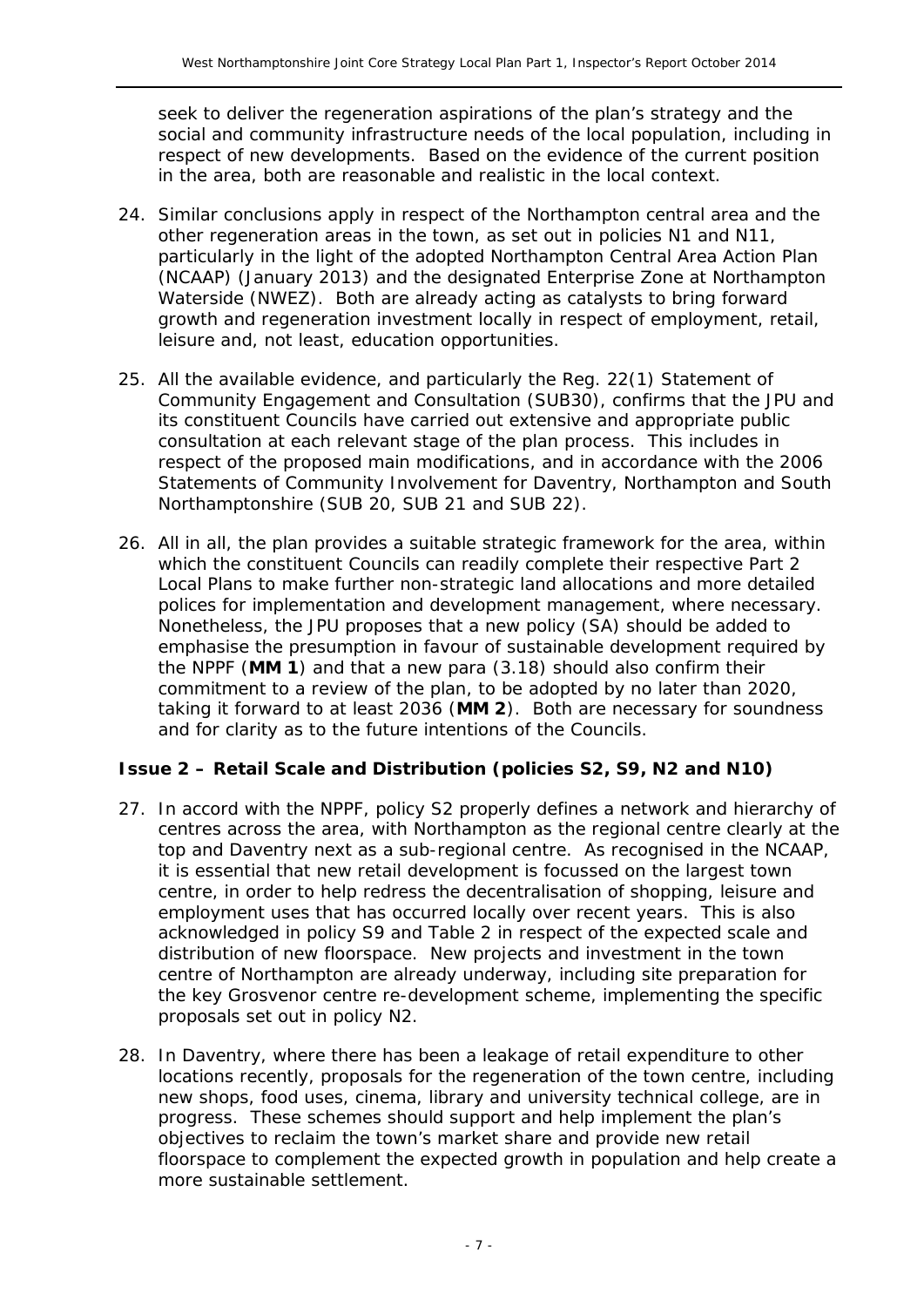- 29. At the next level in the retail hierarchy, Brackley and Towcester are termed as Rural Service Town Centres, with the name accurately defining their function. They have only limited scope for new retail floorspace, both convenience and comparison, in each centre, at present, albeit some small scale provision will be necessary to meet local needs arising from their respective SUEs. Below that, Kingsthorpe and Weston Favell are properly deemed to be District Centres within Northampton, reflecting their current levels of usage, services, facilities and range of retail units, as well as their relationships to the town centre and surrounding areas.
- 30. The plan's retail evidence base, largely comprising the February 2011 Retail Study (GLD73) and July 2012 Retail Capacity Study (GLD74), is robust and up to date. It confirms that Northampton, and to a lesser extent Daventry, should be the strategic priority for new comparison retail floorspace. It also found no evidence of clear gaps in comparison retail provision outside Northampton town centre. Similarly, for convenience retail, with gaps in provision only evident at Northampton and Daventry town centres, it would be sustainable and realistic to seek new provision elsewhere only at the SUEs, in connection with new housing growth, and at a scale that is linked directly to their size and local needs only.
- 31. Whilst the detail of such provision does not need to be resolved in this strategic plan, it is nevertheless appropriate and consistent with the NPPF (notably para 156) for its retail policies to set out such overall priorities. Accordingly, retail policies S2, S9, N2 and N10 are essentially sound, albeit some modifications are necessary for clarity and to assist implementation. This includes in terms of confirming that proposals for new convenience floorspace in the SUEs should have regard to the existing retail network in the locality and the impact on other centres in the hierarchy (**MM 18**).

#### **Issue 3 – Housing Scale and Distribution (policies S3, S4 and S5)**

- 32. The submitted plan included provision for about 50,150 new homes (2,000 per year) in the area from 2001 to 2026, with around 20,000 remaining to be allocated for the period 2011 to 2026. This was in contrast to the former East Midlands Regional Spatial Strategy (RS) that had a new housing total of 62,125 dwellings for the same timespan (2,485 per year). However, even before the recent recession that annualised target was proving difficult to achieve in practice. As a result, the JPU's figure in the submitted plan was largely based on a revised assessment of need in the Housing Technical Paper Update (July 2013) (GLD 38) that was considered to be more realistic in terms of delivery over the plan period, taking into account relevant constraints and market conditions.
- 33. However, following the hearings in April 2013, my preliminary findings were that this figure did not represent the full, objectively assessed, local needs for new housing, as required by the NPPF. This was largely because it essentially related to an out of date evidence base that had not been properly reconsidered in the light of current needs and circumstances. Nor did it represent an unconstrained initial assessment of needs, including for affordable housing, to which constraints and market factors could later be applied. Accordingly, the JPU commissioned new assessments that took into account not only the guidance in the NPPF, but also the latest advice in the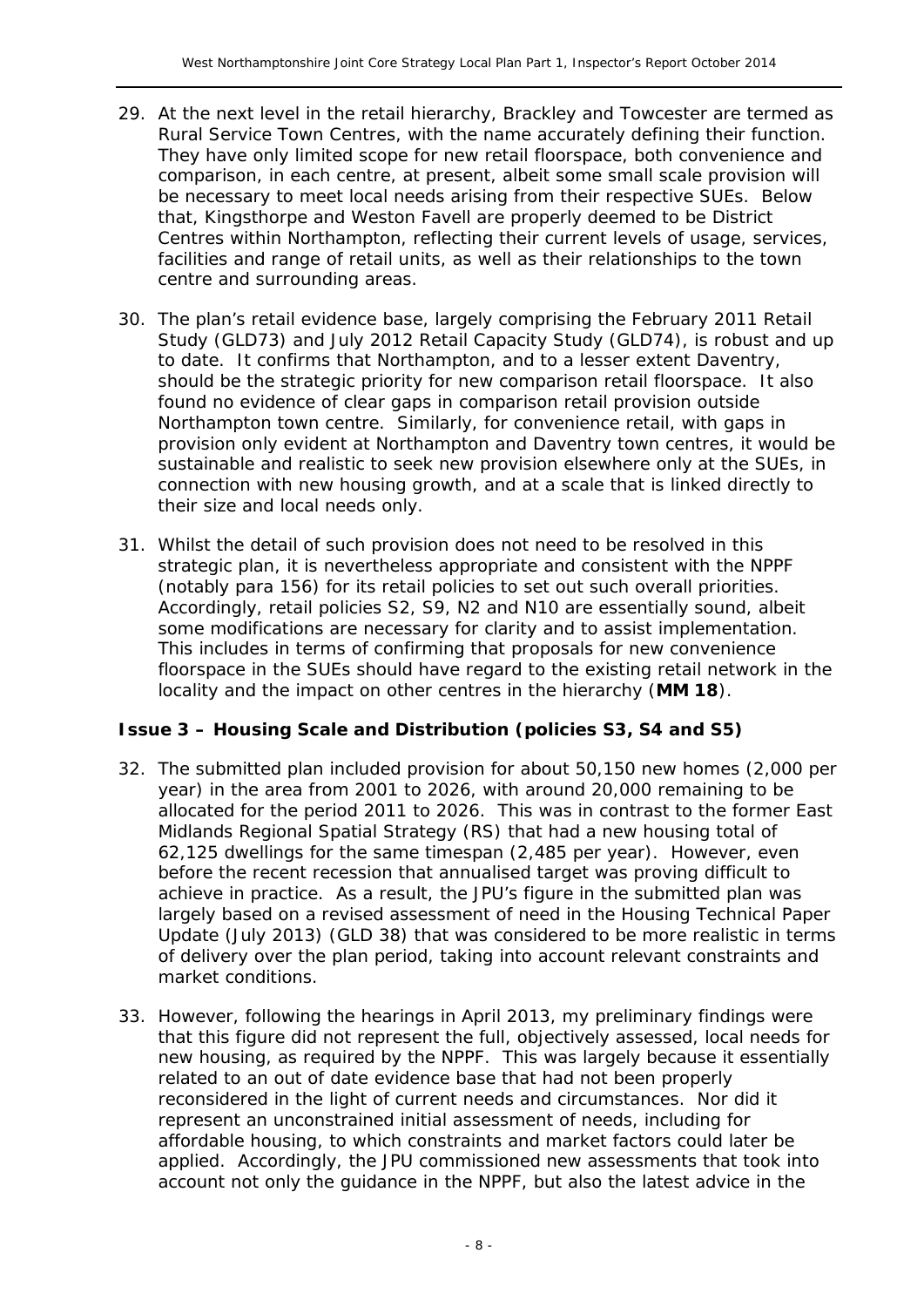"How Many Homes/What Homes Where" toolkit and the early 2011 Census results, amongst other things, such as more recent DCLG/ONS population and household projections providing the necessary inputs on migration and demographic change.

- 34. The revised assessment by the Cambridge Centre for Housing and Planning Research (June 2013) (J48) was considered the most representative of local housing needs, being realistic and reasonable in the relevant circumstances, as well as up to date and consistent with the requirements of the NPPF. In particular, it took into account a "tracking scenario" regarding likely household formation rates that is sensibly based on only a gradual, rather than an immediate, return to those prevalent before the recent recession recognising that the national and local economy will take time to recover or alternatively the continuation of the lower rates observed in the 2011 Census.
- 35. None of the alternatives, including those produced by the JPU's other consultants, would seem likely to produce a more accurate or reliable basis for new housing provision, taking into account all the evidence submitted with the proposed main modifications and the comments thereon. Importantly, as a starting point, the Cambridge figures are not affected by considerations of possible constraints to capacity or to delivery, in either policy or practical terms, in accord with the NPPF's requirements in this regard.
- 36. This assessment leads to a net new housing requirement of 41,760 new homes that also takes into account the extended plan period to 2029 to ensure that it has a minimum lifespan of about 15 years. For comparison purposes only with the RS, this is equivalent to 58,130 units in the period 2001 – 2029. It is also equivalent to 2,320 per year, whereas the submitted plan included 2,252 per year (2011 – 2026). In accord with the NPPF's guidance to also take into account current market conditions, the JPU also judged it necessary to add a further 900 dwellings to the overall total. This is to make allowance for the level of existing commitments, higher housing demand and market prices, as well as the need to allow some further growth in villages and to help redress the historically lower proportions of social rented units, in South Northamptonshire district. Therefore, the overall total, as modified, of 42,620 net new dwellings is equivalent to an average of 2,367 homes per year, 2011 to 2029.
- 37. Other alternative figures derived from national DCLG/ONS projections indicate that a higher annual rate of new housing delivery might better meet local needs in principle. However, forecasting of new housing needs is not an exact science. It has been particularly difficult of late with complications arising from the recent recession, particularly in respect of new household formation, and short term variations in international migration into this country that are difficult even to accurately record, let alone project forward with great confidence for a number of years.
- 38. As a result, I have concluded that the JPU's revised total, based largely on the Cambridge work, is essentially consistent with national guidance as to best practice in this regard, and suitable for the purpose in this particular instance, having regard to the local circumstances referred to above. It also properly incorporates the level of local need for affordable housing set out in the updated 2013 Strategic Housing Market Assessment (SHMA) (J61).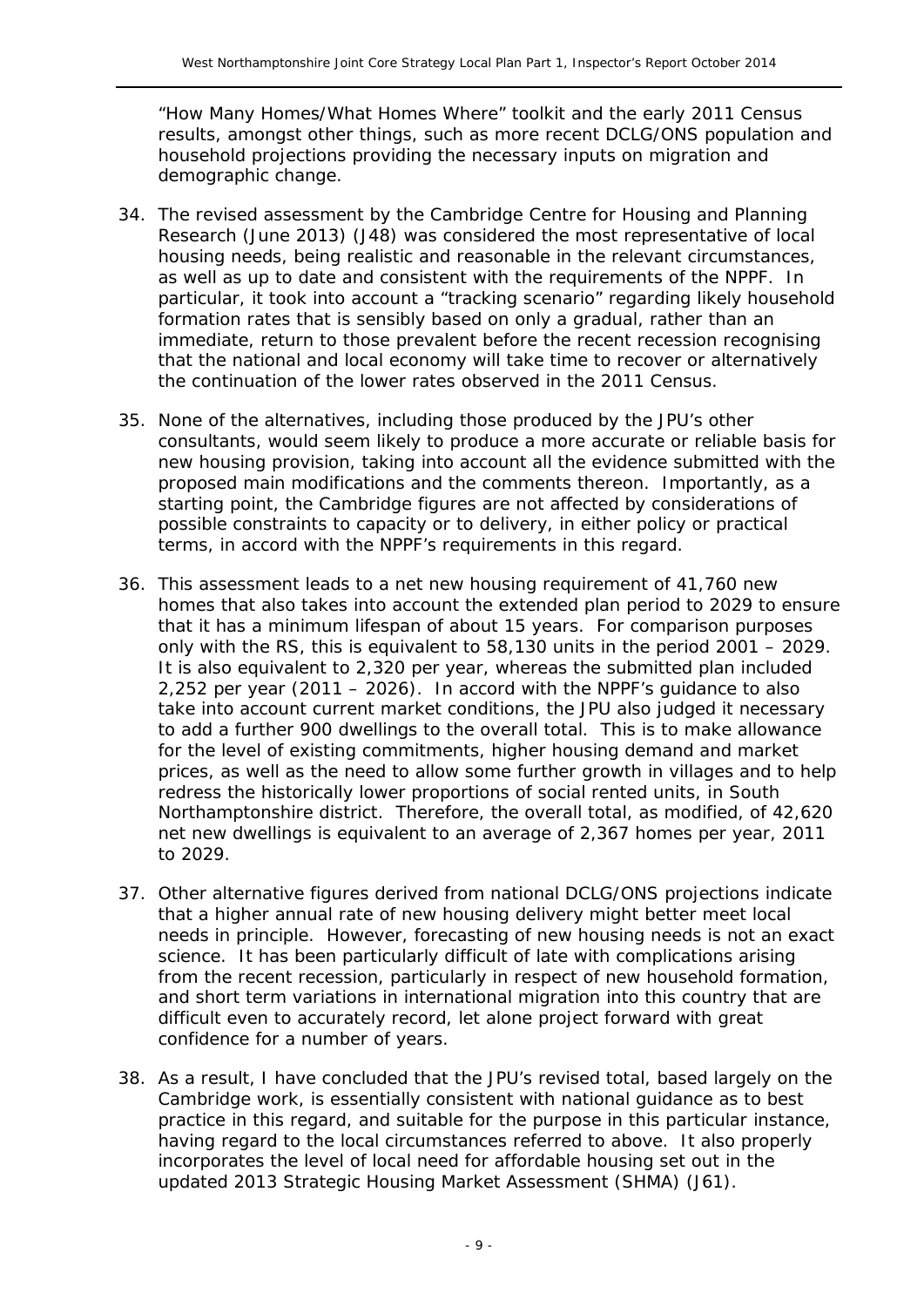- 39. The proposed main modifications were subject to public consultation and SA/SEA and I have taken all the responses fully into account in reaching these conclusions on this important issue. They also include a new housing trajectory to help ensure that the plan is effective and up to date (**MMs 59/ 60**). Nevertheless, it can only be a broad estimate of likely new housing delivery, including on the SUEs, and will have to be regularly reviewed through the JPU's monitoring process.
- 40. All the available evidence indicates that both the timing and total of new housing would be largely viable and essentially deliverable over the full plan period, albeit challenging for all concerned. In particular, the JPU's evidence in the Infrastructure Delivery Schedule (Appendix 4) is essentially robust, up to date and credible in these respects, with no "showstoppers" apparent in relation to the SUEs. This includes water supply, albeit continuing liaison with Anglian Water and other relevant parties will be necessary to ensure that their capital programme of improvements is aligned with the housing trajectory and delivery expectations for the SUEs in particular.
- 41. Whilst this conclusion is based on the current position, continuing strengthening of the national and local economy could only reinforce this judgement. I therefore conclude that the plan, as modified, would be effective in this regard. Moreover, there are also no phasing restrictions in the plan that might hinder an enhanced rate of delivery should that prove viable on any SUE, or elsewhere.
- 42. Overall, and taking into account all the available evidence, statements and submissions, I conclude that, as modified, the plan is based on an objective assessment of housing need in the area to 2029, taking account of reasonable population and household projections, having regard to all relevant local factors, including current market conditions in the area. The modified new housing total, extended plan period and revised housing trajectory represent a reasonable and realistic, deliverable and justified, basis for meeting local needs over the plan period. This incorporates provision for the needs of the existing local population, including in respect of affordable housing.
- 43. The plan would be consistent with the objectives of the NPPF in providing a significant boost to new housing delivery and in terms of helping to provide a rolling 5 year supply of sites across the area. In particular, this would be assisted by the allocation of the SUEs that are critical to overall delivery, in direct accord with the first point in para 47 of the NPPF. Through its policies, the plan would also confirm the general suitability of other sites, encouraging their early development. I have therefore concluded that, subject to appropriate main modifications that are essential for soundness, including provision of about 42,620 net new homes (**MMs 4 – 9**), as well as the identification of an additional SUE (policy N9A) (**MM 46**), the plan suitably and sufficiently addresses the objectively assessed need for housing to 2029.
- 44. In regard to distribution of new housing across the area, the plan logically focusses the majority on various SUEs around Northampton, by far the largest town with the most services and facilities, as well as generally good transport links and clearly the most sustainable location. Substantial new housing is also directed to the three towns of Brackley, Daventry and Towcester, albeit on a lesser scale overall, consistent with their status in the settlement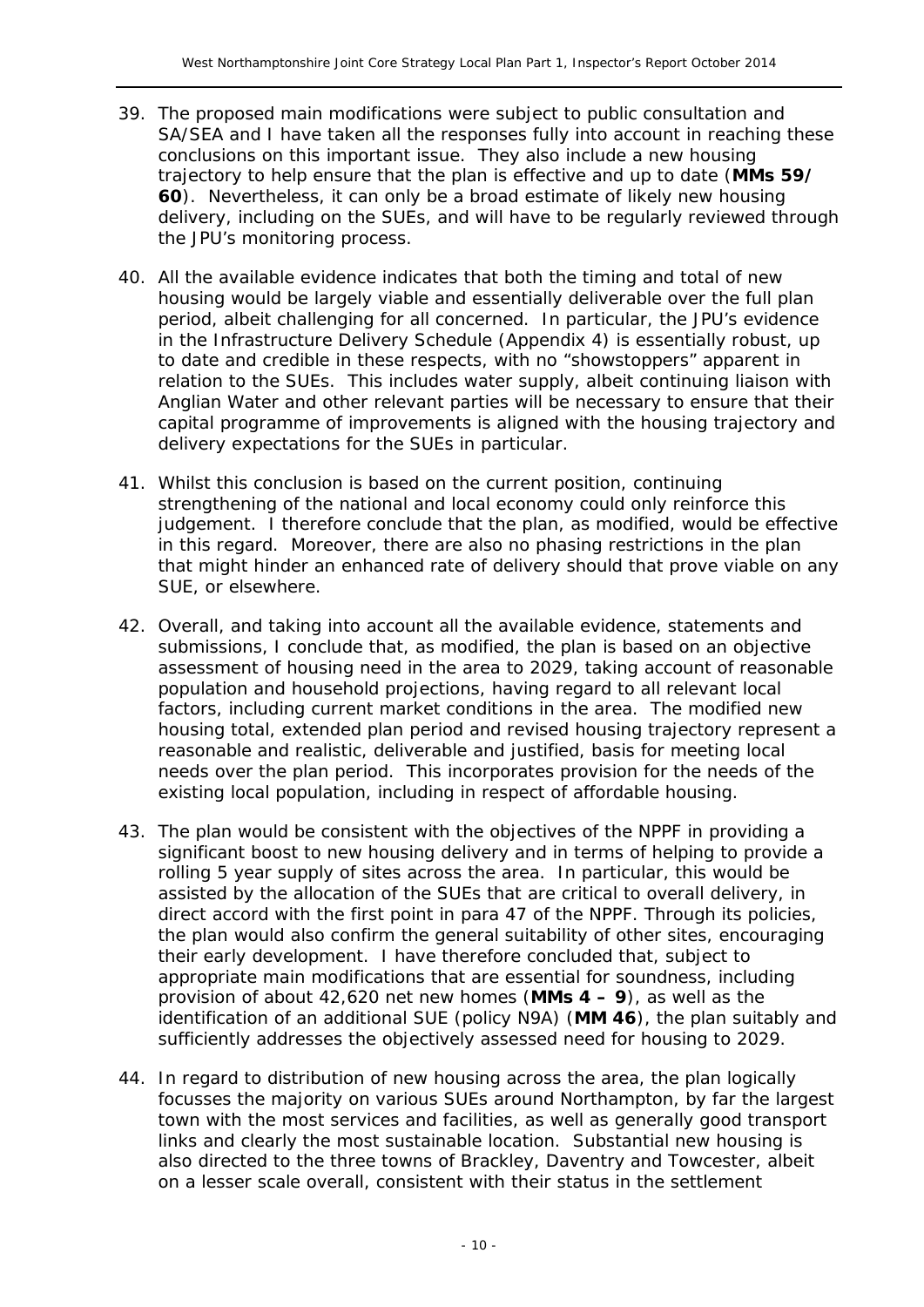hierarchy. The general concentration of new housing on SUEs around Northampton and elsewhere partly reflects their clear potential to deliver significant numbers of new homes in a relatively short timescale, alongside the provision of necessary new infrastructure, services and facilities to support growth and help to achieve the plan's aims and objectives. Together, the SUEs help to provide an appropriate range of size and type of new housing site across the area to provide reasonable choice and some flexibility for the house building industry.

45. In these circumstances the balance of new housing between Northampton and the other three towns is appropriate, as is that between the SUEs and the rural areas, given the economies of scale and concentration of new infrastructure that are likely to assist delivery in respect of the former. These conclusions are borne out by the additional SA/SEA work and the Strategic Site Selection Report (December 2013) prepared in relation to the proposed main modifications to rectify earlier omissions. The same would not apply to a more dispersed pattern of new housing growth, incorporating smaller scale schemes at less significant settlements. Accordingly, the general distribution of housing put forward in the plan is also sound.

#### **Issue 4 – Housing Policies (policies H1 to H7)**

- 46. Policy H1, addressing housing density and the mix and types of new homes, is based on evidence from the 2010 Strategic Housing Market Assessment (SHMA) (GLD45) and its 2012 update (GLD50). This indicates that in order to make the most efficient use of land a minimum density of 35 dwellings per hectare is locally appropriate in all the SUEs, particularly as it has proved to be deliverable in practice in the recent past. As now confirmed by the JPU, this figure is intended to apply to the net developable area of the whole allocated site and to take into account all the other considerations listed. In such circumstances, it is not a particularly onerous or restrictive requirement overall for the developers of such large sites to meet, but is nevertheless necessary to help meet the plan's objectives, including minimising the loss of greenfield land. Policy H1 is therefore sound, as modified (**MMs 27 – 29**).
- 47. The Council's Viability Assessment 2010 (GLD44) and 2012 update (GLD36) essentially provides a robust justification for the percentage expectations for affordable housing in policy H2, as well as for the lower thresholds (5 or more dwellings) identified for the more rural parts of the area, in Daventry and South Northamptonshire districts. Similarly, the differing viabilities for each of the towns, including in comparison to their surrounding rural areas, is clearly demonstrated in this evidence, such that the percentages set out in the policy are seen to be reasonable in comparison to the relevant maximums that could have been sought, whilst remaining viable.
- 48. Having a margin of this nature reinforces the conclusion that the policy requirements are reasonable and realistic, in respect of most strategic sites at least, and also bearing in mind the continuing general improvement in the national economic situation since the report data was assembled. Moreover, the fact that the 2012 update properly took into account the additional build costs arising from compliance with the Code for Sustainable Homes (CSH) and for Zero Carbon Homes, albeit not the relatively small additional cost per unit for compliance with the Lifetime Homes standards, adds to its weight as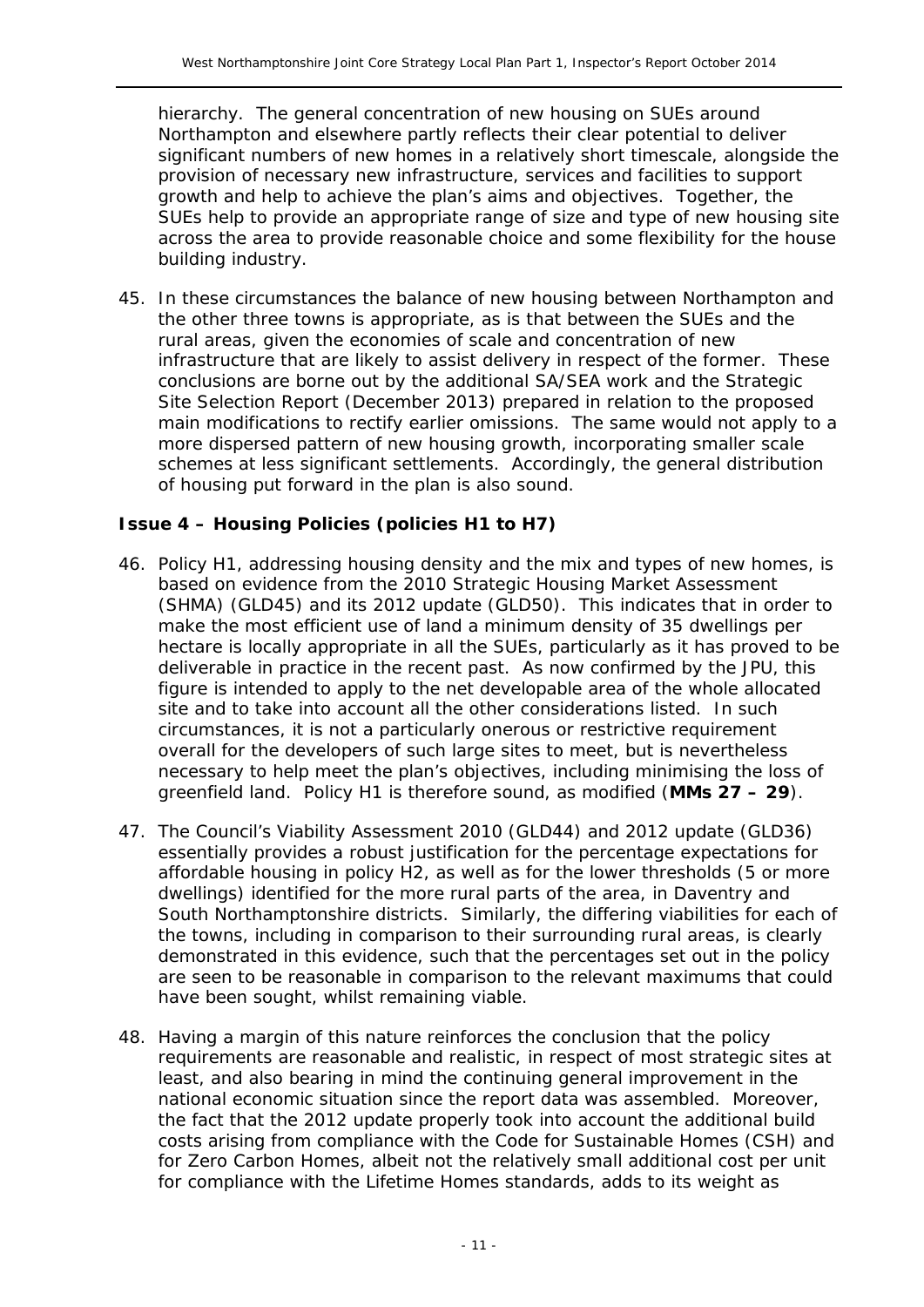evidence in this particular local context. Consequently, policy H2 is judged to be sound in principle, taking into account that it includes provision for a site specific viability assessment in the event of difficulties with compliance.

- 49. As now worded policy H3 on rural exception sites is consistent with para 54 of the NPPF in allowing the inclusion of a minimum element of market housing, where essential to bring forward extra small scale affordable housing delivery in rural areas, if other criteria are also met. However, the future of any larger scale brownfield sites in rural areas would need to be considered in the Part 2 Local Plans, as they are not likely to be strategic in scale but would not normally fall within the specific scope of this policy either. In any event, the policy is sound as written and cannot reasonably be expected to address all possible scenarios.
- 50. As evidenced in the 2009 SHMA (GLD45) and the 2012 update (GLD50), significantly more housing for elderly persons will be needed over the plan period. The reasonable living standards of disabled people should also be taken into account in strategic planning policies. However, for clarity, policy H4 and para 9.20 requiring specialised affordable units to be provided as part of market housing, where necessary, and more generally as part of larger developments, including SUEs, where viable, are appropriate in principle but do not need to be in a separate policy and can be referred to elsewhere in the plan (**MM 31**). Policy H5 on sustainable housing in respect of the Lifetime Homes standards is subject to viability on a site by site basis and thus sound.
- 51. In order to help reduce the need for new development on greenfield sites, policy H6 seeks to safeguard the existing housing stock against loss to other uses, as well as supporting the re-use of empty homes and the regeneration of run down areas. This is consistent with policies RC1, N11 and D4 of the plan, amongst others, as well as national planning policy in general.
- 52. The first part of policy H7, relating to gypsies and travellers, as modified (**MMs 32/33**), sets out the identified local needs for new pitches, in accord with the 2013 West Northamptonshire Travellers Accommodation Needs Study (J62). It also identifies the basis for meeting those needs through site allocations in a Joint Local Plan that is included in the LDS (SUB12) and is underway. The rest of the policy provides a set of detailed criteria, each of which is reasonable, for the consideration of planning applications.
- 53. Whilst less than ideal, in that no new pitches are as yet allocated, this policy nevertheless represents an appropriate way forward in meeting gypsy and traveller needs across the area. With modifications to reflect the most recent information to both policy and text (**MMs 32/33**), it is sound.

#### **Issue 5 – Economy/Employment (policies S7, S8 and E1 to E7)**

54. The main objectives of the strategic employment policies are to retain and diversify the local economic base, whilst maintaining a broad balance between new homes and jobs. Policies S7 and S8, as modified, (**MMs 10/11/14**) therefore seek a minimum net increase of 28,500 jobs from 2008 – 2029. This reflects population projections and demographic changes in the workforce, as well as seeking to make up job losses during the recent recession from 2008 to date. The jobs total is said to be a "reference value"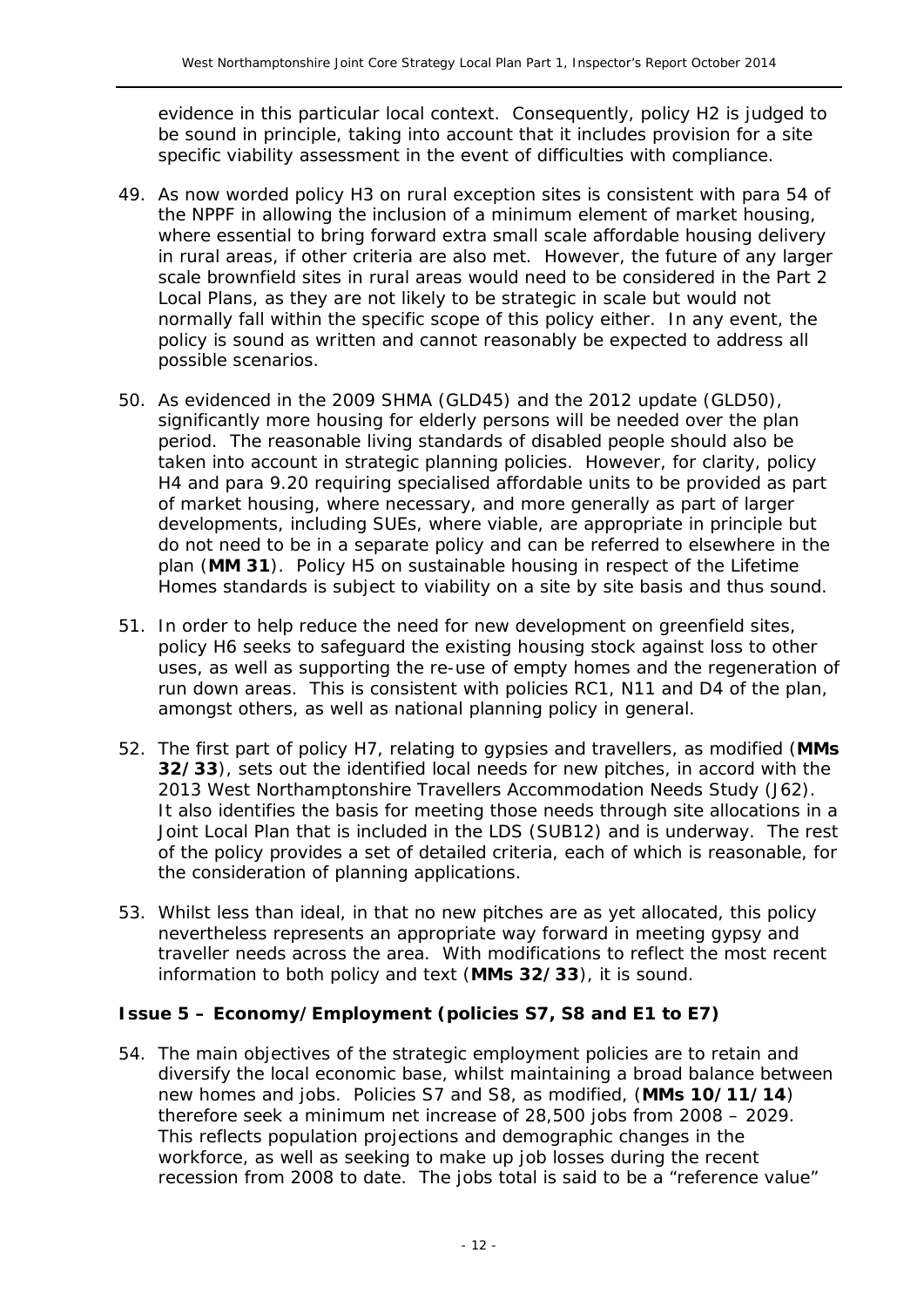for monitoring and review purposes, rather than a target as such. Nevertheless, it is realistic to expect that jobs lost between 2008 and 2014 can be replaced through a steady return to annual job growth locally with the national economy recovering, as a return to the levels achieved in the years 2001 to 2008 is not relied upon for delivery.

- 55. Currently, as evidenced in the WNELS 2012 Review (GLD 32) and the Employment Technical Paper  $2^{nd}$  Update (Dec 2013) (GLD 28), there is a significant supply of land and buildings, of almost 1.5 million square metres in total, committed for new employment development in the planning pipeline, including at Northampton as the principal focus for growth. These reports confirm that the present supply is capable of delivering significantly more than the "reference value" figure in overall capacity terms, with around 40,000 new jobs in the B class uses alone. This includes at DIRFT (policy E4) and Silverstone (policy E5), albeit both are also likely to serve a wider catchment than just the plan area in terms of new job provision.
- 56. Together with the renewal and regeneration of some older industrial areas, as part of the retention of existing employment land and buildings under policy E1, as well as growth in office space and non B class uses, such as retail, the plan provides an appropriate overall approach to sustaining, diversifying and improving the local economy in accord with the NPPF. This includes refocusing first on the most sustainable location, Northampton town centre and at the Northampton Waterside Enterprise Zone (NWEZ) (about 120 ha), followed by Daventry town centre to a lesser extent, in terms of high tech and office based employment.
- 57. It is essentially unrealistic to have specific jobs growth targets for particular sectors of the economy, as the market is inherently more flexible and the relevant technologies change so quickly, nowadays. In that context, the evidence supports the JPU's conclusion that, including existing commitments and the sites in the NCAAP, enough office space is likely to be available over the plan period such that no new strategic level provision is required. In these circumstances, other proposals for B1 office space, such as at Houghton Gate, Northampton, across the A45 from the town centre, should therefore continue to be considered on their own merits in the light of specific local needs and all other relevant plan policies, including those in the adopted NCAAP.
- 58. With the availability of the DIRFT III site of around 345 ha near Daventry, there is a very significant supply of land committed for B8 uses that are likely to come forward over the plan period. Nevertheless, the B8 sector continues to be successful locally and the area retains its attractiveness for national and regional logistics operators. It is also desirable to retain a range of size and type of sites for potential new businesses and the expansion of existing ones to provide local jobs, including towards the end of the modified plan period to 2029. Moreover, the "frontloading" of that supply should increase choice and provide flexibility to help achieve that aim as part of the area's economic recovery. At present, the limited availability of larger sites to meet Northampton's needs in particular is said to be inhibiting these prospects.
- 59. Therefore, taking into account the revised assessment of local housing needs and the modified plan period to 2029, an additional strategic employment site has been identified at J16 of the M1 (now named Midway Park by its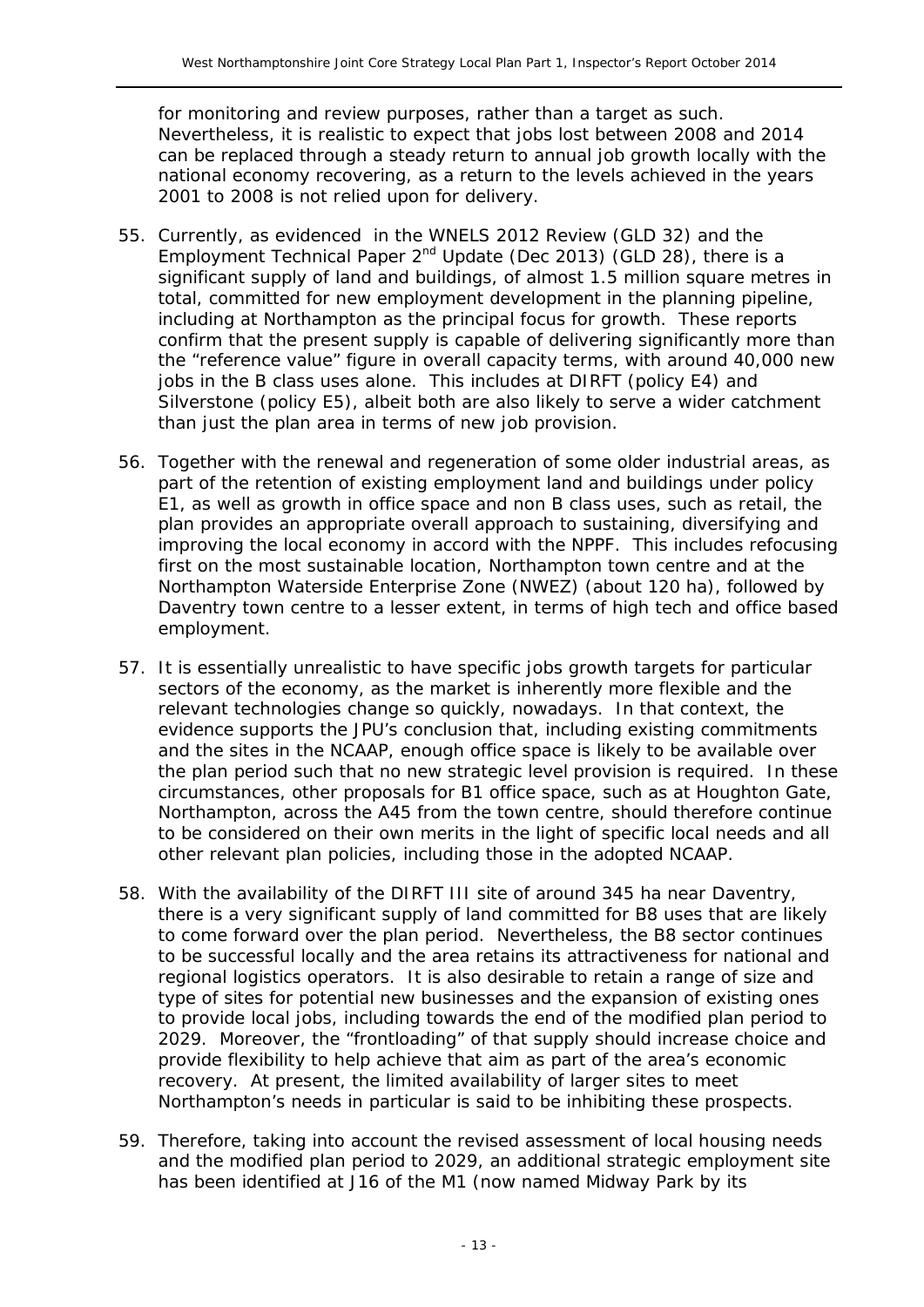promoters). This is specifically intended to help meet the identified demands from existing and new local companies for further B2 and B8 space in the Northampton area. The main modifications put forward by the JPU in relation to this site are addressed in detail under policy E8. With this additional allocation, in principle, policies S7 and S8 satisfactorily reflect the overall spatial strategy of the plan, including the likely level and locations of new housing, as well as the local need for new employment opportunities, and would help maintain a broad balance between the two.

- 60. Therefore, subject to the necessary monitoring and review set out in the plan, the strategic employment policies should provide for sustainable economic growth and meet the objectively identified business needs locally, in accord with the expectations of the NPPF. Nor do they constrain additional job provision coming forward above the "reference value" figure for jobs in suitable locations, including in the SUEs, should that prove realistic and viable alongside new housing growth. This also takes into account the anticipated increases in jobs arising from local growth in non B use class sectors, such as retail and education, which are sustainably focused on town centres, notably at Northampton.
- 61. Accordingly, with essential modifications of wording for clarity of intent in relation to the minimum net figure of new jobs to be sought in policy S7 (**MMs 10/11**) and references to the NWEZ and existing business locations in policy S8 (**MMs 12/13**), both policies are sound. Consequently, with one exception at J16 M1, there is no need for the plan to identify any further strategic or out of town locations for major new employment development, beyond those already committed, in order to provide a broad balance between new homes and new jobs over the plan period. None of the further strategic employment site alternatives put forward by representors, whether related to motorway junctions or elsewhere in the area, would provide a more sustainable location than those in the plan. Those of a non-strategic scale can be considered on their own merits in the Part 2 plans, if appropriate and necessary, or in relation to specific proposals against all other relevant policies in this plan.
- 62. The JPU's evidence (GLD 28 and GLD 32) includes a review of all existing sites across the area and confirms that the vast majority remains suitable for continuing B class uses. Accordingly, and taking into account the natural "churn" of sites within these sectors and the provisions made in the SUEs to meet most of the new housing requirements, it is appropriate that policy E1 should seek to retain the vast majority of existing and allocated employment sites in B class uses. However, a rewording of the policy and text is necessary for clarity and to assist its operation in practice (**MMs 23/24**).
- 63. For office uses, with around 50,000 sq m of vacant space, the plan now seeks to refocus new provision on the central area of Northampton on a sequential basis, with a range of strategic development opportunities also identified in the adopted NCAAP, and to a lesser extent in Daventry central area. With no need for major new greenfield releases for B1 uses, policy E2 is therefore sound and compliant with NPPF guidance, such as in paras 21, 23, 24 and 161, as modified (**MM 25**).
- 64. As now updated, policy E3 seeks to encourage "start up" and "grow on" businesses in the NWEZ (around 120 ha), through provision of a range of unit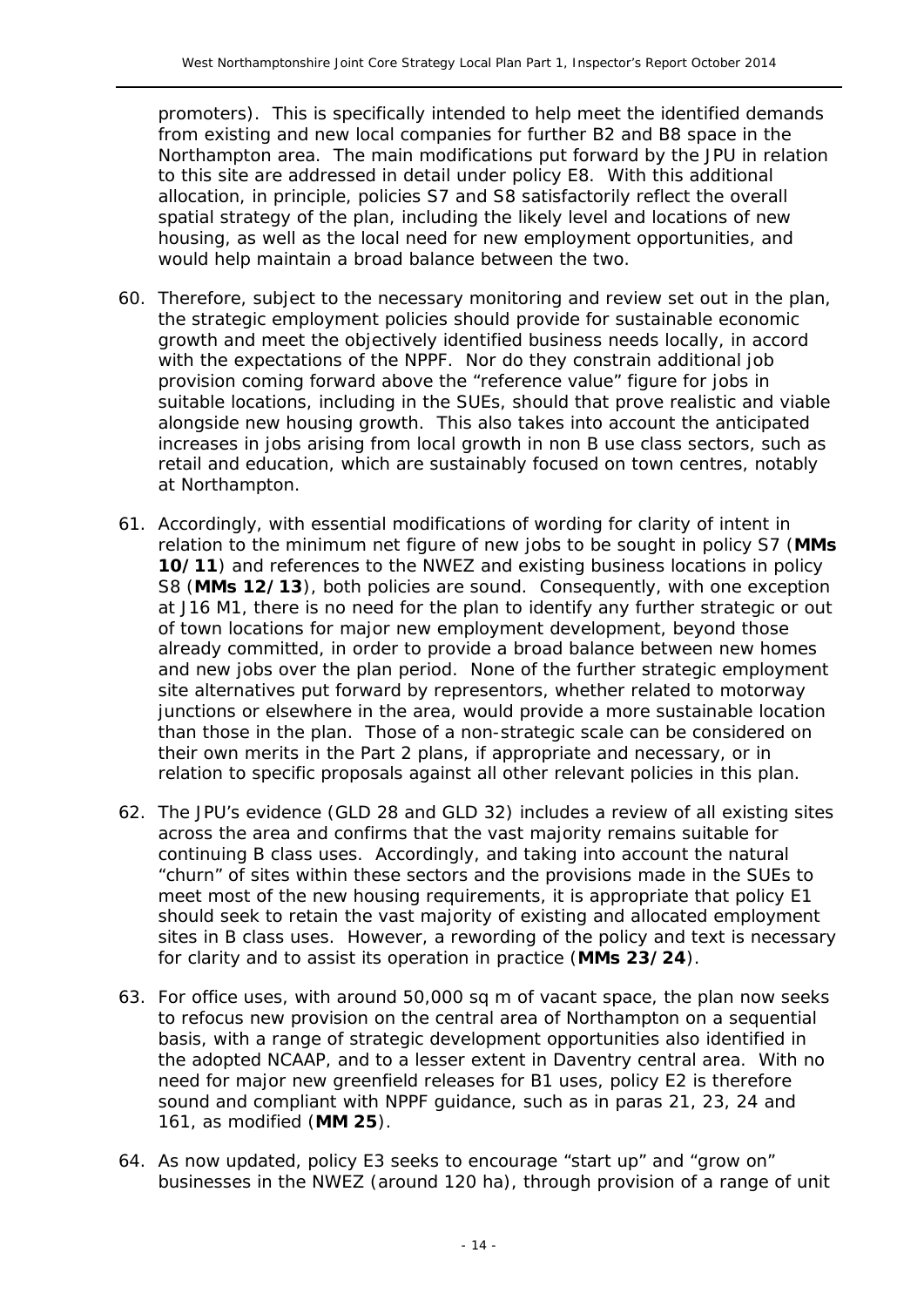sizes, and to foster the establishment of a "Technology Realm" in collaboration with relevant partner organisations, particularly the university. The available evidence indicates that this concept is realistic and viable in this location and is fully endorsed by those main parties involved with delivery, as well as clearly in accord with the NCAAP. As a result, policy E3 is also sound.

- 65. The plan supports further growth at DIRFT, near Daventry. This is a very large rail connected storage and distribution operations base, the scale of which is of national and regional importance as a strategic logistics centre. It has inter modal terminals to facilitate increased rail freight usage and a recent "track record" of delivery. The phase III scheme, of about 345 ha, has recently received permission under a Development Consent Order through the national infrastructure regime. The size is such that it should make a major contribution to the local and regional economy and materially reduce the need for alternative provision elsewhere, particularly for very large B8 units, as well as having an impact on the wider labour market beyond the plan area. In such circumstances, policy E4 is sound and compliant with the NPPF, notably paras 21 and 31, with modifications (**MM 16**).
- 66. Silverstone is the home of the British motor sport industry and a major tourism/leisure destination in its own right. The range of operations and activities clustered on site continues to expand, including for high tech businesses and as an education centre, alongside the established recreation and leisure uses that are also growing. In accord with a 2009 development brief, agreed jointly with Aylesbury Vale District Council, and a recent outline permission, policy E5 acknowledges the site's potential as a strategic employment site. It allocates land for a 40 ha advanced technology park, a further 25 ha of B class uses, a 14 ha education campus and technical college, plus hotels, leisure, conference and exhibition facilities, amongst other things.
- 67. The policy rightly requires the provision of significantly enhanced sustainable transport links, including to Brackley and Towcester the nearest towns, together with a detailed design and layout which respects the heritage, ecology, landscape and drainage constraints of the site. Consequently, this scheme is capable of making a significant positive contribution to the local economy in an attractive location for new businesses. Policy E5 is therefore sound, with reference to the agreed development brief retained so as to provide the full context for the proposals. This should also help to avoid possible future disputes regarding further prospects on this unique site.
- 68. Policy E6 supports the important role of the University of Northampton and other tertiary education providers in the local economy, as well as the development of skills and training for the resident workforce. It also properly reflects the contribution that they can make to town centre vitality and viability, such as at Northampton and Daventry, and is sound, as modified for clarity in regard to implementation (**MM 17**).
- 69. A sequential approach to the siting of new attractions and facilities for culture and tourism is expected under policy E7. This is in accord with the NCAAP, which has identified sites for leisure and cultural uses around the River Nene waterside and other existing policy approaches in the rural districts, including for the Grand Union Canal, the Silverstone Circuit, Towcester Racecourse and historic town centres. It applies an appropriate degree of control, whilst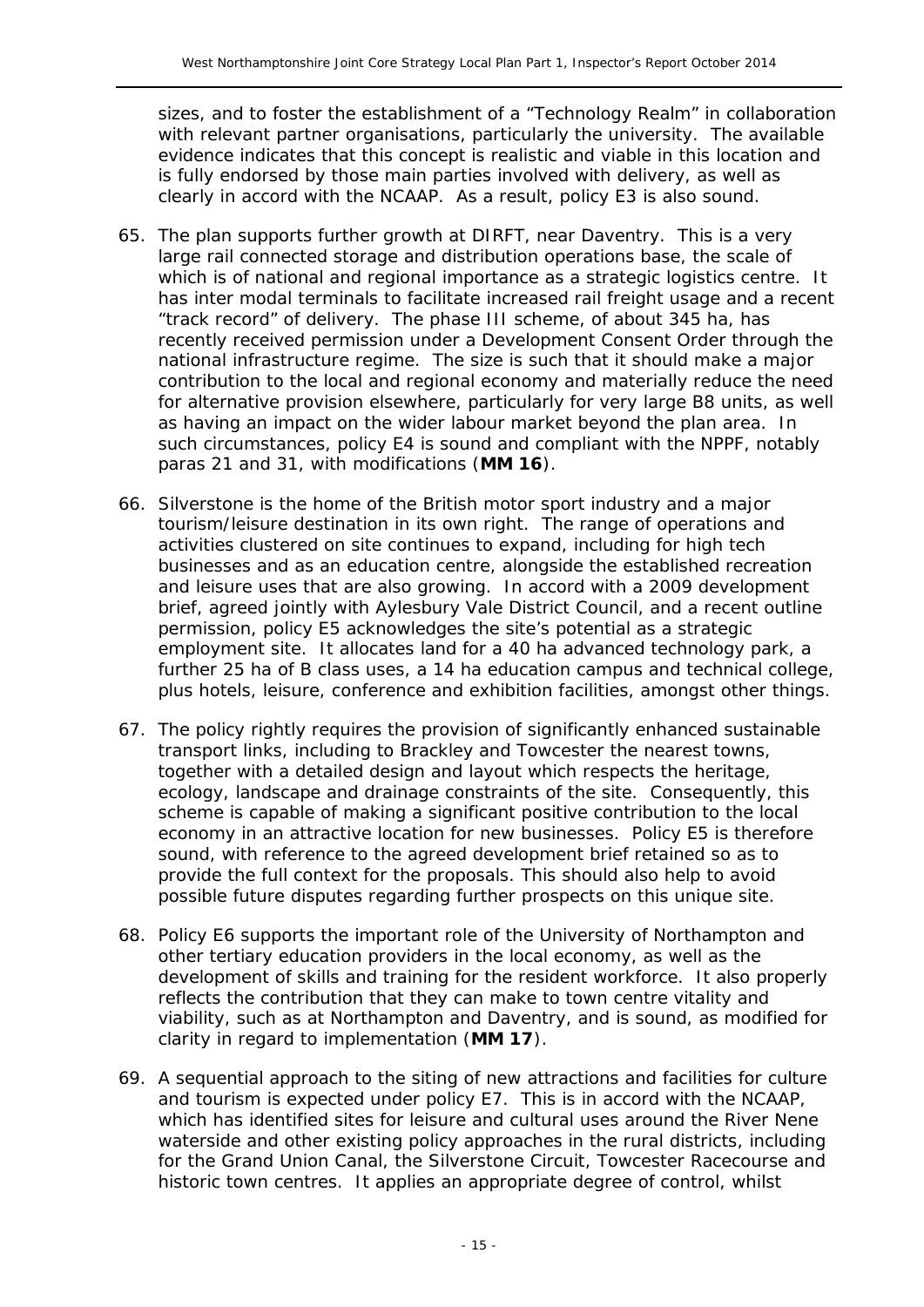offering general support for the sector's contribution to the local economy, in accord with the NPPF, and thus is sound.

- 70. For the reasons outlined in relation to policies S7 and S8 above, the JPU has now proposed the allocation of a major new strategic employment site east of J16 of the M1, either side of the A4500, totalling around 171 ha gross (new policy E8). This would be brought forward in phases, with the first on a roughly triangular area to the south of the A4500, bounded by the motorway and the River Nene. The latter boundary brings with it some concerns over flood risk in the south east corner of the site that would need to be addressed, including through the retention of a green corridor along the river and a sustainable drainage system as part of any detailed layout.
- 71. This area is also fairly flat, with a slight fall down to the river from the main road. It is largely seen in the context of the motorway in public views and contains existing non-agricultural uses and buildings on its frontage, with some large industrial buildings beyond. This contrasts strongly with the rising ground to the north of the A4500, which is principally open agricultural land and clearly of a higher landscape sensitivity to new built development. The latter area would comprise all of the proposed second and third phases of the overall scheme, including the land below the higher slopes of Glassthorpe Hill in the western part of the overall site.
- 72. Development of the land north of the road would have a significantly detrimental impact on the local landscape, intruding as it would into presently open countryside currently in agricultural use with inevitably large industrial and warehouse buildings. In particular, it would also be relatively close to the settlement of Harpole to the north east and lead to a materially harmful erosion of its rural setting on the edge of the town, particularly bearing in mind the other nearby developments allocated in the plan to the east and north east of the village.
- 73. Given the recent approval for DIRFT III, which provides major strategic opportunities to meet the local and regional needs for new B8 floorspace and has the great advantage in comparison with this site of being rail related, the likely requirement for further employment floorspace, including towards the end of this plan period to 2029, is significantly reduced. Moreover, there are acknowledged barriers to delivery of the whole J16 site, including the fact that some of the landowners involved are not committed and one is actively opposed to the scheme, as things stand.
- 74. In addition, for the whole site to be developed as a road based B2/B8 employment scheme, major contributions are likely to be necessary to transport and highway improvements in particular, including to the west and especially to the motorway junction itself. There is no clear evidence that an acceptable programme of works could viably and practically be delivered, taking into account the impacts of other developments committed in the plan and other road schemes, such as those on the A45 west of J16.
- 75. Moreover, development of the whole 171 ha site, especially for very large B8 uses, might well provide direct competition to DIRFT to the detriment of the delivery of both, potentially also discouraging the increased transfer of freight to rail. Some doubts also remain regarding the delivery of other services and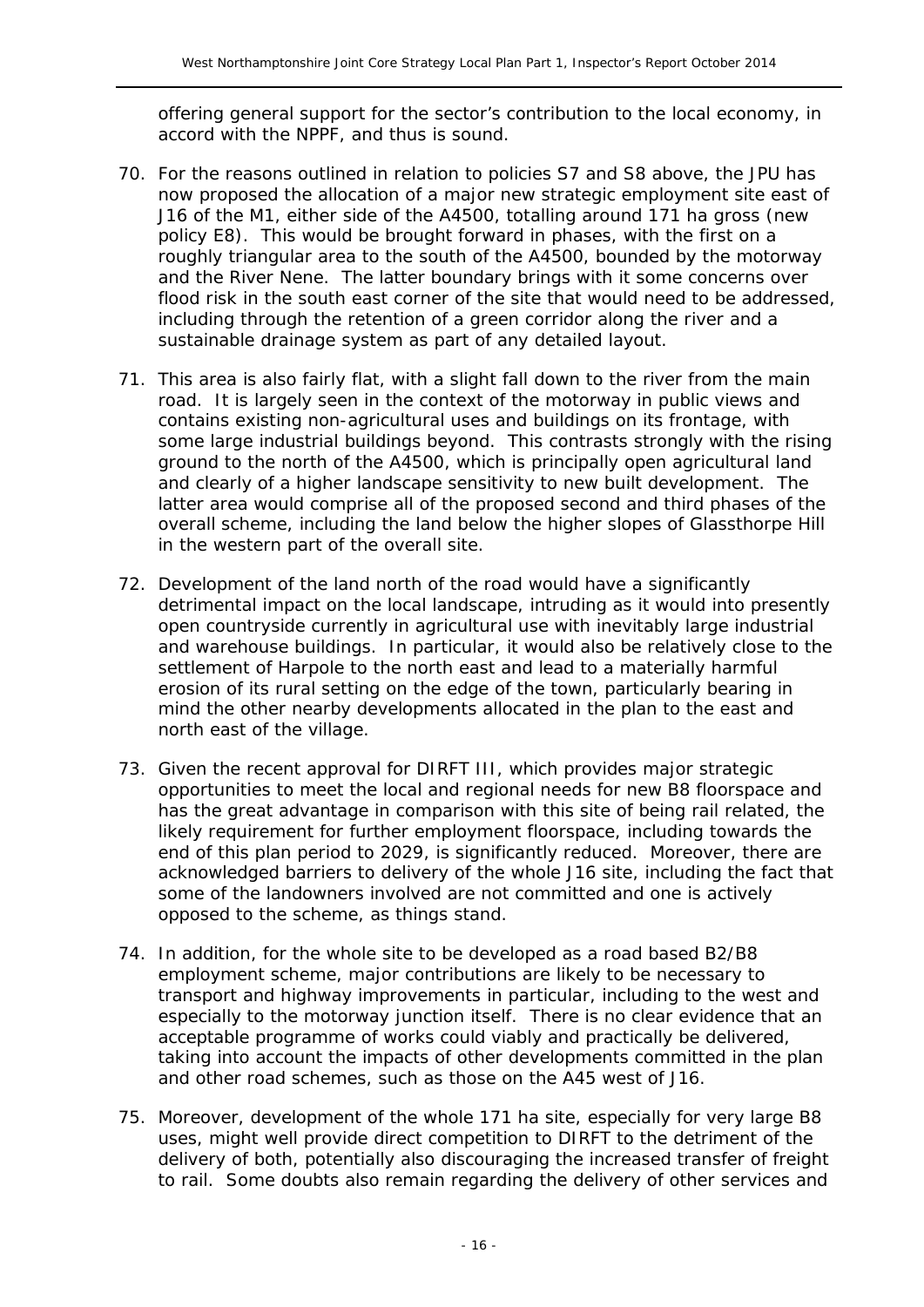infrastructure requirements in connection with the full scheme, not least regarding two main gas pipelines that cross the site and the costs involved in either their diversion or accommodation within the layout. In contrast, a smaller scheme, limited to the land south of the A4500, is likely to prove viable in the first part of the plan period, without the need for significant highway improvements, not least at J16 itself, according to the HA, NCC and the scheme's promoters.

- 76. In the light of the above, only the land south of the A4500 should be allocated for new employment development in the modified plan and none of that to the north of the road, even as a strategic reserve site (**MM 26**). This would have the considerable benefit of reducing the very harmful landscape and potential environmental effects of the wider scheme on the main entrance to the town from the west, as well as that on the village of Harpole and its rural setting.
- 77. Bearing in mind that logistics operators seeking large sites in this area have the alternative of a major rail connected facility at DIRFT nearby, that also has good road links to the M1, there is insufficient justification in the evidence for the allocation of the whole 171 ha, or even of phase II, of this site at present. However, a lesser scheme limited to the firm defensible boundaries provided by the M1, the river and A4500 could be viably delivered on the southern part of the site only, in the short to medium term. This should ensure that sufficient new land is available, including potentially towards the end of the plan period, to meet largely non-strategic B2 and B8 use needs arising from within and/or related to the Northampton area and its economy.
- 78. Subject to appropriate design and layout incorporated within a suitable master plan, as required by new policy E8, employment development principally for B2 and B8 uses, at this location would represent the most sustainable means of providing the necessary additional employment land supply for the NRDA. For example, it would have good transport links with the town, including by bus and cycle. Furthermore, peripheral landscaping and greenspaces as part of the green corridor along the river should also reduce the potential impact on the village of Kislingbury to the east, to an acceptable level.
- 79. Although various alternatives have been put forward, including in relation to J15 and J15A of the M1, none is a realistic or more sustainable location for this plan period, given doubts over deliverability, including regarding transport implications, especially for the strategic road network as advised by the HA and NCC. Additionally, some are of insufficient size to be properly considered as strategic scale allocations, whilst others are less well linked to existing communities and would represent an even greater intrusion of built development into the otherwise largely rural countryside around the town.
- 80. Moreover, there are reasonable prospects that the new jobs total in the modified plan, related to the revised housing needs, can be achieved without the allocation of even the Phase 2 J16 site, or the additional reserved land, being required. Firstly, the existing land supply in the planning pipeline is already substantial, according to the JPU's evidence (see above). In addition, there are other deliverable opportunities for some smaller, non strategic scale, sites to come forward in sustainable locations within or adjacent to the present built up area of the town in the Part 2 plan.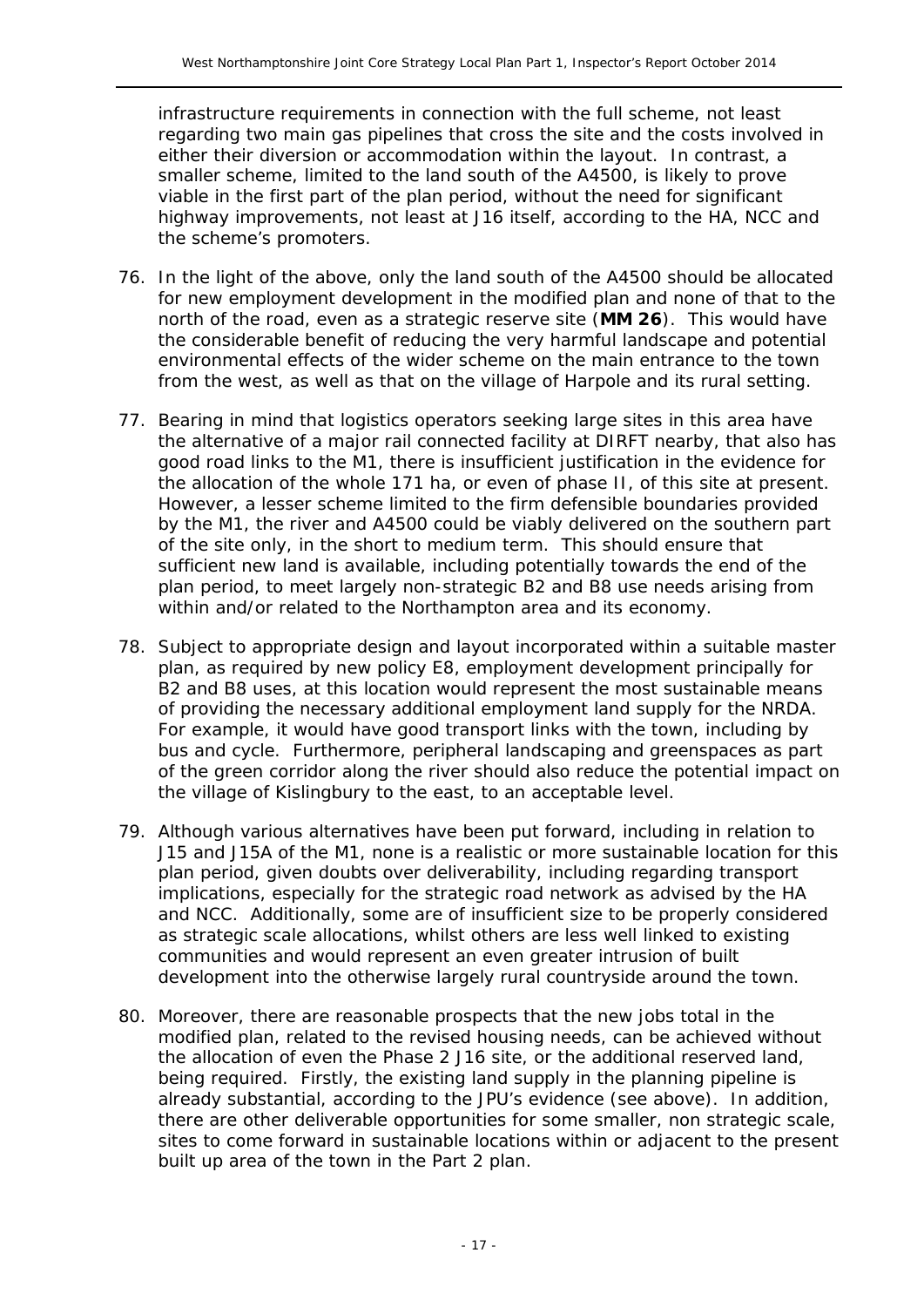- 81. In locations north east of the firm boundary formed by the motorway, such sites would not have the significant urbanising effect on the western approach to the town from the M1 that would arise from the full extent of development north of the A4500 in this location. The less extensive Phase 1 area alone would however be associated with some existing non-agricultural buildings, including a "truckstop" facility, which would limit the additional impact of new employment development on the south side of the road only, given its existing relationship with the motorway (**MM 26**). This would also need to be reflected on the Policies Map for soundness and clarity.
- 82. Any attempt to devise an appropriate form of words within policy E8 seeking to restrict the site to only locally based companies is unlikely to prove practical or realistic when individual proposals are assessed. At best, it would be a source of unnecessary delay, at a time when new business investment decisions usually have to be swift, whilst compliance or otherwise of the detailed criteria was assessed. At worst, it might deter some operations that may be suitable for the site in all other respects from pursuing their interest, due to doubts about eligibility, to the detriment of local job provision and the local economy more generally. It would also not be compliant with the NPPF guidance on clarity and implementation.
- 83. Therefore, both the new policy and its supporting text should be expressed in a less complex form, with fewer and less detailed criteria to be met. Nevertheless, the need to restrict B1 development here to avoid diluting the appropriate strategic focus on the most sustainable location of all, in Northampton town centre, means that the upper limit on new office and related space should remain at 1,000 sq m, as proposed by the JPU. Similarly, so that the site is best able to fulfil its primary purpose as a local "reservoir" of new land for the needs of the NRDA over the plan period, rather than attracting "footloose" major national logistics operators, the upper size limit for new buildings of 40,000 sq m should also remain part of the new policy (**MM 26**). With these further changes, the modified policy would be sound.

#### **Issue 6 – Built and Natural Environment (policies BN1 – BN10)**

- 84. This suite of policies addressing all aspects of the built and natural environment is supported by a robust and comprehensive evidence base. It is also consistent with the core land use planning principles in the NPPF, as well as the plan's spatial objectives and policies S10 and S11 relating to energy and sustainable development. With the minor changes made by the JPU and the introduction of new policy BN7A, relating to water management, the policies are endorsed by the EA, NE, EH, NCC and Anglian Water, amongst others. The new policy is necessary so as to properly reflect the recent Water Cycle Study (GLD64). In addition, as the JPU now proposes, in order to make clear the need to protect aged and veteran trees, wherever possible, policy BN3 needs to be amended to include specific references thereto (**MM 34**).
- 85. Regarding policy BN4, the 250m zone defined in Figure 7 around the Upper Nene Valley Gravel Pits only requires an assessment of the detailed effects of any development proposals on the sightlines for the main bird species using the SPA and Ramsar site designations. It is not a preclusion of, or even a presumption against, new built development in the zone, but rather a sensible and practical application of policy requirements to ensure that no material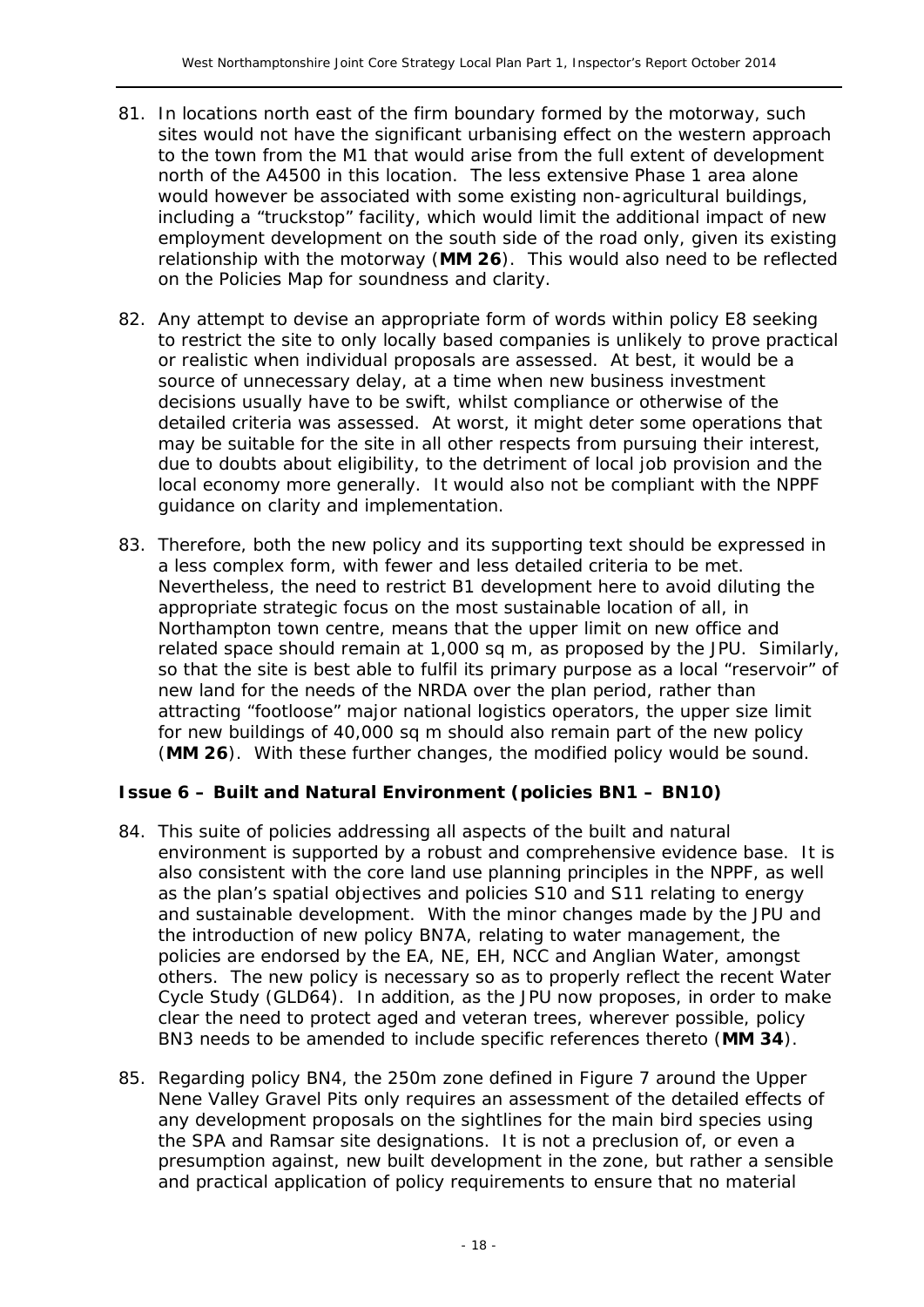harm arises in respect of this important nature conservation interest on and around the designated sites. None of the alternative methods suggested to address this would operate on such a clear and consistent basis. Taking into account the detailed and relevant technical evidence on which the zone is based (GLD 66), the endorsement of NE for this aspect of the policy and its intended application in development management terms, policy BN4 is sound.

- 86. In relation to policy BN5, the JPU now proposes that the wording be amended to reflect the concerns of EH, by adding a reference to the settings of historic assets, with equivalent additions to SO16 and policy S10, for consistency with the NPPF (**MMs 35/36/37**). Given that policies E7 and E9 (plus Appendix 28) of the Northampton Local Plan (NLD 27) (1997) will continue to be saved after adoption of the JCS, it is appropriate that their longer term relevance and application to any specific schemes is considered in the relevant Part 2 plan, rather than this one, and at the more local level rather than the strategic one.
- 87. Policy BN6 now provides a suitable and satisfactory policy background, based on rational and reasonable objectives, for the consideration of proposals for the future of the Weedon Depot site, as supported by EH.
- 88. The evidence base for policies BN7 (flood risk) and BN7A (water supply, quality and wastewater infrastructure) includes the SFRAs 1 and 2 (GLD59, GLD60 and GLD62), as well as the West Northamptonshire Water Cycle Study (GLD61 and GLD64). The latter has also led to the inclusion of a locally based design standard for the Upper Nene Catchment, through and upstream of Northampton, to help protect the town from flooding. This takes into account the major improvements to the defences along the river since the 1998 floods. With the further modifications now proposed by the JPU (**MMs 38/39**), both policies would be consistent with the NPPF (paras 104-108) and the NPPG guidance on flood risk, as confirmed by the support of the EA, amongst others. Accordingly, they are sound.
- 89. Policy BN8 reinforces the strategic value of the River Nene corridor as part of the county's green infrastructure network, with its own leisure and environment framework plan (GLD65) that the policy complements and is intended to help deliver. It is flexible, rather than prescriptive, recognising the potential of some riverside areas for new development where appropriate, and sound in all respects.
- 90. Policy BN9 on pollution control seeks to ensure that all new development minimises and, where possible, reduces pollution levels, such as in relation to air quality, in accord with national guidance. In the absence of any evidence to the contrary, it is considered reasonable, robust and requires no changes.
- 91. Given the known presence of areas of ground instability across the county, notably on slopes of greater than seven degrees for geological reasons, policy BN10 properly requires a ground stability report with all development proposals in those localities. This is entirely logical and should help ensure that relevant local concerns are taken into account in the design and layout of schemes and that appropriate engineering solutions and construction techniques are used, where necessary. That being so, the policy is sound.

#### **Issue 7 – Infrastructure and Delivery (policies INF 1 and INF 2)**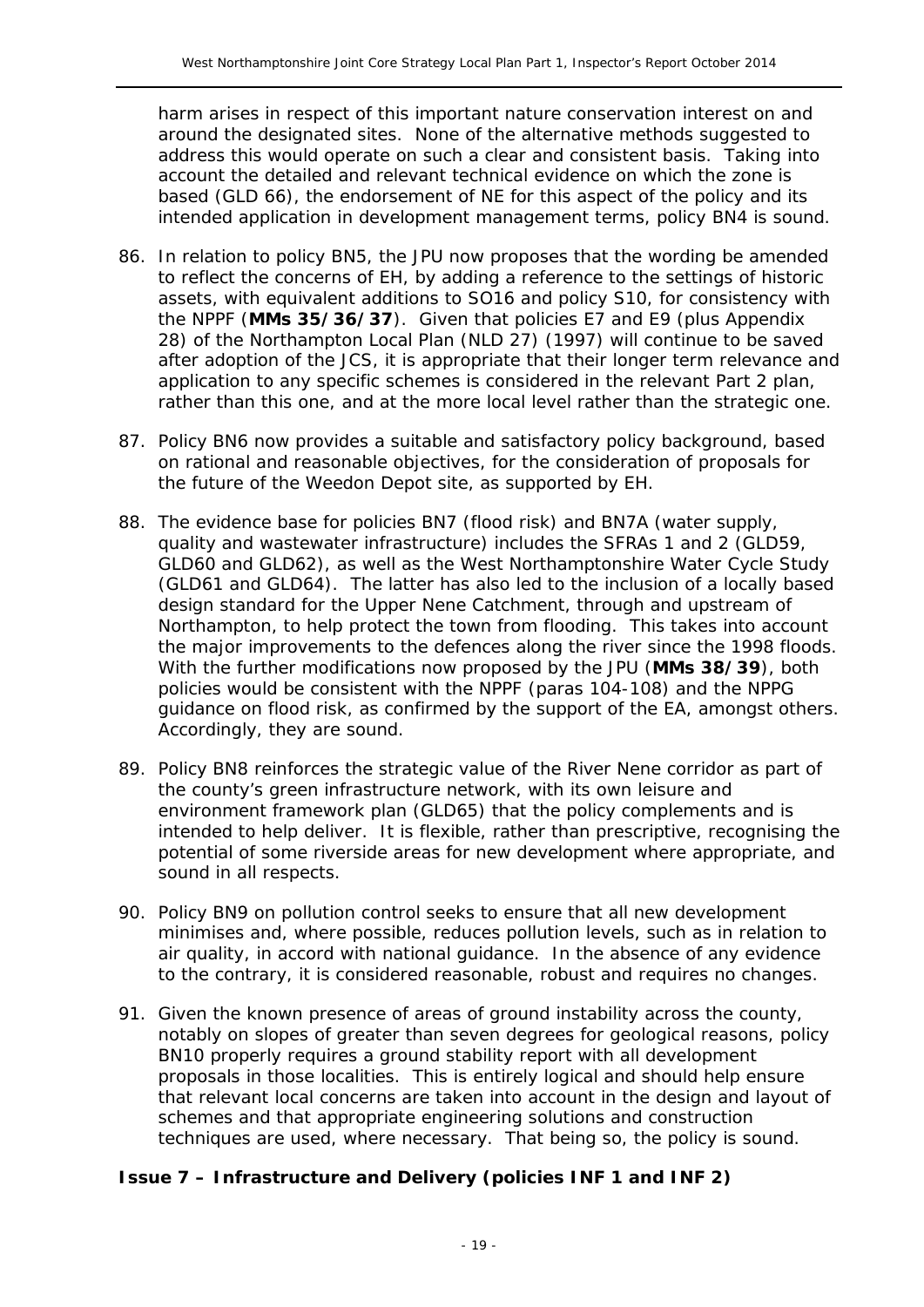- 92. The JCS's approach to infrastructure delivery seeks to ensure that all new development is supported by the timely provision of the necessary investment in new physical, green and social/community facilities, services and networks. This is appropriately evidenced in the IDP, as updated in 2012 with the 11 key primary infrastructure projects needed to deliver the overall strategy suitably listed in Table 7 of the plan, as modified (**MM 40**). Acknowledging that some elements of infrastructure are at or close to capacity, measures such as modal shift to help create more sustainable travel patterns are also necessary if the plan is to deliver its objectives by 2029. In this respect, the IDP is intended to be a "living document" to be monitored and updated, when necessary, to reflect local circumstances as they develop. Given that it takes into account the contributions of various service providers and organisations, the IDP will play an on-going, co-ordinating, role for the various agencies involved, as well as for the Council.
- 93. Policy INF 1 properly requires developers to demonstrate that infrastructure provision will be made in connection with new developments, whilst para 11.17 suitably lists and defines the main types of infrastructure to which contributions should relate. Subject to the statutory tests set out in para 11.23 and to individual, site specific, viability testing if necessary, this approach is sound.
- 94. In respect of policy INF 2, the 11 key primary infrastructure projects are listed in modified Table 7 (**MM 40**). 4 relate to the waste water treatment network, whilst 7 concern transport. This includes 6 road schemes and one regarding an improved public transport interchange at Castle Station in Northampton. The JPU's evidence clearly justifies the selection of these schemes as the most relevant to the successful implementation of the overall strategy.
- 95. The IDP itself includes further reasoning as to why these projects are deemed necessary, together with sufficient detail for a Part 1 Local Plan of timing, phasing, costs and funding sources. It also provides evidence that the level of housing growth envisaged in the plan can be suitably served with appropriate infrastructure, services and facilities over the plan period, albeit some flexibility remains within the overall housing trajectory to take account of possible delays or changes to individual elements. Also, the total number of SUEs, such as around Northampton provides some flexibility in the event that one or more do not deliver as currently expected, for whatever reason.
- 96. Whilst some respondents are understandably concerned about the continuing availability of public funding for major infrastructure projects, especially new road schemes, the firm commitment of the various Councils and their partners, including the HA, is clear. This includes in respect of the Northampton Growth Management Scheme for the A45 between M1 J15 and Great Billing.
- 97. This conclusion is strengthened by the decision of NCC to introduce their own innovative funding arrangements in order to bring forward the delivery of strategically important new road projects, notably the Daventry Development Link, on an economically viable basis. Moreover, some key primary infrastructure projects, such as Castle Station in Northampton are already underway, or have been completed, such as Northampton Bus station and the Weedon A5/A45 cross roads improvements, whilst others have funds formally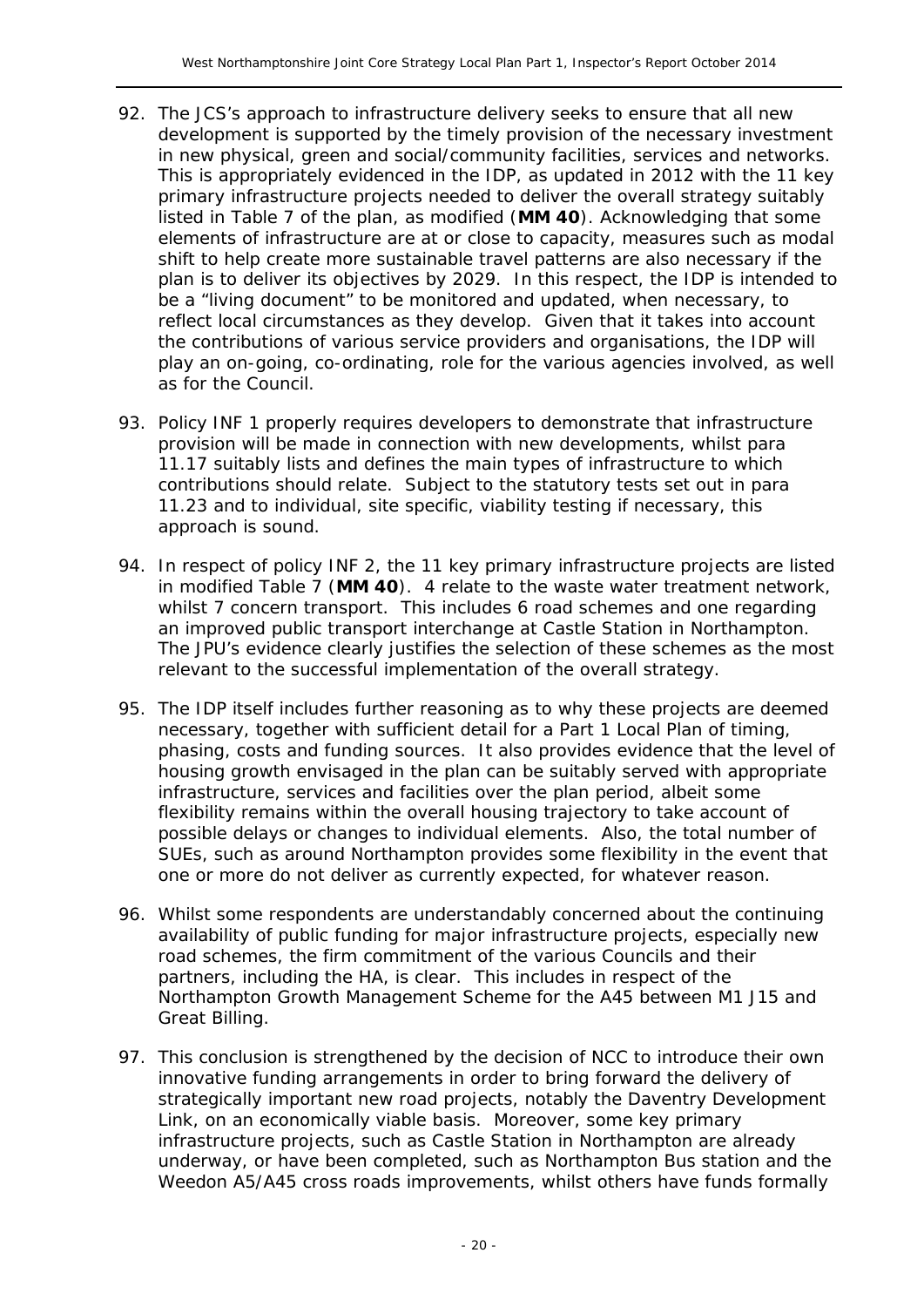committed.

98. Given the inevitability of site specific viability testing in relation to each of the SUEs, due to their scale and significance for the provision of new housing, there is no need for separate policies or criteria, in relation to the delivery of infrastructure between the SUEs and all other developments in the area. Therefore, in conclusion, policies INF 1 and INF 2 are, in principle, sound with realistic prospects that they will assist the delivery of an effective plan. They should help to ensure that sufficient resources are available to provide the necessary infrastructure, of all types, to support the levels of new housing and other development envisaged in the plan.

#### **Issue 8 – Transport (policies C2 – C6)**

- 99. Despite the generally acknowledged "good connectivity" of the county, partly reflecting its central location in the country, material changes in local travel behaviours, as set out in policies C1 and C2, are essential if significant parts of the local road network are to cope with the levels of growth envisaged. This is particularly so in and around the four main towns, where challenging "modal shift" targets need to be met in relation to existing development, and even more so for new schemes. Whilst these targets are ambitious (5% shift from private cars for existing and 20% shift from all new developments), as is the equivalent one for increased bus usage, a series of "soft measures" or "smarter choices" offers reasonable prospects that they can be delivered over time, alongside other important infrastructure investment.
- 100.For example, there are also some key road schemes that need to be completed, such as the Northampton orbital links, the Daventry Development Link (formerly referred to as the Flore/Weedon bypass) and the Towcester Relief Road, if the overall strategy is to be delivered over the plan period, as referenced in policy C3. In addition, the Northampton Growth Management Scheme (NGMS), jointly agreed by the HA and all the relevant Councils, seeks to manage the impacts of increased traffic on the A45 between J15 of the M1 and Great Billing. This includes through specific junction improvements to enhance capacity and reduce delays along the route, to be funded in stages with contributions from various developments.
- 101.Policy C3 also appropriately offers general support in principle for freight on both the canal and rail networks, plus enhanced rail services for passengers, as well as to and from DIRFT. However, decisions on the long term prospects for and best use of any spare capacity on the rail network once HS2 has been completed are for the future and at a national level, rather than this plan. This includes in respect of what opportunities might or might not exist for increased rail freight facilities in the locality as a result.
- 102.Taking into account the general endorsement of the plan's transport objectives and proposals by the HA and by NCC as the local highway authority, in the light of all of the above polices C1 – C6 and policy N12 relating to Northampton are sound, as modified (**MM 47**), and accord with the NPPF (chapter 4) and the Northamptonshire Transportation Plan (March 2012).

#### **Issue 9 –Northampton North (policy N3)**

103.As modified, proposals for this SUE now involve around 3,500 new homes with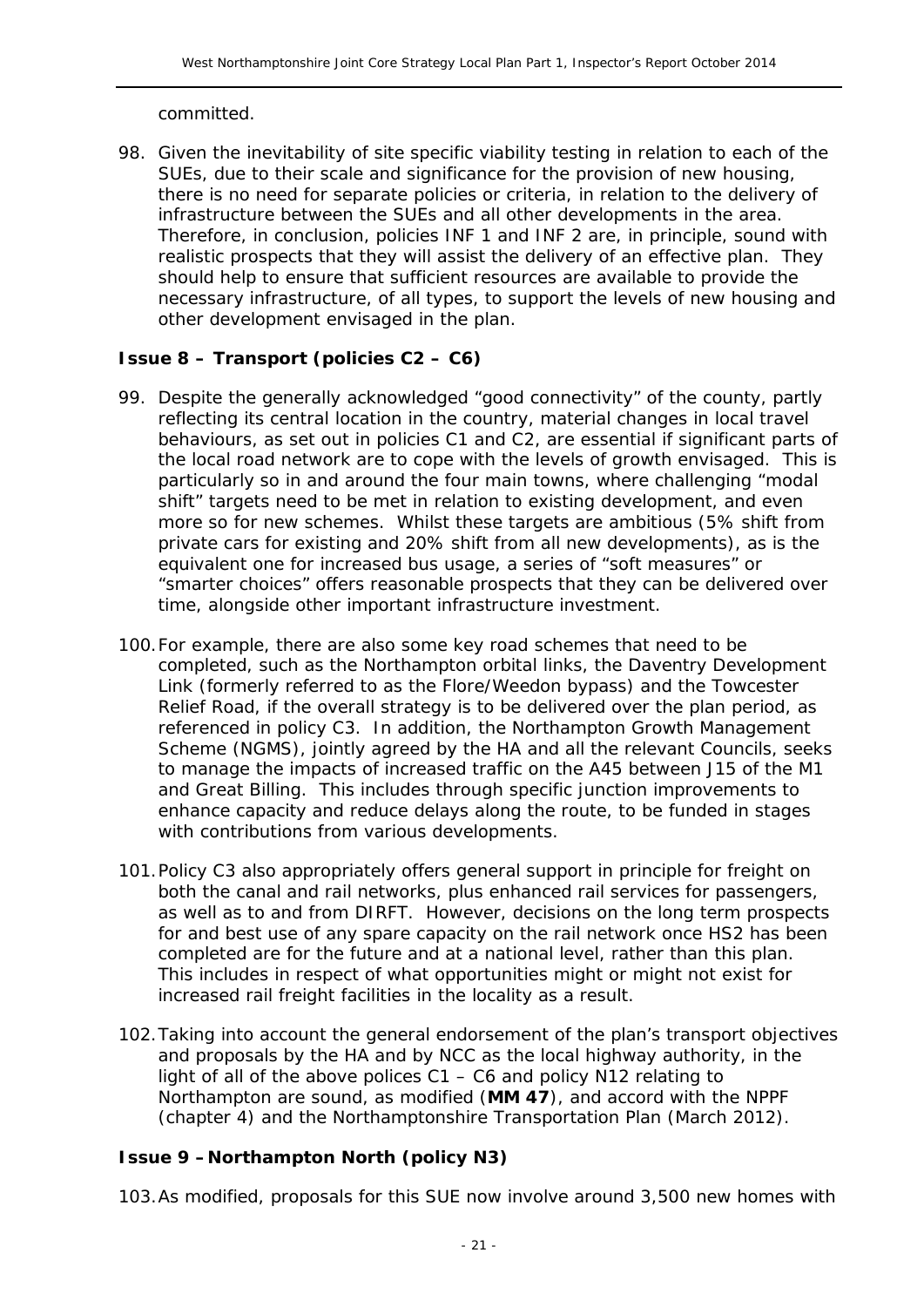associated services and facilities, including for primary education and a local centre, to the east of the A43 on the northern edge of the town. With Moulton to the west, Overstone and Overstone Park to the east, Southfields and the Round Spinney Industrial Estate to the south, the site is quite well related to the present built form of the town and on a main arterial route.

- 104.Although it would extend development out into the countryside in a somewhat linear fashion along the A43, the land form is reasonably well contained, including by established groups of trees, some of which are subject to TPOs. Accordingly, most of the site is considered to be of low/medium sensitivity to built development in landscape terms (GLD58 - fig 24), whereas much of the area to the north of Moulton that has been put forward as an alternative SUE location is more detached from the existing urban area and of medium/high landscape sensitivity. It would also result in a greater erosion of the gaps between settlements in the area to the overall detriment of the character and appearance of the locality on this side of the town.
- 105.Overall, the area subject to policy N3, as modified, is judged to be of lower environmental value than much of the land around the peripheries of the town, despite the presence of a LNR (Crowfields Common) and a LWS (Cowpasture Spinney). Together with the provision of greenspaces and wildlife corridors, as part of the comprehensive masterplan that policy N3 requires, it should also be possible to establish a firm new boundary to the north for this scheme, in order to limit the intrusion of development into the open countryside. Such measures should also help to ensure the continuing separate identity of the villages around the site, albeit with good transport links to enable the shared use of facilities and services, where appropriate.
- 106.There are sand and gravel reserves present on part of the site and these would need to be subject to early testing of their viability for extraction to avoid delays to delivery. Should it prove viable it should be possible and practical to incorporate prior extraction of any suitable mineral resources into a phased programme of development on this large site, with the potential for the products to be used on site in that event.
- 107.The size of the scheme in the modified plan should also enable the provision of a sustainable travel system for the site, incorporating a local multi modal interchange with car and cycle parking to enhance public transport services as part of the masterplan. Nevertheless, it is clear that significant contributions would also be required for highway improvements at Round Spinney roundabout and on the A43 corridor in particular.
- 108.Indeed, NCC argues that a much greater level of new housing should be planned here so as to help fund more of the work sought in the Northamptonshire Arc (July 2011) and Northamptonshire Transport Plan (March 2012) documents to dual the key strategic road corridor from Northampton to Kettering. However, local residents and others have understandable concerns about the potential traffic implications for nearby villages (such as Moulton to the west and Overstone to the east) of this scheme, let alone more, particularly on a cumulative basis when other committed projects on this side of the town are also taken into account.

109.The A43 cannot realistically be materially improved on its present alignment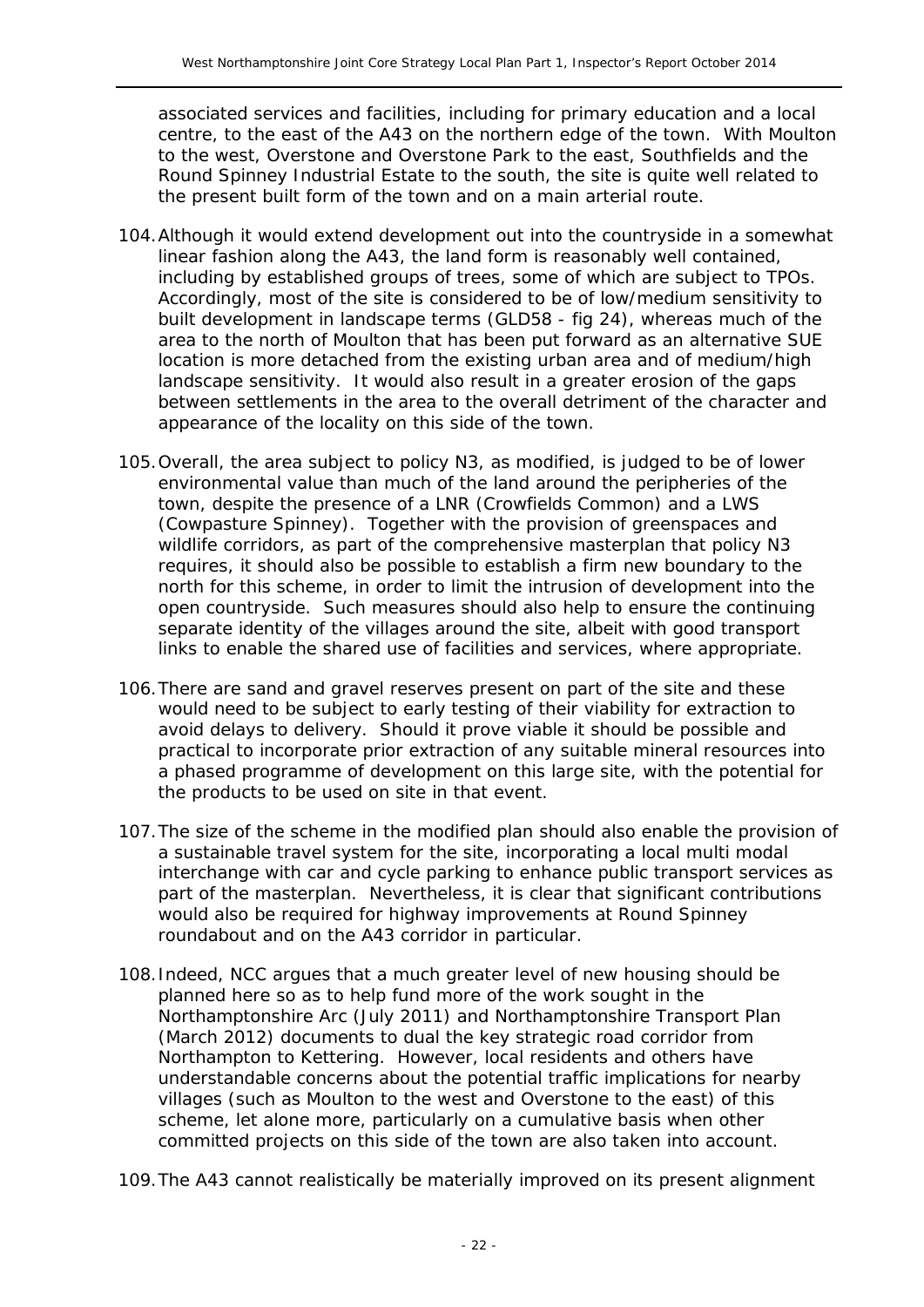alongside the southern part of the site, which is the most congested part of the route at present. Consequently, it is appropriate that a new road through this area should act as a bypass for this section of the main route, thereby providing a benefit to many existing local residents, as well as road users, at an early stage of the development process.

- 110.An over concentration of development, and of new housing in particular, on this side of the town, would not only imply risks to achieving delivery of the overall totals deemed necessary, but also have negative implications for the planned phasing of the NNW bypass scheme, that would not necessarily be fully mitigated by an increased level of contributions from a larger scheme. Accordingly, the modified plan strikes the right balance between making the best use of the site available for new housing and related development, without undermining its realistic potential for delivery over the plan period in this location.
- 111.Given the requirements set out in policy N3, including the public transport contributions, A43 corridor mitigation measures, new road through the southern part of the site and improvements to Round Spinney roundabout, the scheme should prove acceptable, in principle, in transport and highway terms. The innovative funding project adopted by NCC for the A43 improvements, amongst other schemes, should also help early provision of the essential road improvements as part of the first phase of the SUE delivery. Nevertheless, there will be some implications for the local road network that will need to be carefully monitored over time. Additional measures may be necessary in the event that unforeseen consequences arise, including possible "rat running" through villages at peak hours by commuters from further afield.
- 112.Proximity to the heritage assets in nearby settlements can be suitably and satisfactorily addressed through the detailed layout and built form of the scheme, including by the new road network directing traffic movements largely away from village streets. Taking into account the presence of existing employment opportunities nearby, as well as those to be made available on site as part of a comprehensive masterplan for a mixed use development, as well as the provision of good public transport links to the town centre, albeit about 4 miles away, this site is suitably located to function as a SUE.
- 113.The involvement of a major national house builder, keen to commence on site and confident of the economic viability of the overall scheme, notwithstanding the list of contributions and requirements in the relevant plan policy, is further evidence that the proposals are realistic and deliverable over the plan period. They can make a significant contribution to the level of new housing required to meet the plan's objectives. Nor is there any firm evidence that any larger scheme would necessarily be more readily or more quickly deliverable, or more viable overall and therefore able to provide a higher level of affordable housing on site than likely to result from the SUE proposals as now envisaged in the modified plan.
- 114.Since the plan was submitted, it has emerged that the proposed "Technology Realm" scheme would be more suitably and viably located in the town centre, in direct association with the University's new site, and that a full scale "park and ride" facility is not required in this location, as confirmed by NCC. Modifications to policy N3 to these effects, as well as to reflect the extended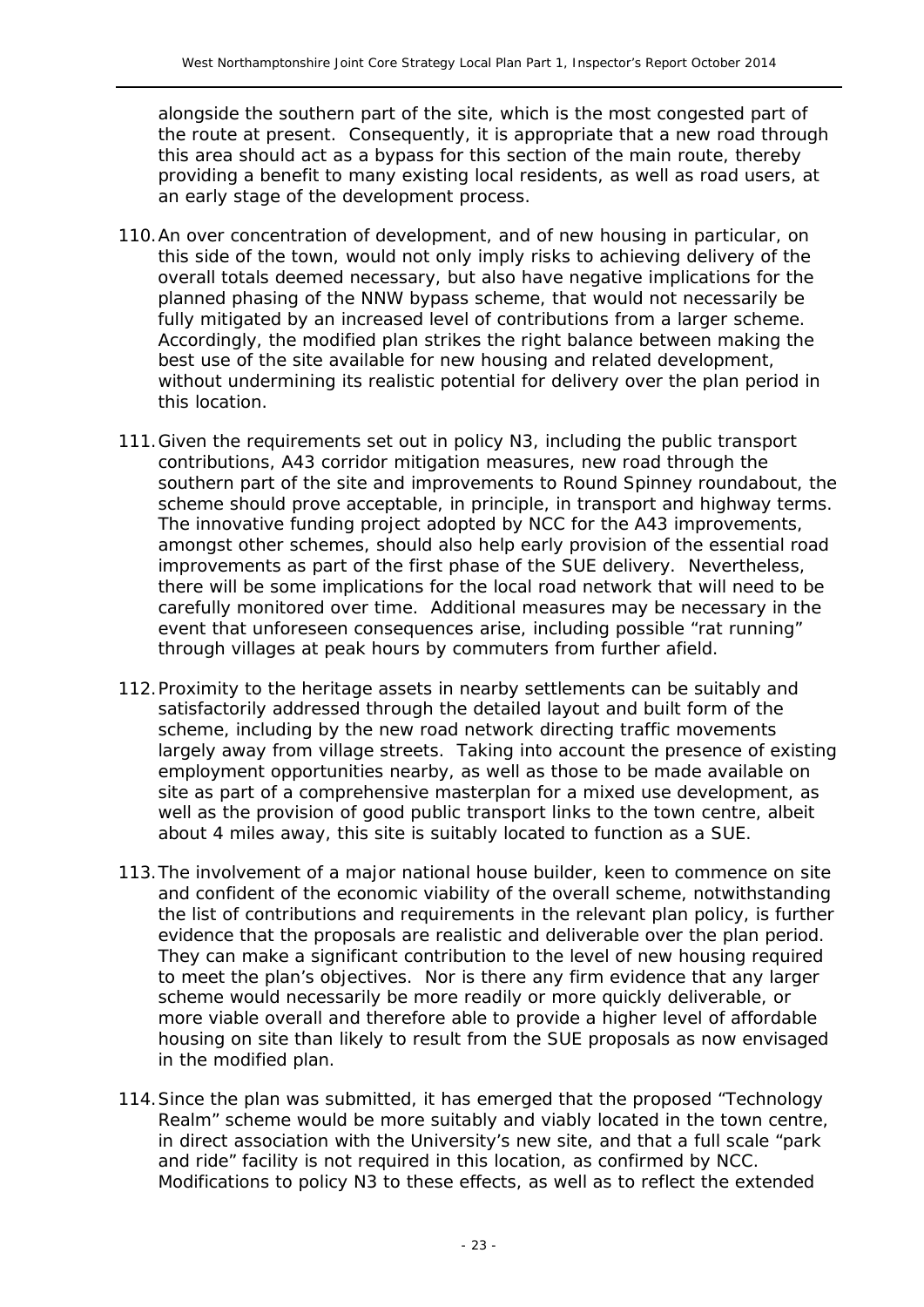site and increased number of homes, are therefore necessary for clarity and to facilitate implementation (**MMs 41/42**). With these modifications, policy N3 is sound.

#### **Issue 10 – Northampton West (policy N4)**

- 115.Lying to the west of the existing urban area adjacent to the communities of Duston and New Duston, this SUE represents an expansion of Northampton onto presently greenfield land. The site also lies to the west of the Sandy Lane Relief Road (SLRR) that forms part of the North West bypass route and has previously been thought of as the western boundary of development on this side of the town.
- 116.However, the degree of intrusion into open countryside is limited by its location largely within a natural landscape bowl that reduces its sensitivity to new building, as recognised in the Northampton Landscape Sensitivity and Green Infrastructure Study (GLD 58 fig.24). The land around is largely of higher sensitivity. New strategic and peripheral landscaping, incorporating established hedgerows, as well as the location of green spaces within the overall layout, particularly south of Roman Road, should reinforce this physical containment and visual separation as part of an approved masterplan.
- 117.Whilst relatively close, these elements should ensure clear separation of the SUE from the nearby villages of Upper and Lower Harlestone to the north west and Harpole to the south west, enabling those settlements to essentially retain their separate identities in a more rural setting. The distances involved are such that the various heritage assets in those villages, including listed buildings, need not be materially affected by the proposals.
- 118.As submitted, policy N4 provides for a SUE of around 1,500 new homes, plus a primary school and local centre that would require good links across the recently built SLRR in order to integrate with the existing communities and utilise some of their present services and facilities, such as the secondary school. However, in the light of the revised assessment of local housing needs, this site has been judged as capable of delivering more housing over the plan period and the additional SA work has confirmed that no significant negative impacts would arise from such an increase, including the extension of the site area to the south across Roman Road.
- 119.In traffic and highways terms, NCC is satisfied that the scheme could be principally served by a new connection at the existing junction of the SLRR with Weggs Farm Road, to also link with the main urban area. This has been confirmed in the Northampton Multi Modal Study Update (Feb 2011) (NLD 13), which also concludes that there is no need for this scheme to make a financial contribution towards improvements at the Cock Hotel junction (**MM 43**).
- 120.The local road network, as recently improved, is now such that even with the increased level of new housing envisaged in the modified policy (2,550 homes) the traffic movements likely to be generated should be safely and satisfactorily accommodated, albeit financial contributions to necessary improvements are clearly required from the development to ensure this outcome, including in respect of further progress on the bypass for this side of the town. Subject to suitable junction designs and the provision of appropriate additional links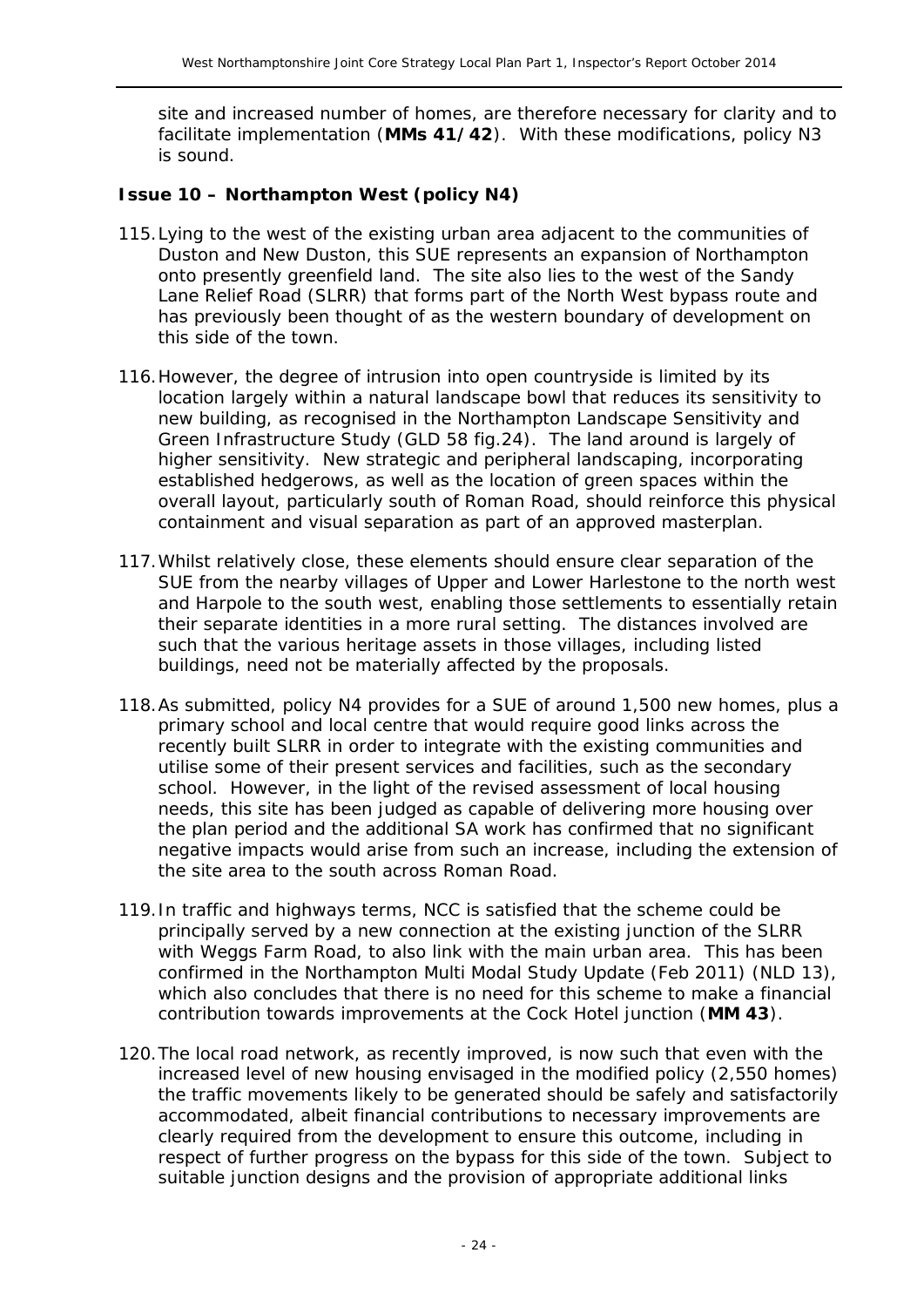across the SLRR for walkers and cyclists in particular, the proposals are therefore sustainable in overall transport terms.

- 121.Suggestions that this SUE should be significantly expanded, for up to 5,400 houses, are not realistic in view of the relevant factors referred to above and the major increase in services and infrastructure provision that would be required locally for it to be sustainable. Moreover, it would materially risk exacerbating existing concerns regarding the balance of new development on the respective edges of Northampton. This could potentially create an over concentration on the west of the town and possible market saturation in relation to other committed and allocated schemes. Additionally, irrespective of all other potential advantages and disadvantages, a further major expansion of the modified SUE is not currently necessary to meet needs.
- 122.Employment opportunities for new residents would be reasonably close at both Lodge Farm Industrial Estate to the north east and the Swan Valley employment area to the south. The SUE would also be reasonably well connected to the town centre, including by public transport, where major new job provision is envisaged over the plan period. Consequently, it is not essential that further new employment provision is made onsite as part of this scheme, beyond that associated with local services and facilities.
- 123.Mitigation measures to retain the general biodiversity interests of the flora and fauna on the site would be necessary as part of any masterplan, together with structural landscaping, green/open space provision and the creation of habitat corridors to improve ecological diversity, if possible. Notwithstanding, there are no overriding environmental constraints that would preclude development, as acknowledged in the relevant SA work, and no serious technical or practical issues to be overcome in developing the site, particularly as there are no areas of strategic flood plain.
- 124.Regarding delivery, a national house builder is already closely involved and keen to proceed. This is on the basis that the level of infrastructure requirements in policy N4 is reasonable and realistic and that a suitable range of new housing can be brought forward viably as part of a comprehensive scheme on the extended site for around 2,550 new homes. However, given the proximity of the land south of Roman Road to the village of Harpole and its generally greater prominence in the local landscape on this side of the town, the main modification to extend the SUE into this area and materially increase the number of new units has given rise to increased concerns over potential impacts, including on Harpole in particular.
- 125.Consequently, in order to help ensure that the village retains its separate identity from the main urban area of the town and its setting within the countryside, new housing should principally be built to the north of Roman Road. The part of the site to the south should be the location of the new primary school, playing fields, allotments and other main green spaces needed within the overall scheme, rather than new housing, so as to reduce the visual and landscape impact of new development on this less well contained part of the site, as part of the comprehensive masterplan, and better reflect plan proposals for development on other nearby sites, particularly in policy N9A.
- 126.A further modification to this effect is therefore required to add "with new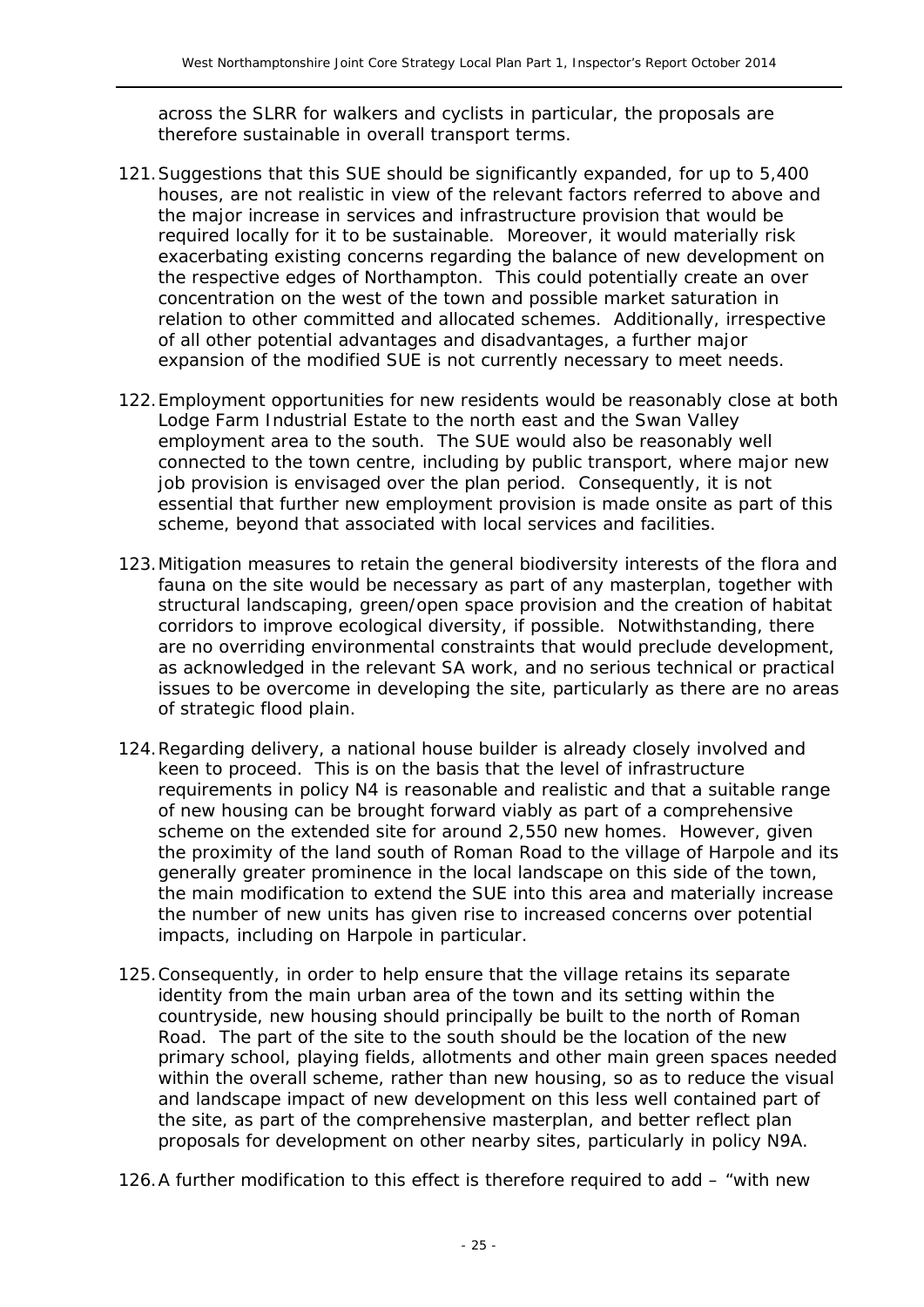housing principally to the north of Roman Road" (**MM43**). In conclusion, despite extending into presently largely open countryside and using greenfield land, subject to the above, this SUE would be suitable, satisfactory and sustainable as part of the overall expansion of Northampton envisaged in the plan, including in respect of prospective relationships with Harpole and Harlestone. As further modified, policy N4 is therefore sound.

#### **Issue 11 – Northampton King's Heath (policy N7)**

- 127.Also known as Dallington Grange, this site is, primarily, a longstanding allocation for development, having been included in the Northampton Local Plan (1997). Whilst an area of archaeological interest to the north west requires further investigation and potential mitigation as part of any masterplan, there are no significant constraints to the proposed delivery of about 3,000 new dwellings, with a secondary school, two primary schools, a local centre and around 10ha of employment adjacent to Lodge Farm. Access is to be taken from various points, including the new NNW bypass, to which financial contributions will be required as part of the development.
- 128.Given the above, an early start to construction is confidently envisaged, with housebuilders directly engaged and detailed proposals under negotiation. This should not only help the delivery of the new housing in accord with the plan's trajectory, but also assist the regeneration prospects of the wider King's Heath area nearby. Policy N7 is sound.

#### **Issue 12 – Northampton South (policy N5)**

- 129.Sited between the existing built up area of the town at East Hunsbury to the north and the M1 motorway to the south, with Collingtree to the east, this proposed SUE is capable of delivering around 1,000 new homes, a primary school and a local centre in a sustainable location. It is well contained within those features in landscape terms and therefore of relatively low sensitivity in regard to the potential visual impact of development in the locality, albeit with open fields to the west up to the railway line.
- 130.Whilst an extension of development further west may be feasible in the longer term and could be considered in the Part 2 plan, at present there is little firm prospect of a suitable vehicular access being made available across (over or under) the railway line at an economic cost. Nor are all the relevant landowners involved as yet. Moreover, any scheme that does not involve a vehicular access to Rowtree Road to the north is likely to be poorly related to the existing community at East Hunsbury and its existing services and facilities. The current size of the site is such that it should be possible to provide a mix of size and type of new units, including affordable housing, without any extension or a material delay whilst the scheme is significantly revised. At best, pursuing the land to the west as an alternative or part alternative to the identified SUE would introduce material delays to delivery whilst these difficulties were resolved, if indeed they can be on a viable basis.
- 131.A number of practical, technical and environmental issues regarding the prospects for this site have been raised in representations from nearby residents and others, not least in respect of flood risks. The Wootton Brook, running east-west through the golf course that forms part of the site and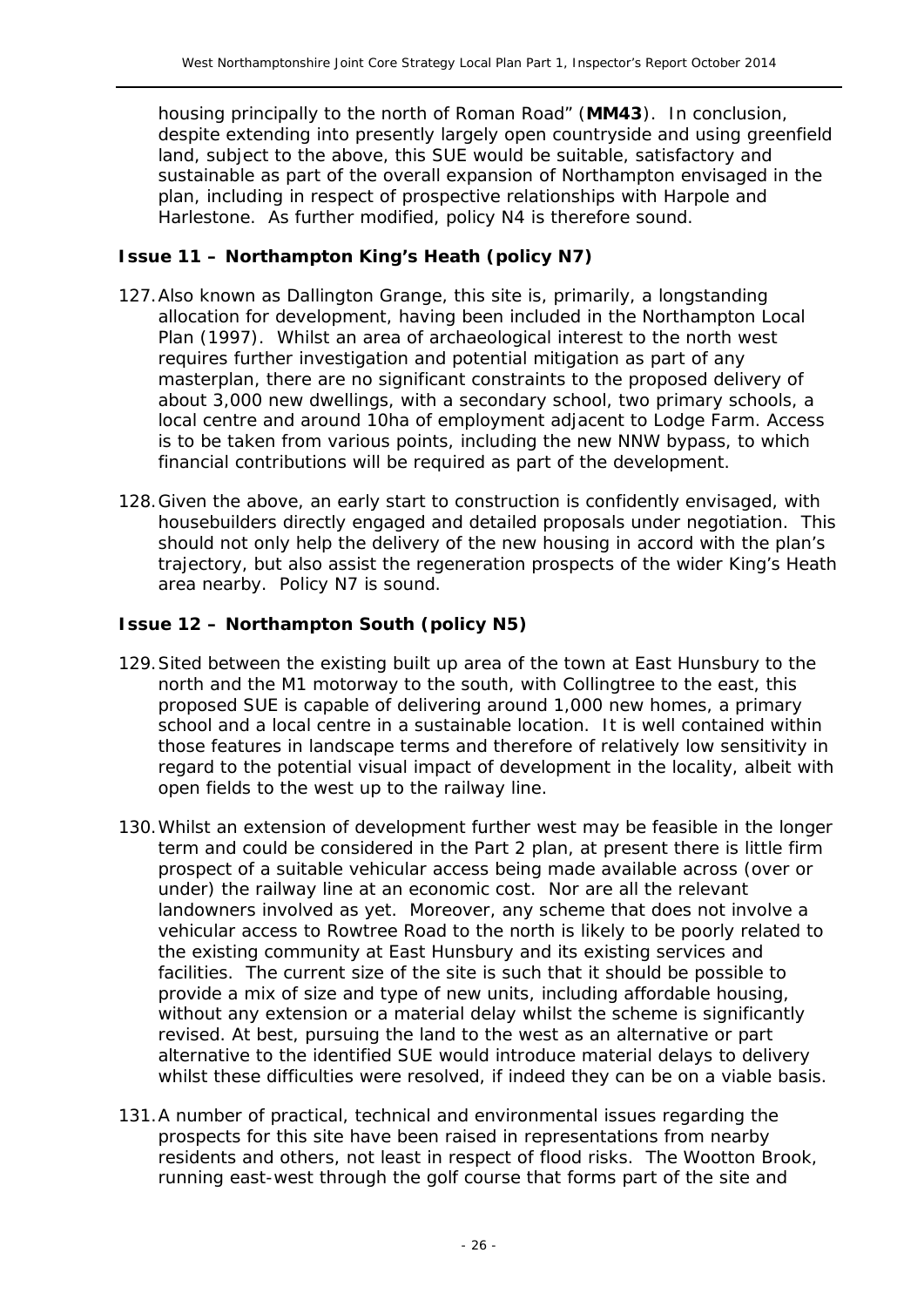adjacent to existing housing in Collingtree Park, has been the main source of fairly regular localised flooding problems in recent years, including notably at Easter 1998. Clearly, new built development here needs to properly address this issue and, preferably, to achieve an overall positive impact on local flood risks, if at all possible. The last part of policy N5 therefore rightly requires that the scheme provides a suitable flood risk, including surface water, management scheme from all sources, as part of a comprehensive masterplan, for the site.

- 132.The relevant evidence, including from technical work done to date, indicates that a reconfiguration of the golf course layout, localised channel improvements to the Wootton Brook, provision of green spaces in certain locations and management of surface water flows to Collingtree Park (Turnberry Lane and Belfry Lane area), together with a legal agreement relating to on-going maintenance, should enable a sustainable urban drainage scheme to deliver significant overall improvements, compared to the present position, in relation to flood risks. This would include for existing residents in Collingtree Park and others around the site, as well as taking into account the latest EA guidance, the 1 in 200 year flood risk standard for Northampton, and climate change considerations. The fact that the EA and NCC, as well as NBC, all essentially endorse the intended scheme reinforces this judgement, which is also in accord with other plan policies, such as BN7.
- 133.Concerns over potential traffic problems, particularly on Rowtree Road, are understandable with a scheme of this scale. However, funds from the development will be provided to deliver local road and bus service improvements, as well as towards the programmed works on the Wootton Interchange as part of the NGMS (GLD 24). Together with other measures envisaged under other plan policies to help achieve "modal shift", these should be sufficient to deliver a suitably integrated transport network to satisfactorily serve the site for the scale of development planned, albeit the overall targets are acknowledged to be challenging.
- 134.Proximity to the M1, particularly along the site's southern boundary, also means that the master plan, including in relation to layout and built form, has to resolve detailed design issues regarding noise and air quality, in order to achieve a satisfactory living environment for new residents. This includes through the disposition of structural green spaces across the site and the provision of a substantial landscape buffer to the M1 itself on the site's southern boundary. Investigations to date demonstrate that such considerations can be fully and appropriately taken into account, whilst allowing development to proceed, as recognised by the environmental health department of NBC.
- 135.The site layout also needs to retain key habitat features, including the defined County Wildlife Site on part of the area, as well as providing wildlife corridors as part of the open space elements in the masterplan. Similar considerations clearly apply in respect of areas of identified archaeological interest. Both matters are suitably recognised in the relevant parts of policy N5, which requires the necessary assessments and mitigation, if appropriate, given that neither is an overriding constraint to development.
- 136.There are relatively steep gradients in the central part of the site and thus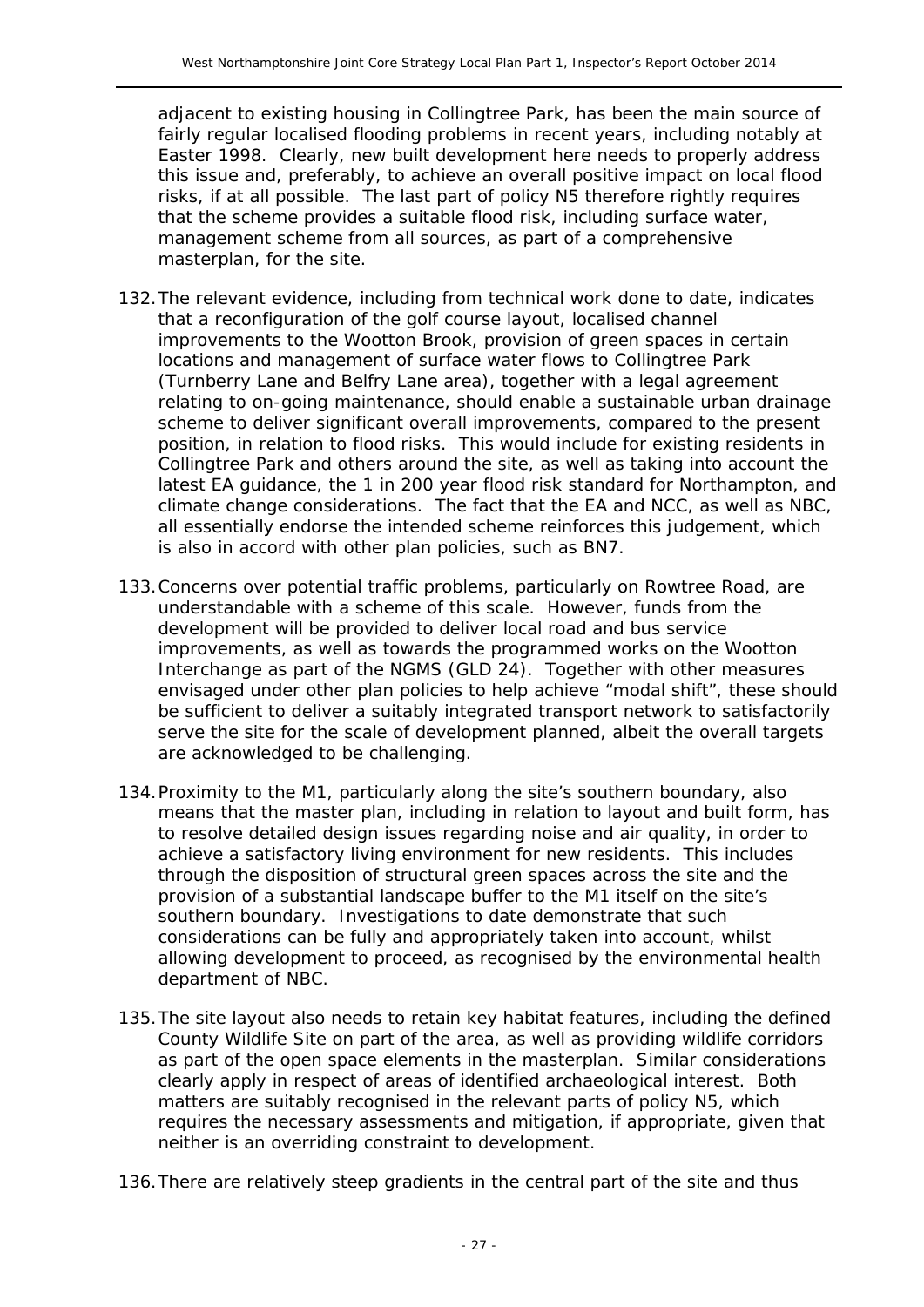ground stability concerns with a risk of solifluction or landslips if suitable measures, including through detailed layout and appropriate construction techniques, are not utilised. However, these issues are well known locally, with established techniques for minimising risks and consequently this constraint, whilst highly relevant, does not mean that the site is unsuitable in principle for a SUE, or even that the costs of addressing it, where necessary, would render the site economically unviable. None of these constraints, either individually or collectively, is sufficient to render this site unviable or unsuitable in principle for a SUE.

- 137.In fact, a national house builder intends to proceed and considers the site to be viable and capable of delivering around 100 homes a year, with an early start envisaged to assist the plan's housing trajectory and particularly the land supply position in the NBC area. None of the infrastructure requirements under policy N5 or other policies in the plan to bring forward this site on a sustainable basis would be so onerous as to alter that conclusion in this relatively high value location. This is so with or without any element of new employment provision which is not essential in this particular locality as it is fairly close to a number of existing employment areas and to the town centre.
- 138.In short, this is a suitably located and well contained site that is physically capable of delivering a SUE, starting in the first part of the plan period. Subject to appropriate detailed design and layout, it should relate well to the existing housing nearby in visual and physical terms and provide positive impacts overall, as noted in the SA, including importantly in respect of local flood risks. Accordingly, policy N5 is sound.

#### **Issue 13 – Northampton South of Brackmills (policy N6)**

- 139.This site is well related to the existing built up area on the south eastern edge of the town with existing housing to the west and south and close to the substantial Brackmills employment area to the north. A SUE here would provide a new local centre, primary school and medical facilities, as well as new housing. The scale is such that a mix of size and type of new homes should prove deliverable.
- 140.This would include an appropriate percentage of affordable housing, in accordance with policy H2, together with a park, allotments, informal green spaces and sustainable drainage features. In addition, a green corridor running roughly north west to south east across the site, plus peripheral green spaces would help to define but also soften the edges of the development, especially to the east where it would adjoin open countryside.
- 141.The local landscape sensitivity of parts of the site can be addressed and partly mitigated through such measures, together with the backdrop of woodland to the north, which forms a strong local landscape feature, as part of a comprehensive masterplan for the whole site. The masterplan should also take into account the potential skyline views of buildings on the site from the north and east, as well as the retention, if at all possible, of existing footpaths, Landimore Road and the minor road within the site to help integrate the scheme into its surroundings. As a result, the development should not materially threaten the separate identity of the settlements of Hardingstone and Wootton.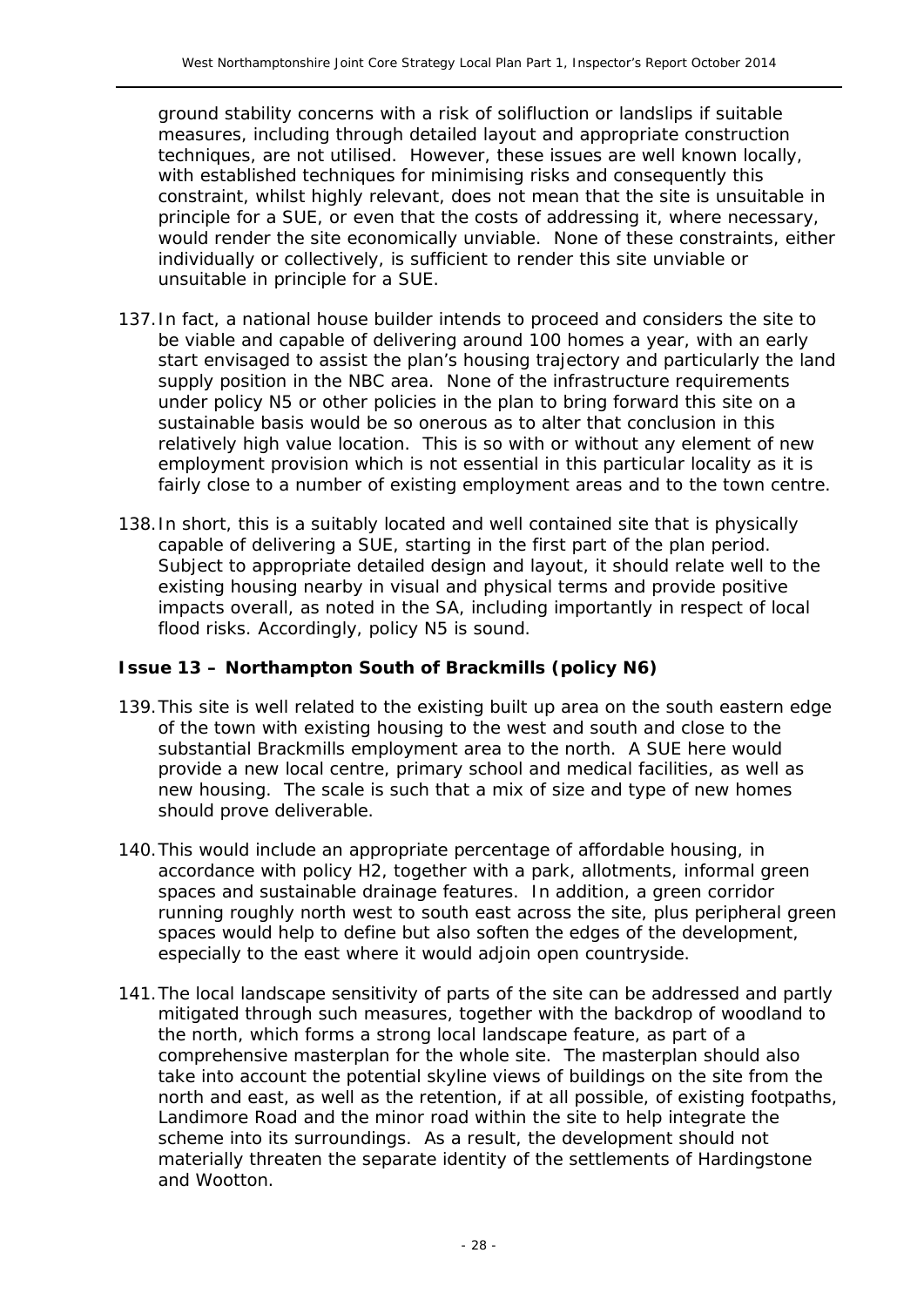- 142.The understandable concerns of local residents regarding possible flood risk, noise, air quality, ground stability and traffic generation can all be satisfactorily addressed through appropriate technical analysis and on site measures, as well as contributions to offset impacts elsewhere. This should include through a full Transport Assessment looking at all traffic movements likely to occur on the local road network in the context of the agreed NGMS for the A45 route. Consequently, none are sufficient, individually or collectively, to indicate that the site is unsuitable in principle for a SUE.
- 143.Regarding retail provision as part of the scheme, the reference in the revised policy wording is inherently more flexible, and therefore suitable and appropriate, than any specific upper limit on floor space, as previously proposed. Use of the word supermarket as an alternative would make little or no practical difference. The details can then be resolved in the context of a masterplan or planning application once the specific contents of the remaining elements of the overall scheme are known. Accordingly, no further change to the policy is required.
- 144.Most of the site is presently owned by the Homes and Communities Agency (HCA) and forms part of their accelerated disposals programme to assist the delivery of new housing nationally. The remainder is owned by a national house builder that is "ready, willing and able" to proceed as soon as possible. In such circumstances, this site is clearly able to have an early start to delivery and to make a material contribution to the plan's new housing trajectory accordingly. This conclusion is supported by the fact that extensive public consultation has been conducted locally in respect of specific proposals by the HCA and prospective developers.
- 145.Taking into account the positive outcome of the revised SA, that did not identify any material constraints in relation to the higher number of new dwellings regarding the extension of the originally identified site to the south east, the site is suitable in principle to accommodate a SUE and for about 1,300 rather than just 1,000 new homes (**MMs 44/45**). This would also accord with the earlier Northampton Longer Term Growth Options Study (GLD 2). Policy N6 is therefore sound, as modified.

#### **Issue 14 – Northampton North of Whitehills (policy N8)**

- 146.This site, also known as Buckton Fields, is carried forward as an allocation for development in the JCS from the Daventry District Local Plan. In the absence of firm evidence to the contrary, it remains suitable, in principle, to deliver around 1,000 new homes, plus a primary school, a local centre and employment opportunities on about 50ha. This is so providing that suitable investigation of the archaeological potential and ecological interests of the area takes place first and is fully taken into account in any masterplan, with appropriate mitigation, if necessary, delivered alongside the development.
- 147.Also, importantly, local concerns relating to traffic generation and the effects of the scheme on the surrounding highway network need to be adequately addressed through financial contributions towards road and junction improvements nearby, including in respect of the NNW bypass scheme, and in the context of the overall programme for such projects on this side of the town. I note that NCC has stated publicly that the part of the site presently in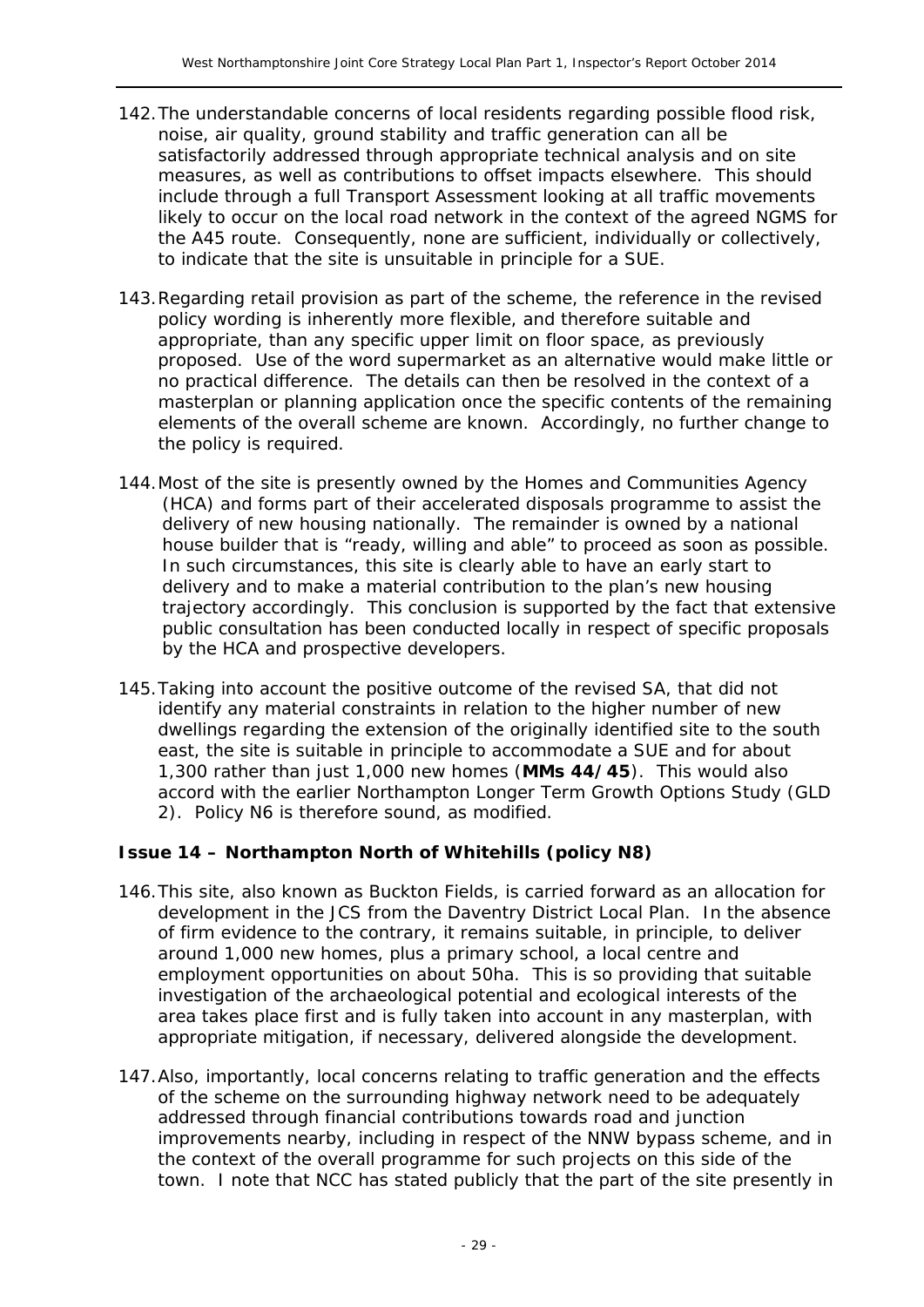their ownership (around two thirds) will not be sold until satisfactory arrangements are firmly in place to ensure that the necessary highway and other transport improvements associated with this scheme will be delivered at the appropriate time. This provides some further reassurance regarding the suitability and sustainability of the scheme in principle and the mitigation of its local impacts, while not delaying the start of development on the other part of the site, which is necessary if the plan's new housing trajectory is to be met.

148.Subject to these provisos, this allocation is considered viable and appropriate, as well as capable of early delivery in part, with prospective developers directly involved and seeking to proceed. Policy N8 is sound accordingly.

#### **Issue 15 – Northampton Omission Sites**

- 149.In the light of the JPU's revised assessment of housing needs, all reasonable alternative/additional prospective SUEs around Northampton (and elsewhere) that could potentially be delivered up to 2029 and shortly beyond have been subject to satisfactory SA/SEA work by the JPU's consultants in 2013. None has emerged as a more sustainable option in principle than the SUE allocations in the plan, as modified, in that context. Moreover, the revised level of new housing required over the plan period, whilst challenging, is deliverable on the allocated sites without the need for further allocations or additions/extensions to the already identified areas to assist.
- 150.In such circumstances, the potential advantages and/or disadvantages of all the other sites proposed by representors around the town are essentially matters for consideration in the context of a future review of the plan, or the Part 2 plans if at the non-strategic scale. Nevertheless, it remains necessary to address whether or not those strategic size sites put forward would be more suitable than those allocated in the plan.
- 151.For example, a significant extension of, or an alternative to, the Northampton North SUE (policy N3) to the west of the A43 and relating to the village of Moulton is not necessary during this plan period, even if development on the overall scale proposed were to be deliverable, which remains unproven at present. This judgement applies irrespective of potential local highways, health and education benefits that might arise, such as for Moulton College, particularly in the light of the transport and traffic implications for the wider network, including the NNW bypass scheme, that have yet to be fully assessed. Similar concerns apply in respect of unresolved local services, facilities and other infrastructure requirements for such a large scheme.
- 152.Nor, given its relative distance from the town centre and indirect relationship with the existing urban area, is it a more sustainable option than those allocated in the modified plan as it would be, effectively, more of a major expansion of Moulton village rather than a SUE or urban focussed growth. This applies whether or not the proposals are considered as an alternative or an addition to policy N3 of the plan and is reinforced by the outcome of the revised SA/SEA work in the light of the revised level of new housing needs.
- 153.In contrast, the site at Holly Lodge Drive, south east of Boughton, is more sustainably located in relation to the present built up area of Northampton and relatively so to the town centre. However, with no developer involved as yet,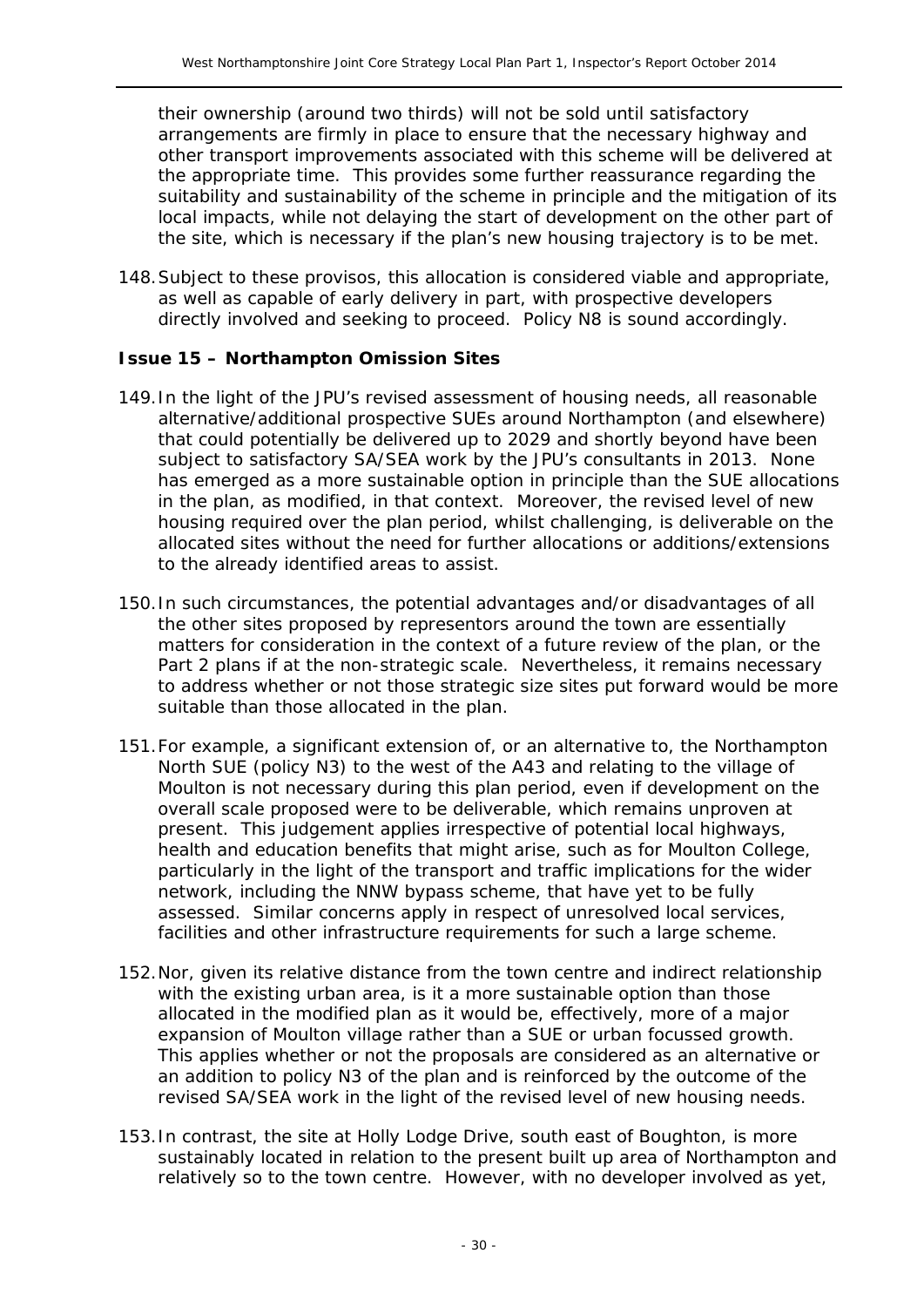there is no firm evidence that it is currently deliverable as a SUE or particularly that initially identified constraints, including ecological and archaeological interests present on the site, could be overcome or suitably mitigated as part of a comprehensive scheme.

- 154.Notwithstanding the potential reinstatement of a village green as a means of reducing potential coalescence with Boughton, this land cannot be considered as a realistic alternative to the SUEs identified in the modified plan. This is so at least until considerable further technical investigations have been completed in relation to the above factors and others, including services and infrastructure, notably regarding road access and related highway issues.
- 155.Land to the east of the allocation south of Brackmills in policy N6 of the plan would potentially be capable of delivering a further 1,000 or so new dwellings, as an addition to the identified SUE, together with additional facilities. With vehicular access from the south off the B526 road to Newport Pagnall and a clearly defined eastern boundary along the Preston Deanway to Great Houghton Road, the site would also be close to existing employment opportunities at Brackmills and Rushmills.
- 156.However, in the absence of a full technical assessment of potential constraints, including regarding infrastructure and services, and in relation to delivery prospects over the plan period it does not represent a clearly preferable alternative to any of the other allocated SUEs around the town. It would also involve the unnecessary loss of greenfield land, with an associated landscape intrusion into open countryside on an otherwise fairly rural edge of the town.
- 157.Land to the east of Wootton is physically capable of providing a new neighbourhood of over 1,000 new dwellings, together with associated services and facilities, around the Caroline Chisholm secondary school. Also close to existing employment areas, it forms part of a prospective larger SUE that was considered in the earlier versions of the JCS but omitted prior to submission. Whilst in a reasonably sustainable location relative to the present urban area and to the town centre, development here has previously been assessed in the SA/SEA work (GLD 12) (Feb 2011) and SA Addendum (J59) as bringing significant risks of harmful effects on the integrity of the Upper Nene Gravel Pits SPA nearby, notably in respect of potential encroachment on support sites to the SPA. However, following discussions, NE's latest view, based on previous survey work and the relative distance from the SPA, is that the allocation of the site would represent a relatively low risk in terms of HRA.
- 158.The potential direct traffic impacts arising from this site on the key Wootton Fields Interchange on the A45 have not been taken into account in the NGMS. NCC as the local highway authority is not satisfied that a practical affordable solution to provide the necessary junction improvements to resolve this matter is deliverable, particularly regarding peak hour movements. Consequently, in the light of all of the above, land east of Wootton cannot be considered as a preferable or more sustainable option than those SUEs allocated in the modified plan. Concerns about an over-provision of new housing on this side of the town leading to an element of market saturation in comparison to other parts of the area are also relevant in this context. This is so even for a smaller scheme than originally envisaged. On balance, the potential shorter term deliverability of this site is outweighed by these factors for the present plan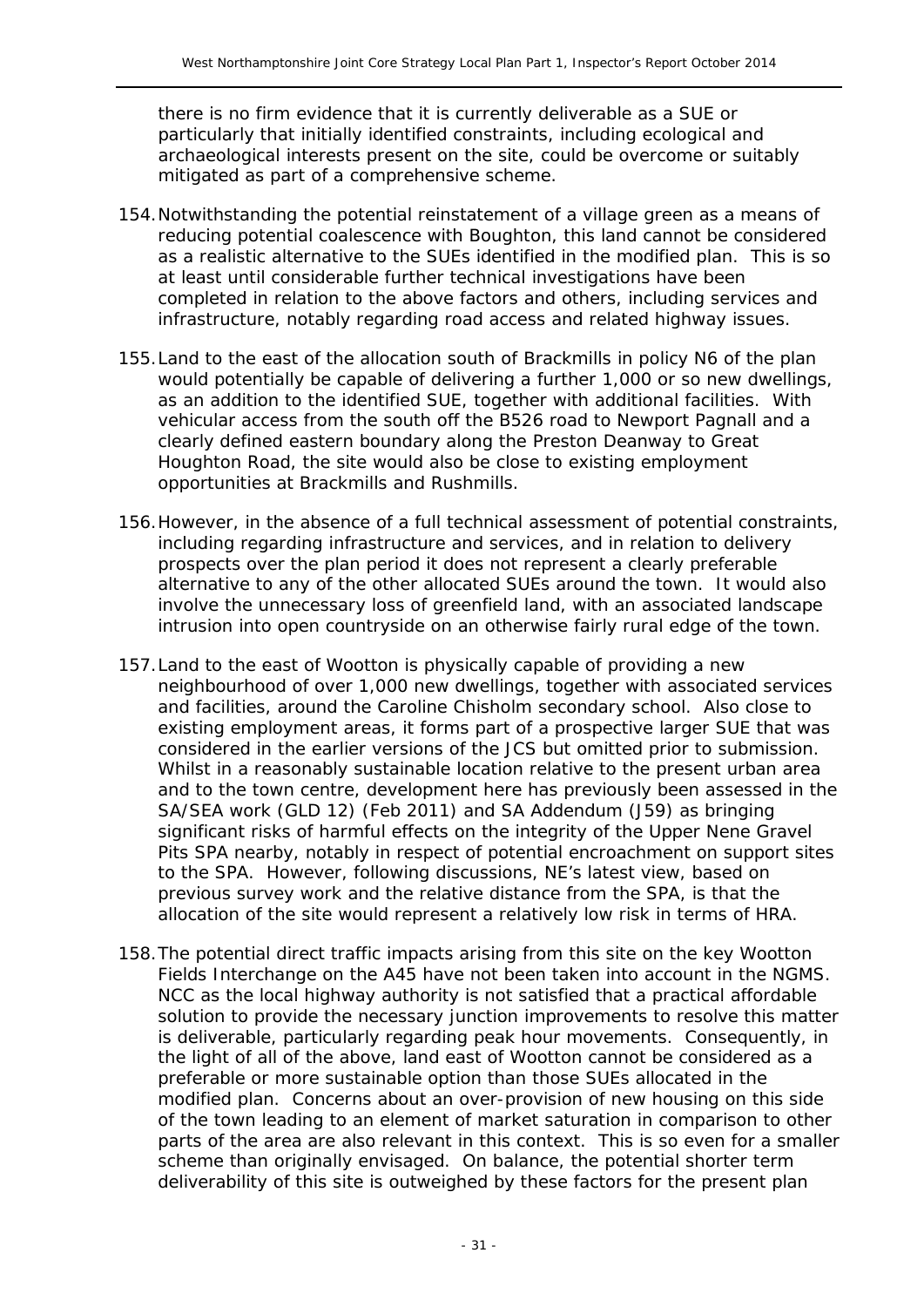period.

- 159.Therefore, overall, it does not represent a more sustainable alternative than the SUE sites identified in the modified plan, given the loss of greenfield land and likely effects of new housing on the gently undulating landscape in the vicinity that makes a positive contribution to the town's setting from this direction. The absence of a firm eastern boundary also risks setting a form of precedent for further development in that direction in the future. These conclusions are not altered by the fact that planning permission has been granted for around 300 new homes at the northern end of the proposed site.
- 160.In conclusion there is no necessity for further plan modifications to allocate any additional or further extended SUE sites around Northampton to meet the objectively assessed need for new housing up to 2029.

#### **Issue 16 – Rural Areas (policies R1 to R3)**

- 161.In the rural areas policy R1 provides a basis for the definition of a settlement hierarchy in the subsequent Part 2 LPs. Effectively, this includes four tiers, with first primary and then secondary service villages, third other villages below, and finally all other smaller settlements, such as hamlets with no or very limited services, that are not to be listed/named at all in the hierarchy. The JPU's evidence in the Village Services and Facilities Technical Paper (GLD 3) (Feb 2011) is generally agreed to represent a "snapshot" only and to contain minor errors. A new survey is needed to inform the Part 2 LPs. Nevertheless, it suitably demonstrates the logic of such an overall approach in this area.
- 162.Given that the allocation of particular settlements to each level and the distribution of development across the hierarchy and each district are matters for the Part 2 LPs, the principle of a consistent hierarchy is sound. Moreover, the criteria listed to identify settlements at each level are sufficiently clear and comprehensive, whilst not being entirely prescriptive in nature. In common with all the other discrete rural settlements outside towns, the allocation of the village of Great Houghton within Northampton Borough to a particular category in the hierarchy is a matter for a Part 2 LP, rather than this one.
- 163.However, the Part 2 plans need to have sufficient flexibility to reflect specific local circumstances, including constraints and opportunities, in respect of the provision of new housing in rural areas, to bolster that coming forward in and around the towns. Therefore, it is neither necessary nor desirable that the JCS should seek to impose even indicative percentages that seek to control the distribution of new housing across the rural areas and/or the total level of new housing in any individual village or level of the hierarchy. This is a matter best considered in the more detailed context of a Part 2 LP, when all relevant local circumstances, including the realistic capacities of suitable sustainable sites, can be more fully taken into account, together with the new village facilities survey referred to above.
- 164.With that in mind, certain parts of the policy and supporting text need to be omitted so that it is positively worded overall, in accord with para 54 of the NPPF and provides suitable guidance for the Part 2 LPs without being overly restrictive. For that reason all percentages should be omitted from the policy,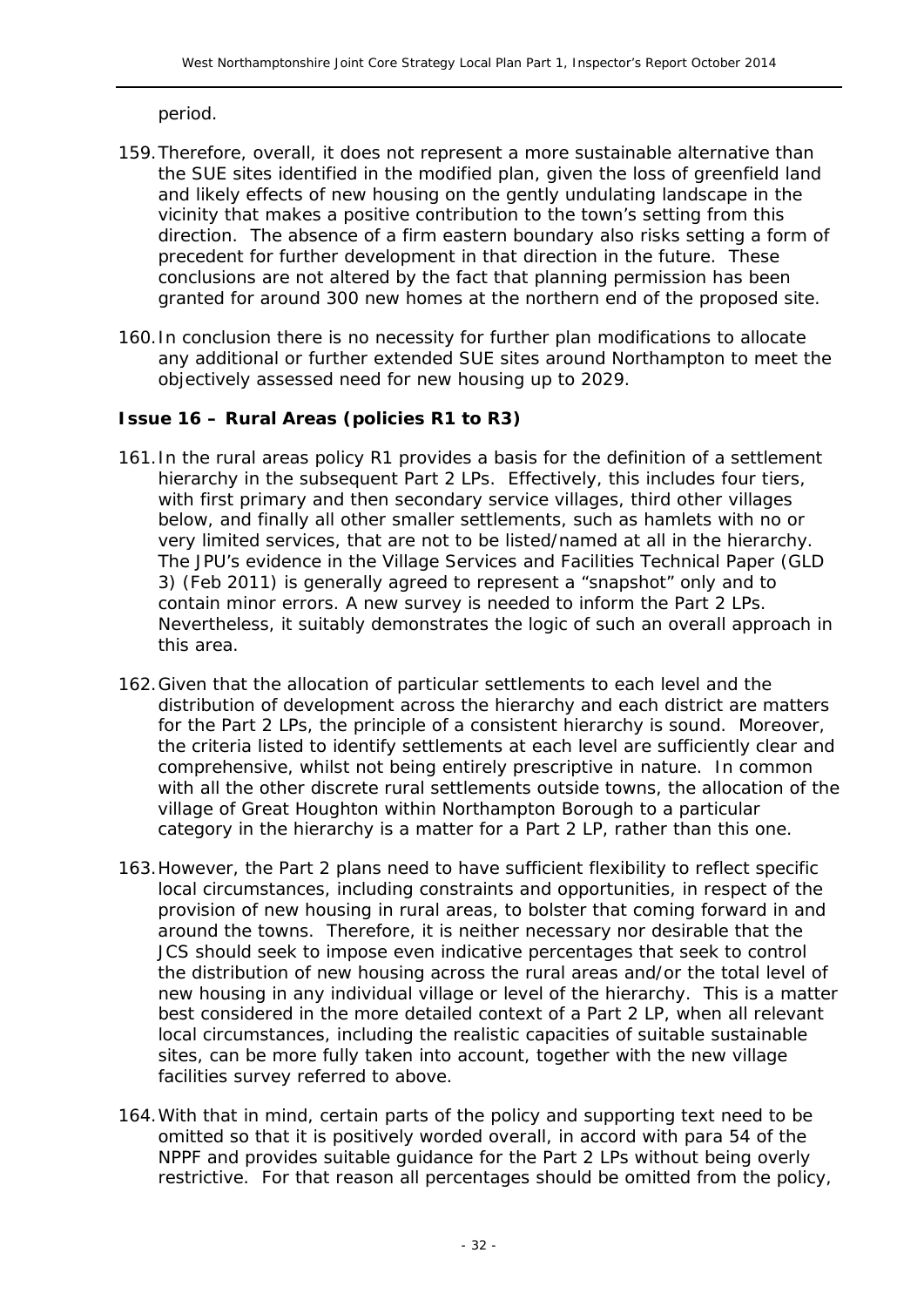with the same applying to references to the total new housing figures as maximums, whether intended as indicative or not. The first sentence of para 16.19 should be modified to accurately reflect the role of neighbourhood plans in relation to the JCS and the Part 2 LPs (**MMs 56/57**). The modified wording would be consistent with paras 54 and 182 of the NPPF.

- 165.The fact that it follows an Interim Rural Housing Policy (SLD 18) adopted by one of the constituent Councils of the JPU to address a recent serious shortfall in new housing land supply is not sufficient justification for retaining the use of percentages in this strategic level plan that looks ahead to 2029. Overall, the JPU's evidence, including the SA (J59 + SUB 6) and SHLAA (GLD 47) confirms that the housing requirements of the area can be met, including on various potential sites in the rural areas, without the need for new settlements, in this plan period at least.
- 166.Policy R2 seeks to sustain and enhance the rural economy, whilst respecting the character and environmental quality of the area. It is positively worded and consistent with the relevant national policies in the NPPF, including para 28. The term "small scale", regarding business and commercial development in relation to farm diversification schemes, is appropriate to ensure that the second part of the policy's objectives is also met and there is simply no need for the policy to encourage or specifically support the conversion of existing buildings in rural areas to residential use. However, para 16.20 requires modification for clarity (**MM 58**).
- 167.Similarly, policy R3, relating to the transport strategy for the rural areas, seeks better walking, cycling and public transport connections in particular in order to improve accessibility on a sustainable basis. This accords with the NCC Transportation Plan, as well as the NPPF. Both policies also suitably reflect the respective SCSs for the two rural districts, are clearly worded and appear deliverable. They are therefore sound.

#### **Issue 17 – Brackley (policies B1 to B4)**

- 168.The plan's strategy for Brackley in policy B1 involves enhancing its role as a rural service centre in the south of the county, including through various improvements to the town centre, as well as regeneration and renewal of a business district/employment area. The latter relates to a SUE to the east of the town on land bounded by the A43 bypass, with residential development to the south of Turweston Road and employment to the north under policy B2. To the north of the town policy B3 allocates a larger SUE, mainly for new housing, made up of a number of interrelated development sites that together will enable the provision of a new east-west highway link from Halse Road to Northampton Road as part of a comprehensive scheme.
- 169.The JPU's evidence base relating to Brackley and the adopted SNC Masterplan (January 2013) (SLD 8) both point to the potential of the town to grow, on a planned basis, and policies B1– B4 are designed to help deliver that strategy as part of an overall package over the plan period. Each of the SUEs has strong developer interest, with planning permission having been granted for some important elements of both schemes. This enhances their likely prospects for delivery starting early in the plan period, particularly in the absence of any known material constraints and taking into account that the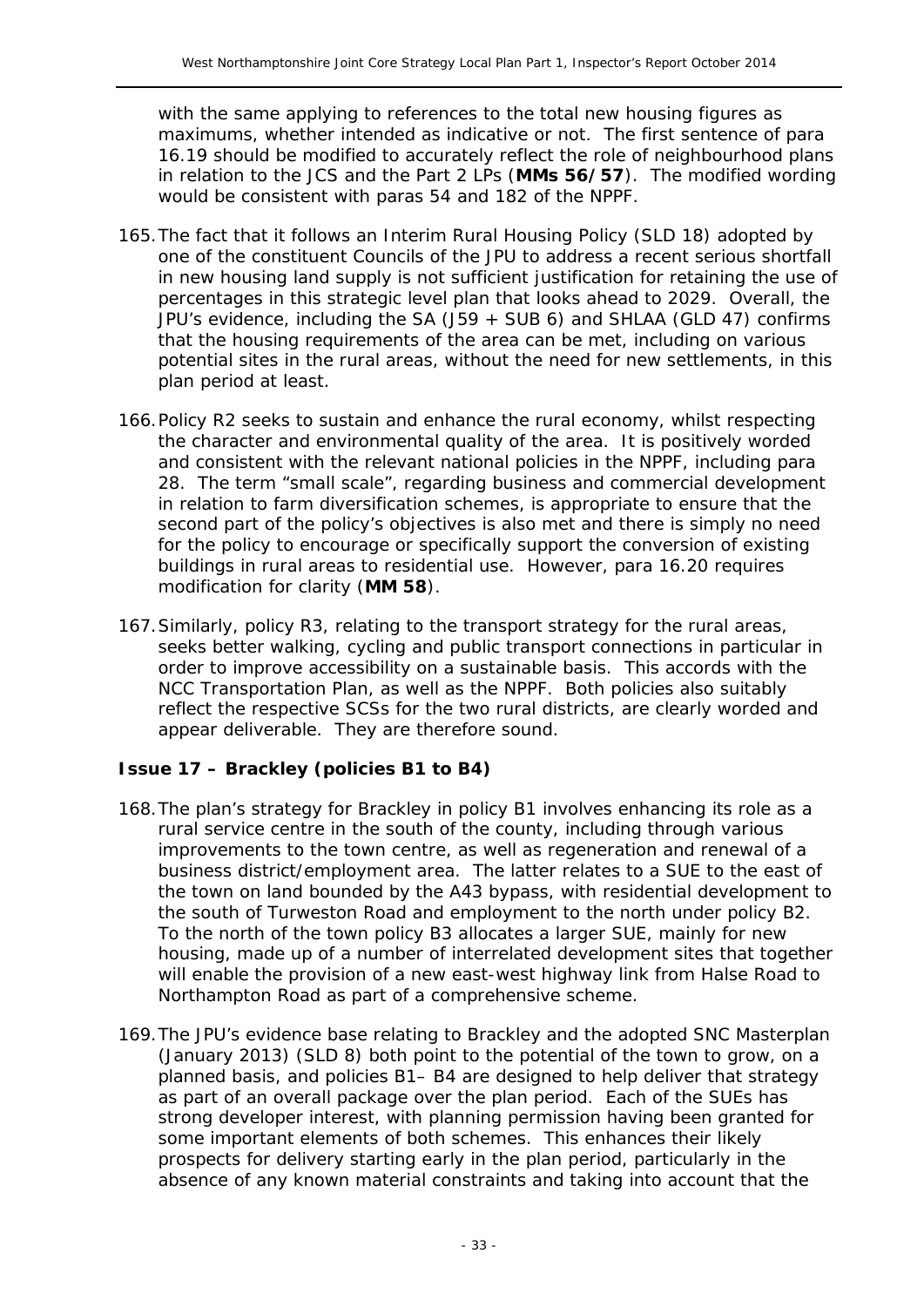localised flood risks can be mitigated through policies B2, B3 and BN7.

- 170.Given the progress on delivery already made to date, there is no need to further alter the wording of policy B2 for Brackley East beyond proposed modifications MM 52 – 54 to provide greater flexibility, as this might be exploited to introduce non employment uses to the detriment of the plan's strategy in seeking a balanced, mixed use, package of developments over the plan period and to the vitality and viability of the town centre in particular. The policy limit on the percentage of B8 uses on the site is also necessary, given the location of the site, the availability of numerous alternatives and the benefits that a mixed use scheme is likely to deliver for the town as a whole, as part of the overall plan strategy.
- 171.In relation to Brackley North (also known as Radstone Fields) and policy B3, the allocation of further land to the north of the site within the SUE is simply not necessary at present, in the light of the already challenging rate of new housing delivery being sought for the town, in comparison to previous/recent achievements locally. The site is clearly not sustainably preferable to Brackley East and thus there is no need for any modification to policy B3 in this respect.
- 172.Should the rate of new housing delivery in Brackley materially exceed that currently expected it would be a matter for a future review of the plan to reconsider alongside other potential opportunities. Similar conclusions apply in relation to land to the west of the town, with added constraints there in respect of flood risks and infrastructure delivery, including highway connections to the A422 and Banbury Road.
- 173.Policy B4 deals with the relevant transport improvements needed alongside the planned growth of Brackley, including for walking, cycling and bus services, as well as junction works on the A43. These schemes are also intended to help reduce the level of out commuting from the town to other employment centres. They are an important part of the overall strategy in facilitating delivery, as referenced in the WN IDP 2012 Update (GLD 70).
- 174.In the light of the above, with modifications for clarity and updating, policies B1 to B4 are sound (**MMs 52 – 55**).

#### **Issue 18 – Towcester (policies T1 to T5)**

- 175.Policy T1 sets out the spatial strategy for the historic market town of Towcester, including an A5 relief road to the south to be provided as part of a SUE (Towcester South). This is generally consistent with the vision for the town in the 2011 Towcester Masterplan adopted by SNC (SLD 7). It also includes the regeneration of the town centre, incorporating additional comparison (non-food) retail floorspace, as well as improved facilities. This should bolster its role as a rural service centre that should benefit significantly from the removal of through traffic, including HGVs, once the relief road is open. Accordingly, both strategy and policy are sound.
- 176.Under policy T2, mixed use redevelopment in the town centre and the adjoining Moat Lane regeneration area is encouraged, in order to enhance the vitality of the former and the town's economy generally, as well as preserving and enhancing important local heritage assets, including the Bury Mount. Again, the proposals are sound in principle.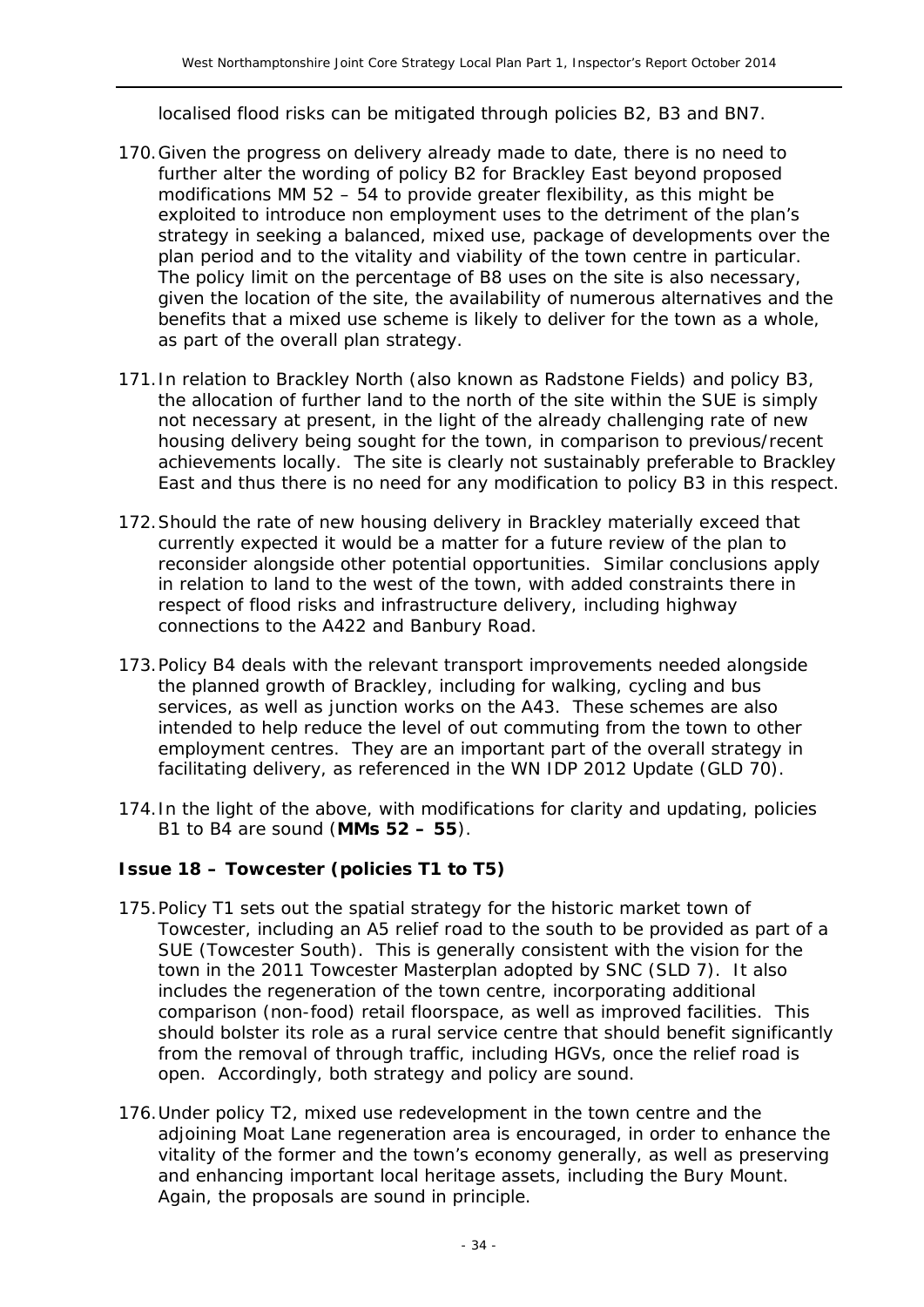- 177.To the south of the town, and in connection with provision of the new eastwest relief road from the A5 to the A43, plus improvements to the latter, policy T3 envisages a SUE with a total of around 3,000 new homes, albeit not all are presently expected to be completed during the plan period. The overall scheme is also expected to deliver significant employment land, schools, community facilities including local centres, relevant infrastructure and a new town park, whilst respecting the landscape settings of local heritage assets, including Easton Neston Park and Garden.
- 178.In this context, it is entirely appropriate that the plan should require the preparation of a comprehensive masterplan for the whole site, amongst other things, albeit individual elements may be delivered separately, if necessary. The absence of phasing restrictions, as such, also means that, subject to viability and the delivery of the relief road, new housing completions may prove to be greater than currently envisaged in the plan's housing trajectory.
- 179.The JPU's evidence, fully endorsed by the two main developers involved, shows that the scheme is viable and deliverable at current costs/values, without the need for additional areas to be included. Moreover, the basic design and route of the relief road, as proposed in this scheme, is deemed suitable and appropriate by the HA and NCC as the local highway authority, without the need for extension and/or material amendment. An alternative route to incorporate development at Burcote Green would be noticeably longer and thus more expensive and less suitable for some through movements.
- 180.The latest evidence indicates good progress towards implementation, including a resolution to grant planning permission subject to legal agreements, which are themselves moving towards finalisation between all the relevant parties concerned. The funding that the HA has recently been able to bring forward for necessary works at junctions on the A43, that assists the overall viability of the scheme, reinforces the conclusion that the scheme is deliverable as presently planned. Otherwise, all the available evidence indicates that the necessary infrastructure can be provided at reasonable cost and that the relevant funds are or would be available when required for implementation. There are good prospects of an early start to the delivery of new housing here.
- 181.In such circumstances, the proposals in policy T3 are sound in principle and there is no need to allocate additional land to enable the SUE overall or the relief road specifically to come forward during the plan period. Nor, given the significant constraints on land to the east of the town, are there any sustainably preferable alternative locations for a SUE to the town at present, as confirmed in the Pre Submission SA (GLD 12), the SA of the Proposed Changes (SUB 6) and the SA Addendum (J57).
- 182.The proposed SUE is of a sufficient scale to provide an appropriate and realistic percentage of the wider area's overall needs in Towcester over the plan period. This would be commensurate with its present, relatively small, size as a town and strategic role as a rural service centre, without creating an imbalance with other centres, such as Brackley and Daventry. Consequently, irrespective of any individual merits of the site, no further allocation at Burcote Green, or elsewhere, is required in this plan.
- 183.In fact, any development there could realistically only follow that of the SUE,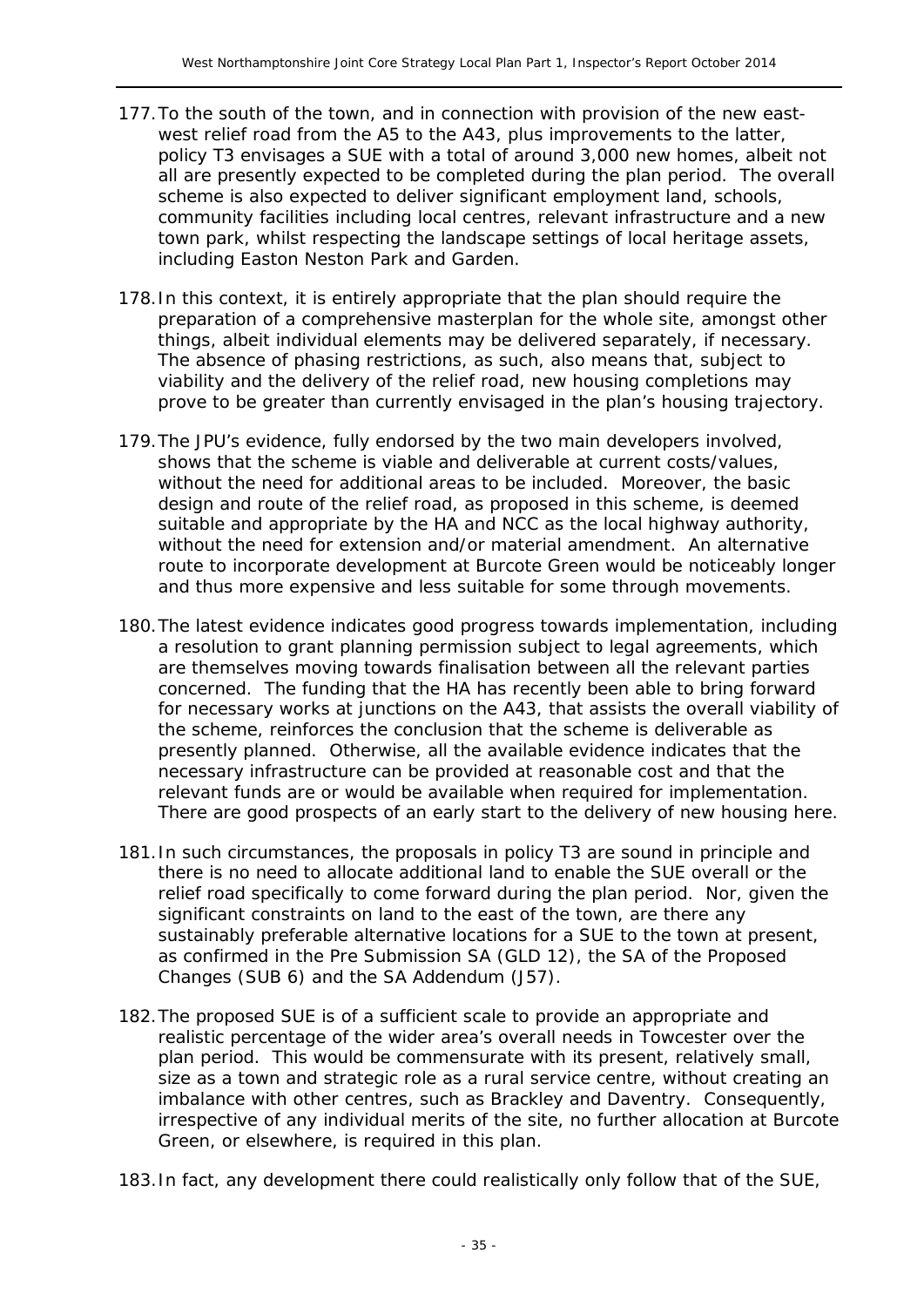due to its location which is essentially unrelated to the existing built up area of the town. Rather than increasing likely delivery in the shorter term, extending the allocation to include this land would probably hinder it, due to the inevitable delays involved in revising the current scheme. Notwithstanding, there is no clear evidence that the development of Towcester South as presently proposed would prejudice any other opportunities around the town to meet possible future needs for growth beyond this plan period.

- 184.Detailed issues regarding the specific numbers of new homes, including the affordable housing percentages, the specific mix of development on sites within the SUE allocation and the exact boundaries of the new town park are not matters for this plan. Instead, they are development management issues to be resolved through specific schemes in the context of an overall masterplan. This includes in respect of the indicative figures in the plan, relating to potential layouts, as these are not intended to be prescriptive but rather are illustrative in nature.
- 185.Policy T4 lists the transport improvements necessary to implement the development envisaged in the plan, including the regeneration of the town centre, and is consistent with the outcomes of the Towcester Transport Study (SLD 13). Under policy T5, suitable criteria are laid down for consideration of any proposals for intensification of uses at Towcester Racecourse, on the edge of the town. These both recognise its potential as an important leisure, recreation, and tourism facility as well as ensuring that the heritage assets of the site and their settings are conserved and, where possible, enhanced. Both policies are sound.
- 186.In the light of all of the above, policies T1 T5 inclusive relating to Towcester are sound in principle. However, for clarity and to facilitate implementation, it is necessary to delete the second and third sentences of former para 14.18 (new para 14.20), as there is no land use planning justification for seeking to restrict, in policy terms, the amount of new housing in the vicinity of Wood Burcote to the minimum necessary to secure the delivery of the new town park. This should instead be determined in the context of the overall masterplan for the SUE and/or particular proposals that come forward, taking all relevant material considerations into account, including viability and local landscape character. Also, it is now common ground that a new secondary school site is no longer deemed necessary within the SUE (**MMs 49 - 51**).

#### **Issue 19 – Daventry (policies D1 to D5)**

- 187.Under policy D1, the JCS strategy for Daventry is to support the town's growth to a population of around 40,000 by 2040, in accord with an adopted 2012 masterplan prepared by Daventry District Council (DLD 17). This includes the completion of existing developments to the north of the town at Middlemore and Monksmoor for new homes and local employment, as well as provision of the Daventry Development Link A45 corridor improvements to Northampton.
- 188.The regeneration of the town centre, incorporating retail, office and leisure developments within and adjoining it, as set out in policy D2, is also an important component of the strategy to maintain its vitality and viability and make the town into a more sustainable settlement overall. New public and private investment, such as the iCon centre, is already taking place locally to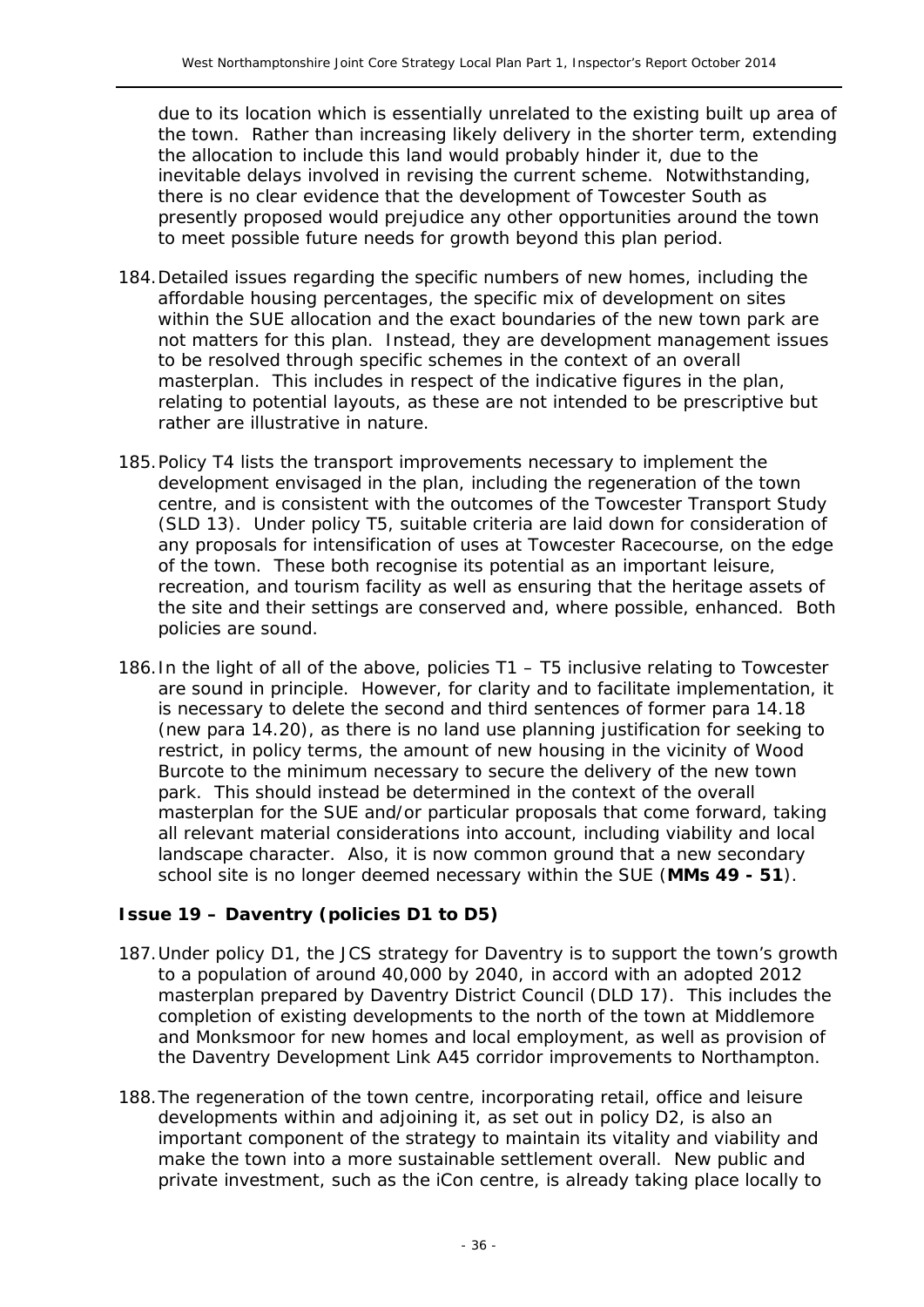assist in this respect. Accordingly, both policies are inherently sound, albeit some modifications to the wording are necessary for clarity and to assist implementation, as well as to acknowledge the latest expectations in relation to delivery (**MM 48**).

- 189.In order to achieve the level of growth sought, various locations have been examined for SUEs on the periphery of the existing urban area, including full consideration of possible additions/alternatives to the initially selected site as part of the SA work on the proposed modifications. That work and that which preceded it in the long plan preparation process clearly demonstrates that the most sustainable option for a new SUE to Daventry in the plan period is to the north east of the town, on a site known as Church Fields by the promoters.
- 190.All the relevant evidence points to this site being deliverable in practice, albeit probably not all within the plan period, with the identified constraints and levels of infrastructure required to support its development capable of reasonable resolution and suitable provision on an economically viable basis in terms of current costs/values. In principle, this site should be capable of delivering the new housing, facilities and services, including a new secondary and two primary schools, needed to fulfil the strategy for Daventry over the plan period, without the need for any additions or alternatives to be identified.
- 191.It is common ground that new housing delivery in Daventry over the recent past has been relatively slow in a fairly weak market, particularly compared to the surrounding rural areas, and that significant investment in transport schemes is necessary to facilitate a material improvement in performance, notably completing the Daventry Development Link, now scheduled for 2019/2020. Notwithstanding, the practical highway capacity exists now for the number of new homes anticipated in the plan. Moreover, the necessary A5/A45 junction works have recently been completed and NCC are actively pursuing delivery of the new road scheme, with other relevant parties, on a recently revised route, and on an innovative funding basis.
- 192.Taken together with the recently permitted major expansion at DIRFT, roughly 6 miles to the north of the town, providing increased local employment, these transport improvements should increase the comparative attractiveness of Daventry as a location for new house building. This is likely to prove a more effective measure to bolster delivery at relatively higher levels than recently achieved than simply allocating additional and/or alternative sites in less sustainable locations around the town.
- 193.The location of Daventry North East in respect of potential integration with the town centre and the Southbrook area of the town, across the B4036, is suitable and sustainable. The size of the site also provides an opportunity for new green areas, including for outdoor playing fields, an extension of the country park and on the peripheries to help integrate the new built form into the local landscape hereabouts (the Daventry "bowl") and avoid development on land in flood zones 2 and 3, according to the SFRA.
- 194.Such a development form should also ensure that the outlying villages of Welton to the north and Norton to the east, as well as Long Buckby beyond, retain their separate identities once the scheme is completed. The smaller sites promoted as alternatives/additions to the SUE, including those to the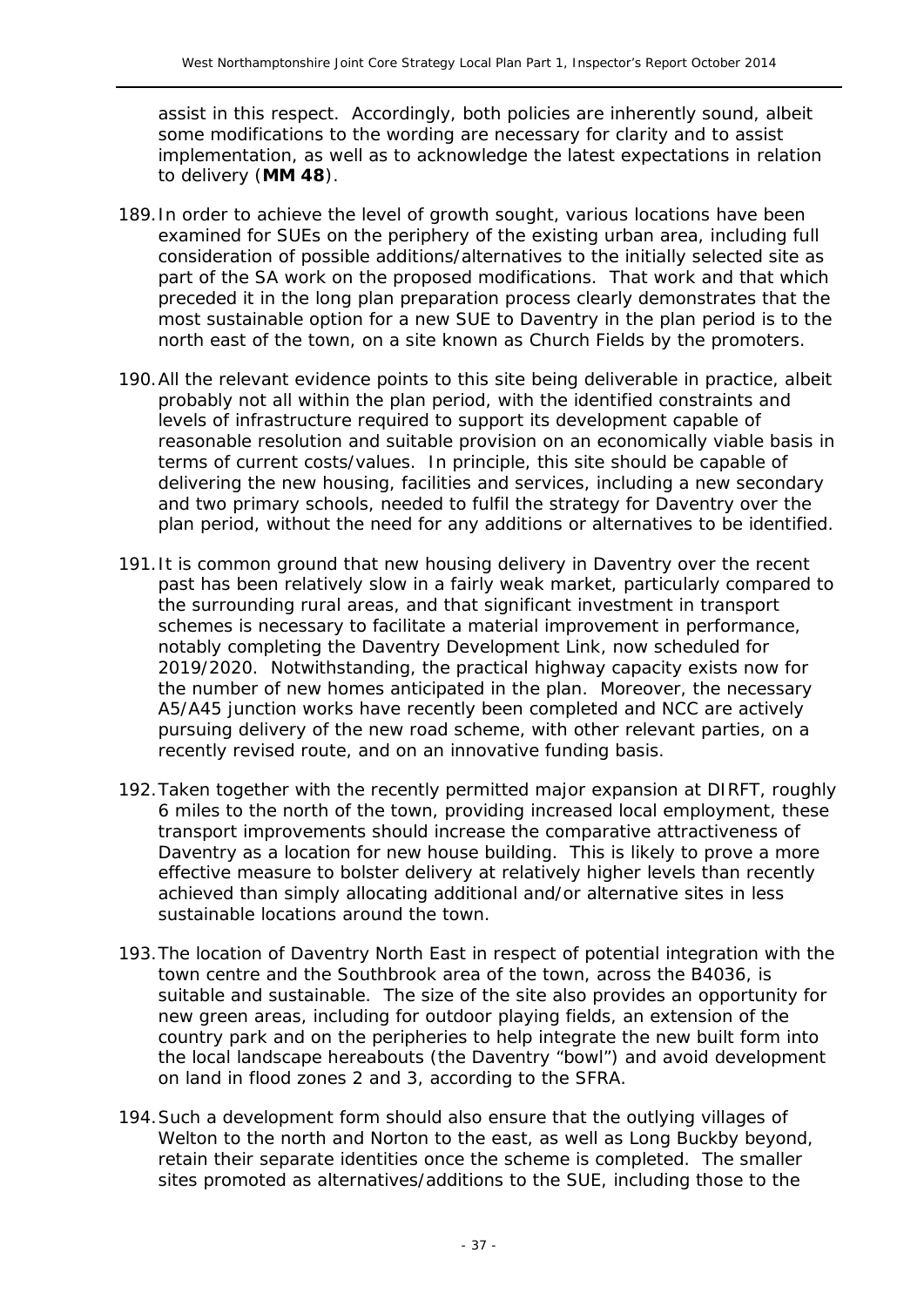north of the town, are not only essentially non-strategic in scale, but also are not capable of providing the number of new homes or the range of new services and facilities that come as part of the overall package with a SUE, and thus offer no particular comparative advantage. Nor are they as well connected to the town centre. Nevertheless, any potential that they may have on their individual merits to contribute to Daventry's housing needs over the plan period or beyond is a matter for the Part 2 plan.

- 195.There is always a risk in concentrating the majority of new housing in a town over a plan period on one large site but, in this specific instance, that is firmly outweighed by the suitability and sustainability of the selected SUE compared to the other alternatives/additions put forward. This is particularly so in respect of the largest alternative/additional site, known as Danetree, east of the town, as it would extend built form further into the open countryside in a more prominent and sensitive location in landscape terms. It would also be less related to the town centre than Daventry North East, being effectively separated from much of the rest of the town by Borough Hill, and inevitably focus most of the new traffic likely to be generated principally onto the A45 corridor, whereas that from Daventry North East would be more dispersed onto other routes.
- 196.The conclusion that policy D3 is sound is reinforced by the clear evidence that the Daventry North East site is "ready, willing and able" to be delivered on time by a national house builder, who plans to bring in others, has shown a firm commitment to the site over many years and seems unlikely to walk away now. Consequently, the risk is considerably reduced in Daventry at present, with no persuasive evidence that any alternative site could achieve new housing delivery on a materially relevant scale more quickly.
- 197.Policy D4 supports community regeneration in Southbrook, including better physical links and social connections with the rest of the town and the proposed SUE. Regarding transport, policy D5 confirms the need for improved connectivity to Northampton along the A45/A4500 corridor by road, as well as by public transport to Long Buckby station, together with improved facilities there. Both policies are realistic as well as aiming to assist the plan's overall sustainability objectives and are therefore sound.

#### **Issue 20 – Monitoring and Implementation (policy S6)**

- 198.In circumstances where the level of new housing completions has fallen well below that expected locally over the last few years, the importance of satisfactory monitoring of the plan and particularly of new housing delivery cannot be overstated. Moreover, the very challenging new housing targets set by the JPU over the plan period will require double digit percentage increases in delivery in future years, with each constituent Council individually responsible for its own 5 year housing land requirement, in accord with the NPPF. Monitoring of employment growth will also be on a locality basis.
- 199.Nevertheless, in order that flexibility is enhanced, it is considered desirable and acceptable in principle that the NRDA is taken as one joint area for the assessment of new housing delivery. That being so, it is also appropriate in this particular local context that housing land supply should be measured against the housing trajectory, rather than just the simple annualised target.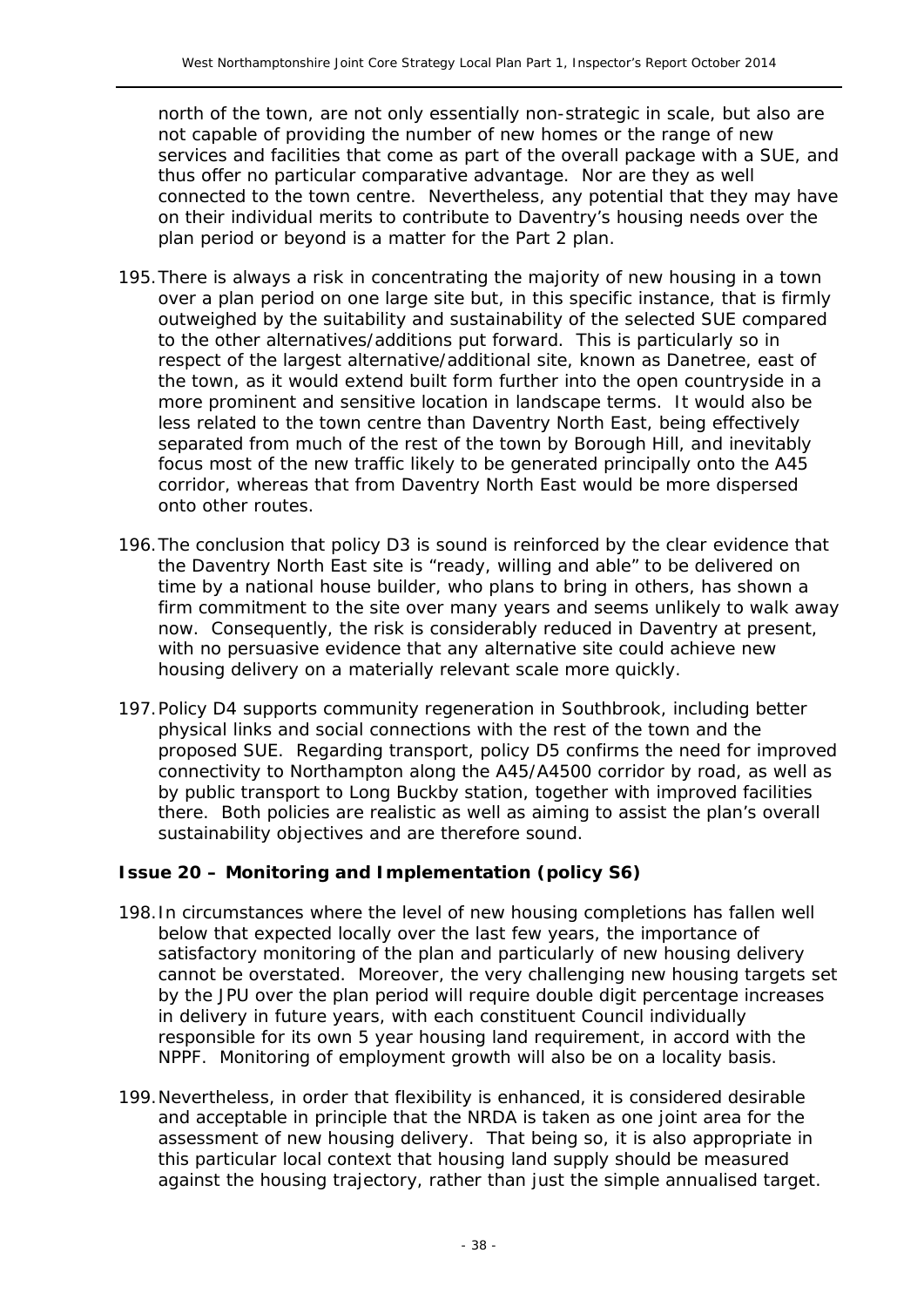Otherwise there would be little point in having a trajectory at all.

- 200.The housing numbers in the plan are not intended to operate as a cap or upper limit, and there are no generalised phasing restrictions on the delivery timing of any of the strategic sites, with Tables 6A and 6B of the plan acting as aids to monitoring only. Accordingly, scope exists for some strategic sites to come forward more quickly than might otherwise be the case in the event of unforeseen problems arising regarding implementation on any particular one, especially around Northampton itself. Whilst permissions on un-allocated sites may have to be part of the response to non-delivery of some strategic sites elsewhere in the area, there is no particular reason or need for this to be specifically referred to in this policy.
- 201.Regarding implementation, policy S6 acknowledges the importance of achieving key outcomes, consistent with the guidance in para 152 of the NPPF. Together with Appendix 6, it also includes sufficient detail in relation to the monitoring of indicators to ensure that appropriate triggers will apply in the event that planned outcomes are not being secured over time. Overall, the policy is essentially sound. However, in order to be positive, given that there is to be only limited cross border flexibility between Councils as such, other than in the NRDA, it needs to be modified by deleting the word "consider" in all of the bullet points, except in relation to compulsory purchase, so that potential corrective measures are not delayed should they prove necessary, and also by replacing "may" with "will" (**MM 9**).

#### **Issue 21 – Northampton Norwood Farm/Upton Lodge SUE (policy N9A)**

- 202.Much of this proposed SUE to the west of the town and north of Weedon Road already constitutes a planning commitment as part of the longstanding South West District scheme for a major urban expansion. It is now considered capable of delivering around 3,500 homes (previously 2,565), as well as the final, northern, section of the Sandy Lane Relief Road, and related services, including two new primary schools and a local centre.
- 203.Concerns have been expressed regarding increased flood risks on the River Nene to the south, but the SFRA indicates and the EA are satisfied that, with appropriate design and layout, development can proceed without a harmful impact in this respect. Similar conclusions apply in regard to traffic generation, particularly given the new road infrastructure that will be provided with the scheme. Issues of local land stability on steep slopes can also be addressed by detailed design solutions, including through layout and the use of specific construction techniques, where necessary.
- 204.In relation to Harpole nearby and also landscape/visual impact, an area locally designated as an Important Local Gap and Special Landscape Area would be affected by the scheme. Notwithstanding, this site represents one of the more sustainable alternatives for a SUE on the edge of the town and, assuming traditional built form, the landscape/visual impact of development here would be limited in both scale and extent. In particular, avoiding any new development west of Sandy Lane, so that it forms a firm boundary for the SUE on the edge of the town in this locality, should ensure that Harpole is able to retain its separate identity as a village. Moreover, the visual and landscape impact of development here would be restricted so that no significant harm to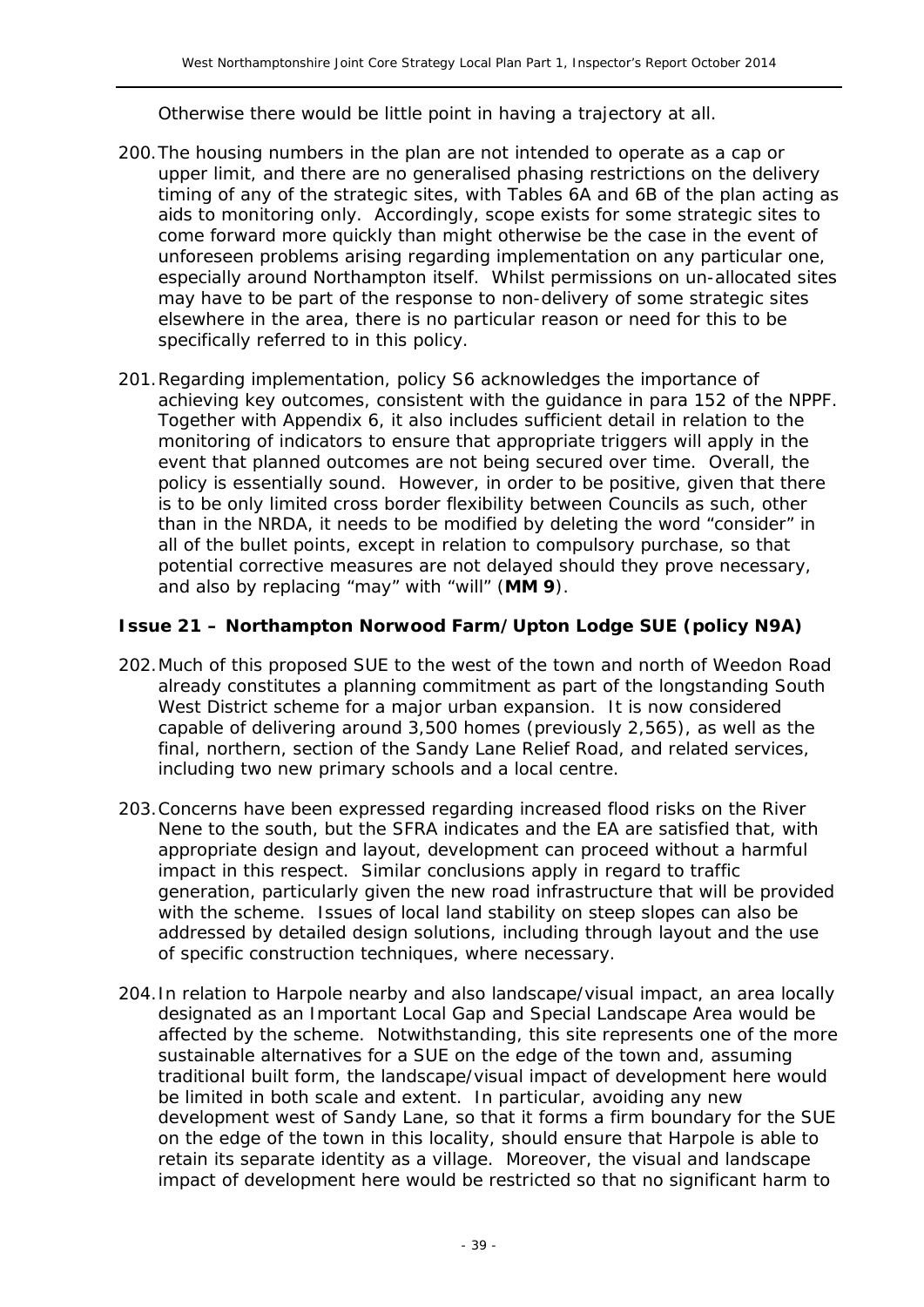the character and appearance of that settlement, or elsewhere, would arise from this allocation.

205.Although involving the loss of over 20ha of good quality (Grade 3a) agricultural land, plus other greenfield areas, the sustainable location on the edge of the town, good transport links, proximity to employment and the opportunity to create new communities well related to existing housing, as well as the overall need for new homes, mean that the balance of public benefit weighs heavily in favour of development here. Subject to the restriction of new built development to the east of Sandy Lane, with all the land to the west that is included in the allocation to form part of a structural greenspace associated with the SUE, as proposed, I am satisfied that this scheme should proceed and the site should be allocated in the plan (**MM 46**).

## **Assessment of Legal Compliance**

206.My examination of the compliance of the plan with the legal requirements is summarised in the table below. I conclude that the Plan meets them all.

| <b>LEGAL REQUIREMENTS</b>                                                      |                                                                                                                                                                                                                                                                                                   |
|--------------------------------------------------------------------------------|---------------------------------------------------------------------------------------------------------------------------------------------------------------------------------------------------------------------------------------------------------------------------------------------------|
| Local Development<br>Scheme (LDS)                                              | The Joint Core Strategy is identified within the<br>approved LDS (June 2012) (SUB 12), which sets out<br>an expected adoption date of October 2013. The<br>need for main modifications has meant a delay to<br>the process, but otherwise the plan's content and<br>timing are compliant with it. |
| <b>Statement of Community</b><br>Involvement (SCI) and<br>relevant regulations | The Statements of community Involvements for<br>Northampton and<br>South<br>Daventry,<br>Northamptonshire were all adopted in 2006 (SUB<br>20, SUB 21 and SUB 22). Consultation has been<br>compliant with the requirements therein, including<br>on the post submission main modifications (MM). |
| Sustainability Appraisal<br>(SA)                                               | SA has been carried out throughout the plan<br>process, including in relation to the post submission<br>main modifications (MM), and is adequate.                                                                                                                                                 |
| Appropriate Assessment<br>(AA)                                                 | The Habitats Regulations AA Report (February 2011)<br>(GLD 14) with Addendums (July 2012) (SUB 09)<br>(December 2013) (J57) has been undertaken and is<br>satisfactory.                                                                                                                           |
| <b>National Policy</b>                                                         | The Joint Core Strategy complies with national<br>policy, except<br>where<br>indicated<br>and<br>main<br>modifications are recommended.                                                                                                                                                           |
| Public Sector Equality Duty                                                    | The JCS complies with the Duty and is adequate.                                                                                                                                                                                                                                                   |
| Sustainable Community<br>Strategy (SCS)                                        | Satisfactory regard has been paid to the SCS for<br>each of the Councils.                                                                                                                                                                                                                         |
| 2004 Act (as amended)<br>and 2012 Regulations.                                 | The Joint Core Strategy complies with the Act and<br>the Regulations.                                                                                                                                                                                                                             |